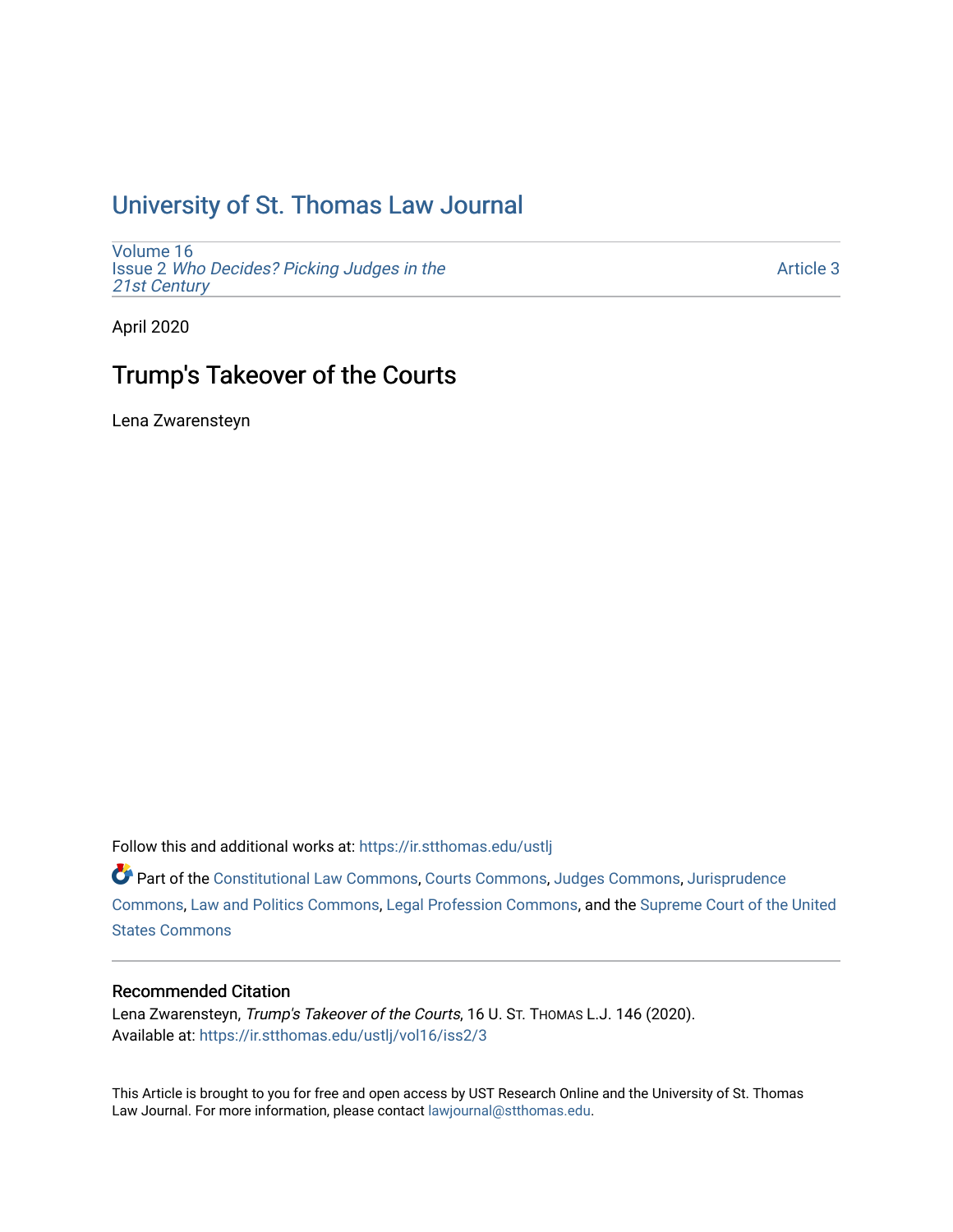## **ARTICLE**

# **TRUMP'S TAKEOVER OF THE COURTS**

## LENA ZWARENSTEYN\*

|      |                                                     | -146 |
|------|-----------------------------------------------------|------|
| H.   | TRUMP'S FIXATION ON THE FEDERAL JUDICIARY           | -147 |
| III. | RIGGING THE JUDICIAL SELECTION AND NOMINATION       |      |
|      |                                                     | 151  |
|      | A. The Judicial Selection and Nominations Process   | 151  |
|      |                                                     | 153  |
|      | C. Discarding Consultation and Blue Slips           | 155  |
|      | D. Limiting Inquiry: Stacked and Sham Hearings      | 158  |
|      |                                                     | 159  |
| IV.  | TAKING OVER THE COURTS                              | 161  |
|      | A. Extreme Conservative Ideology                    | 162  |
|      | B. Astonishing Lack of Representation and Diversity | 168  |
|      |                                                     | 170  |
|      |                                                     | 170  |
|      | Judicial Temperament and Bias<br>2.                 | 173  |
|      | Hidden Records and Omissions<br>3.                  | 175  |
| V.   |                                                     | 176  |
|      |                                                     |      |

#### I. INTRODUCTION

Courts administer justice only when fair judges sit on the bench judges who truly believe in and recognize the words inscribed above the US Supreme Court—"Equal Justice Under Law." Federal courts have acknowledged and protected our civil and human rights over time: ending legal apartheid in education in 1954;<sup>1</sup> recognizing marriage equality for interra-

Fair Courts campaign director, The Leadership Conference Education Fund and The Leadership Conference on Civil and Human Rights; JD 2007, Michigan State University College of Law; AB 2001, Wellesley College. I first presented this content at the University of St. Thomas Law Journal and Infinity Project's symposium, "Who Decides: Judicial Selection in the 21st Century" on March 1, 2019. I am grateful for my inspiring and hard-working colleagues at The Leadership Conference, former colleagues at the American Constitution Society, attendees at the symposium, and my co-panelists Kim Askew and Ilya Shapiro for their remarks. I am deeply indebted to all who work tirelessly to ensure that our courts are fair and judges are committed to the making an America as good as its ideals.

<sup>1.</sup> Brown v. Bd. of Educ., 347 U.S. 483 (1954).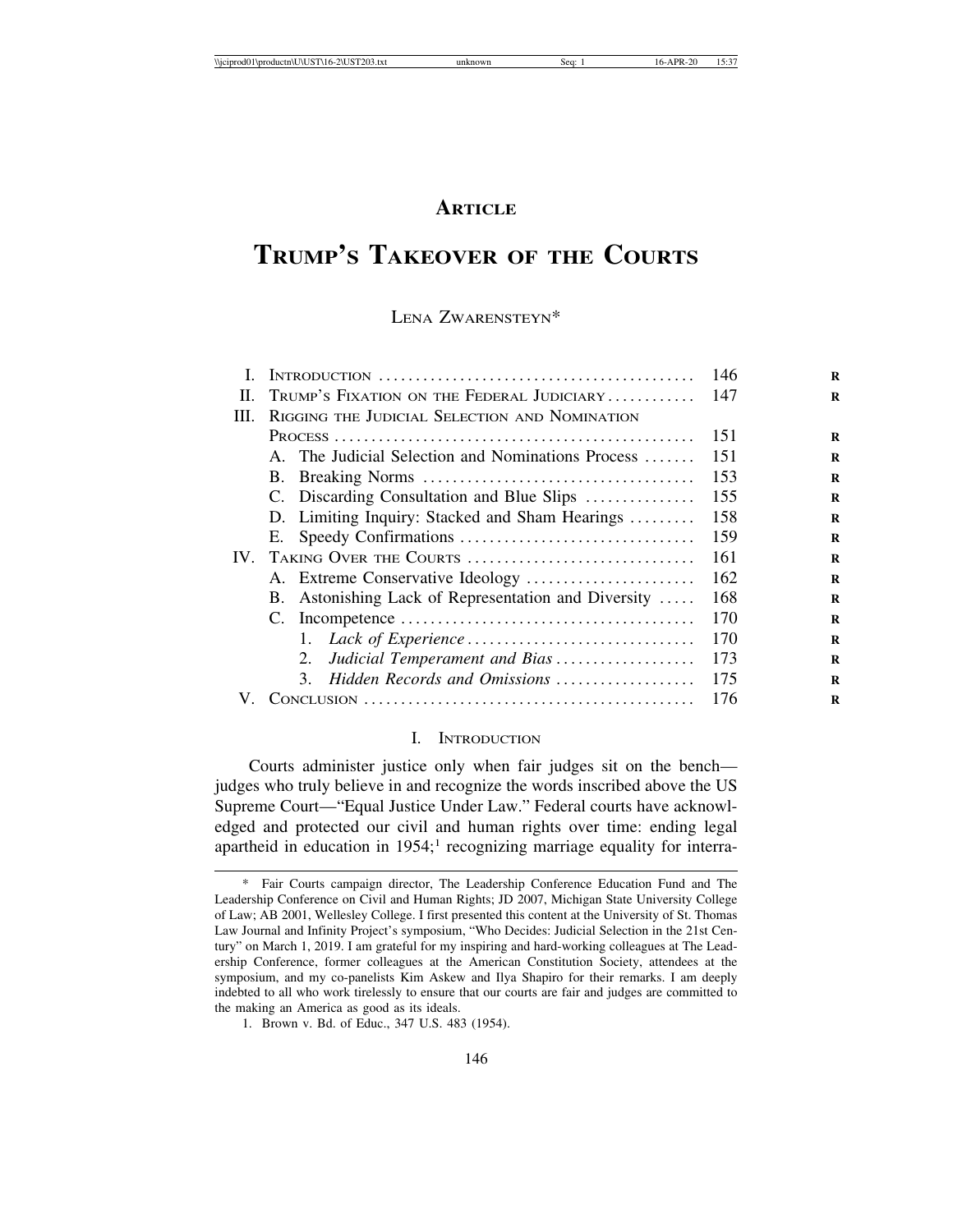cial couples in 1968<sup>2</sup> and for LGBTQ persons in 2015;<sup>3</sup> recognizing the right to privacy in 1965;<sup>4</sup> and upholding the right to bodily autonomy and abortion in 1973.<sup>5</sup> For these fundamental rights and more, the role of federal courts is significant.

However, our courts have not always protected and recognized the rights of all people. Two notorious decisions, *Plessy v. Ferguson*<sup>6</sup> and Korematsu v. United States,<sup>7</sup> demonstrate how the federal courts can protect the interests of the powerful and maintain systems of injustice under the guise of promoting the "rule of law." Though *Plessy* and *Korematsu* are nearly universally accepted as stains on our courts' history, rollbacks of our civil and human rights continue today. The courts have been transformed into a tool to threaten civil rights and our democratic safeguards. Decisions like Shelby County v. Holder,<sup>8</sup> which gutted the Voting Rights Act, and Trump v. Hawaii,<sup>9</sup> which upheld President Trump's Muslim ban, are products of an intentional strategy to reverse progress toward equal justice under law and rob communities of color of power. The strategy is two-pronged: pursue litigation and stack the courts with ideologues. This ensures that attorneys arguing anti-civil rights cases are met with sympathetic judges in court.

Who serves on the bench matters, especially for civil and human rights. The Trump administration, aided by Senate Republican Leader Mitch McConnell, made transforming the courts a priority because it is perhaps the most enduring and damaging strategy for cementing their political agenda. This article reviews the Trump administration's efforts to align with Senate Republicans and stack the federal judiciary with biased and unqualified judges. In particular, this article explores: (1) Trump's fixation on the federal judiciary; (2) Trump and Senate Republicans' campaign to break the judicial selection and nominations process; and (3) how ideological and extreme nominees are being used to transform the courts to roll back vital civil and human rights.

## II. TRUMP'S FIXATION ON THE FEDERAL JUDICIARY<sup>10</sup>

President Trump, who is constitutionally charged with nominating federal judges, openly flouts constitutional norms and laws, and condemns

8. Shelby Cnty. v. Holder, 570 U.S. 529 (2013).

<sup>2.</sup> Loving v. Virginia, 388 U.S. 1 (1967).

<sup>3.</sup> Obergefell v. Hodges, 135 S. Ct. 2584 (2015).

<sup>4.</sup> Griswold v. Connecticut, 381 U.S. 479 (1965).

<sup>5.</sup> Roe v. Wade, 410 U.S. 113 (1973).

<sup>6.</sup> Plessy v. Ferguson, 163 U.S. 537 (1896).

<sup>7.</sup> Korematsu v. U.S., 323 U.S. 214 (1944).

<sup>9.</sup> Trump v. Hawaii, 138 S. Ct. 2392 (2018).

<sup>10.</sup> Note: The information presented in this article is accurate as of September 2019. While the trends in the rapid confirmation of judges and the types of judicial nominees we have seen since this remain consistent, a number of additional lifetime nominees have been confirmed,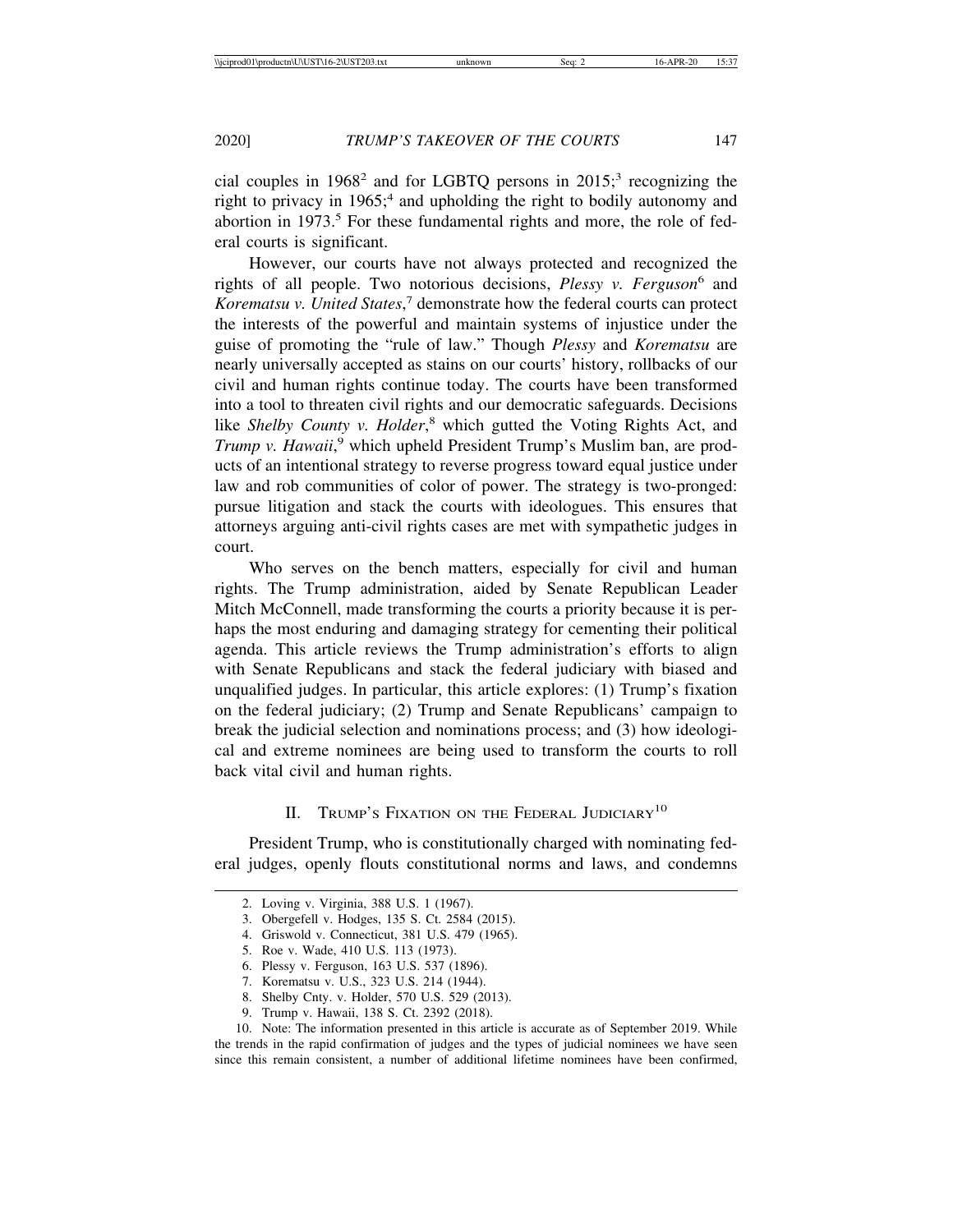court decisions. Courts have been a backstop against some of the Trump administration's most egregious, racist, and xenophobic policies. Lower courts have, for example, ruled the Muslim ban illegal and unconstitutional,<sup>11</sup> protected sanctuary cities,<sup>12</sup> and refused to allow a citizenship question on the 2020 census form.<sup>13</sup> In response, the president regularly takes to Twitter and lashes out with his disdain for our judiciary—and the judges who rule against his administration and his personal financial interests.

When Judge James Robart in the US District Court for the Western District of Washington issued a temporary restraining order blocking Trump's discriminatory Muslim ban, $14$  he blamed the judge for any potential future security issues. He tweeted, "Just cannot believe a judge would put our country in such peril. If something happens blame him and court system. People pouring in. Bad!"15 Then, when Judge Jon Tigar in the US District Court for the Northern District of California issued a temporary restraining order that blocked the administration from prohibiting people from seeking asylum,<sup>16</sup> Trump once again took to Twitter, writing that the Ninth Circuit is

out of control, has a horrible reputation . . . They know nothing about [security and safety at the border] and are making our Country [sic] unsafe. Our great Law Enforcement [sic] professionals MUST BE ALLOWED TO DO THEIR JOB! If not there will be only bedlam, chaos, injury, and death. We want the Constitution as written! $17$ 

And before taking office, then-candidate Trump attacked Judge Gonzalo P. Curiel of the US District Court for the Southern District of California, who was assigned the case of alleged fraud by Trump University.18 While on the campaign trail, Trump claimed the Indiana-born judge was a "hater" be-

numerous concerning lawsuits have been filed and/or decided, the president has personally gone after additional federal judges, the president was impeached for demanding interference in our elections, and many other relevant events that impact our federal judiciary have occurred.

11. *See, e.g.*, Washington v. Trump, 847 F.3d 1151 (9th Cir. 2017).

12. *See, e.g.*, City and County of San Francisco v. Sessions, 372 F. Supp. 3d 928 (N.D. Cal. 2019).

13. *See, e.g.*, New York v. Dep't of Commerce, 2019 WL 190285 (S.D.N.Y. Jan. 15, 2019).

14. Exec. Order No. 13,769, 82 Fed. Reg. 8977 (Jan. 27, 2017); Washington v. Trump, No. C17-0141JLR, 2017 WL 462040, at \*1 (W.D. Wash. Feb. 3, 2017).

15. Donald J. Trump (@realDonaldTrump), TWITTER, (Feb. 5, 2017, 12:39 PM), https://twit ter.com/realDonaldTrump/status/828342202174668800.

16. Maria Sacchetti & Isaac Stanley-Becker, *In Blow to Trump's Immigration Agenda, Federal Judge Blocks Asylum Ban for Migrants who Enter Illegally from Mexico*, WASH. POST (Nov. 20, 2018), https://www.washingtonpost.com/nation/2018/11/20/blow-trumps-immigrationagenda-federal-judge-blocks-asylum-ban-migrants-who-enter-illegally-mexico.

17. Jonathan Allen, *After Rare Rebuke, Trump Rips into Chief Justice John Roberts*, NBC NEWS (Nov. 22, 2018), https://www.nbcnews.com/politics/politics-news/trump-ripping-robertssays-judges-make-our-country-unsafe-n939286.

18. Hanna Trudo, *Trump Escalates Attack on "Mexican" Judge*, POLITICO (June 2, 2019), https://www.politico.com/story/2016/06/donald-trump-judge-gonzalo-curiel-223849.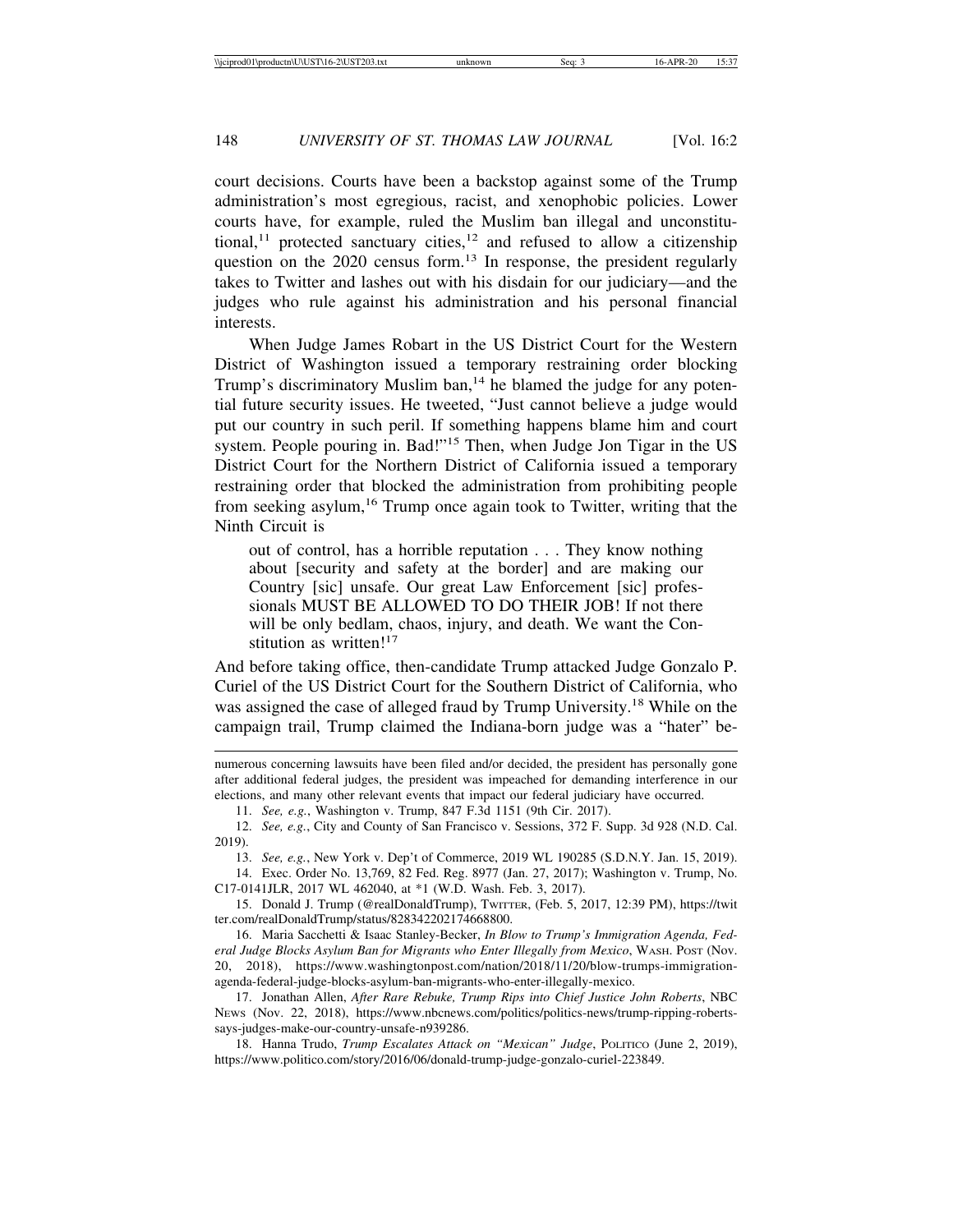cause his "Mexican heritage" made it so Judge Curiel had "an inherent conflict of interest" given Trump's promise of "building a wall."19 By assailing the character and dignity of judges—even ascribing future threats to judges' decisions—Trump aims to discredit and delegitimize the entire judicial system as an independent and equal branch of our government.

Additionally, Trump is actively working to change the outcomes in cases like these by installing his own judges. Already, the Senate has confirmed 152 lifetime judges nominated by the president.<sup>20</sup> In just two and a half years in office, the president has nominated two of the nine Supreme Court justices and transformed nearly 25 percent of seats on the US circuit courts of appeals. Trump and Vice President Mike Pence laud themselves for these appointments in ways previous presidents bragged about their policy changes,<sup>21</sup> and the Senate majority leader, Kentucky Republican Mitch McConnell, brags about this when he is criticized for his stunning lack of legislative action.<sup>22</sup>

Trump, Pence, McConnell, and their allies have confidence that the judges they choose to serve in lifetime positions will be able to achieve through the courts what they cannot do legislatively.<sup>23</sup> Those they nominate for judgeships are selected by a few in the small legal conservative community because their records align with the Republican party's agenda.<sup>24</sup> Their work to advance a partisan agenda through the courts has been in the making for decades,<sup>25</sup> and their current operations to fundamentally alter our courts are incredibly well-funded by "the wealthy donor class."<sup>26</sup>

While vying for the Republican presidential nomination, Trump desperately tried to assert some *bona fides* to make more of the "establishment" Republican party comfortable. To do so, he appealed to the Republican base's cultivated interest in the courts. In May 2016, Trump

<sup>19.</sup> *Id.*

<sup>20.</sup> *Judicial Confirmations for January 2019*, ADMIN. OFF. OF THE U.S. CTS., https://www.us courts.gov/judges-judgeships/judicial-vacancies/archive-judicial-vacancies/2019/01/confirmations (last updated Jan. 1, 2019); *Confirmation Listing*, ADMIN. OFF. OF THE U.S. CTS., https://www.us courts.gov/judges-judgeships/judicial-vacancies/confirmation-listing (last updated Aug. 2, 2019).

<sup>21.</sup> Tom McCarthy, *All the President's Judges: How Trump Can Flip Courts at a Record-Setting Pace*, GUARDIAN (May 11, 2019), https://www.theguardian.com/law/2019/may/11/trumpjudge-nominees-appointments-circut-court-flip.

<sup>22.</sup> Nancy LeTourneau, *Mitch McConnell Revels in His Strategy of Political Polarization*, WASH. MONTHLY (Apr. 6, 2018), https://washingtonmonthly.com/2018/04/06/mitch-mcconnellrevels-in-his-strategy-of-political-polarization.

<sup>23.</sup> Deanna Paul, *"Keep Those Judges Coming": Conservatives Praise Trump's Success in Filling the Courts*, WASH. POST (Nov. 16, 2018), https://www.washingtonpost.com/politics/2018/ 11/16/keep-those-judges-coming-conservatives-praise-trumps-success-filling-courts.

<sup>24.</sup> *See, e.g.*, LeTourneau, *supra* note 22; Carl Hulse, *The Court Mitch McConnell Built*, N.Y. TIMES (June 29, 2019), https://www.nytimes.com/2019/06/29/opinion/sunday/supremecourt-mitch-mcconnell-john-roberts.html.

<sup>25.</sup> Lewis F. Powell, Jr., *Powell Memorandum: Attack on American Free Enterprise System* (Aug. 23, 1971), https://scholarlycommons.law.wlu.edu/powellmemo.

<sup>26.</sup> Senator Sheldon Whitehouse (D-R.I.) has written and spoken extensively on this topic. Many of these writings are available at https://medium.com/captured-court.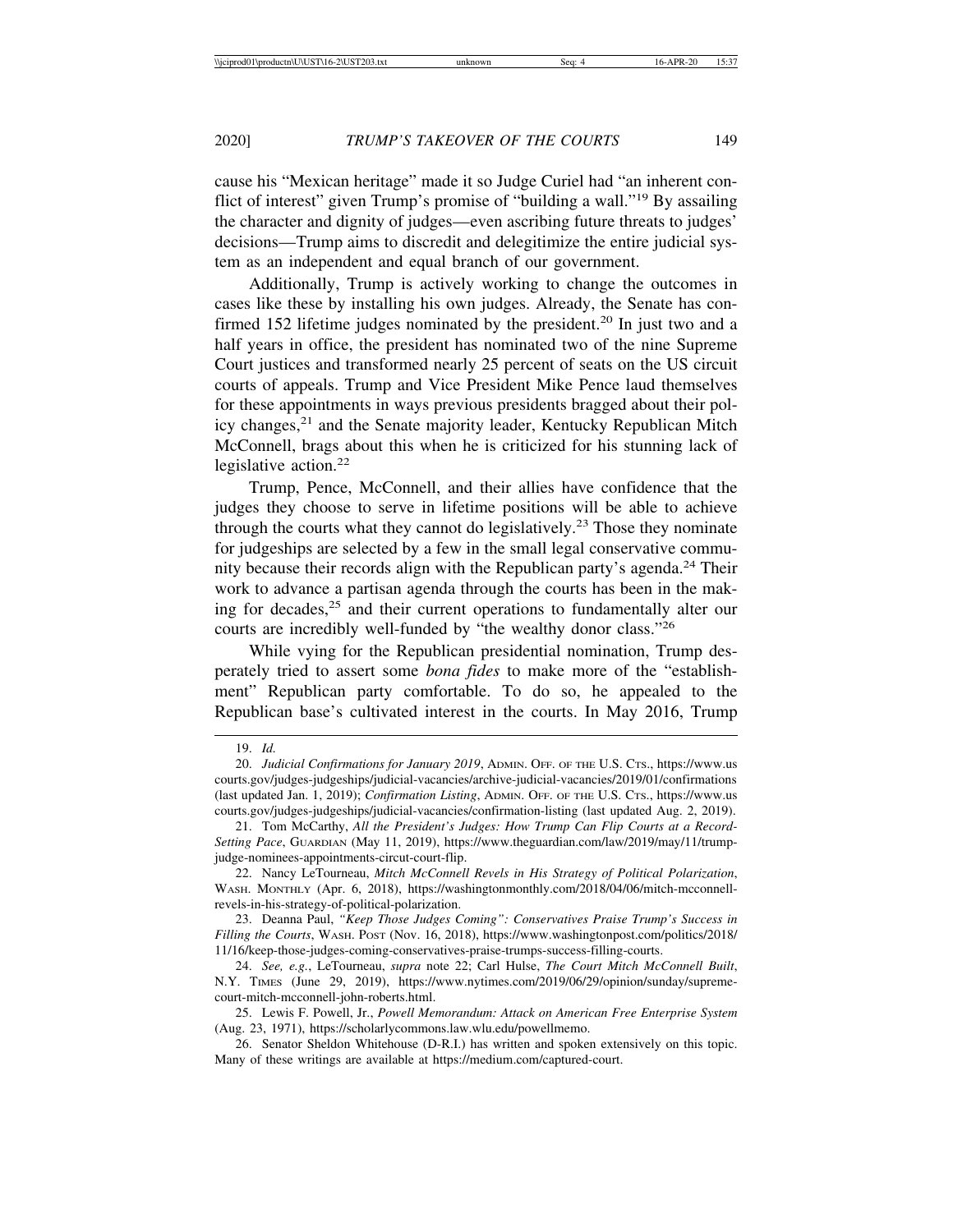released a list of potential nominations for the very Supreme Court seat that Chief Judge Merrick Garland had been nominated to fill.<sup>27</sup> This list was compiled by the Federalist Society and Heritage Foundation—extreme right-wing institutions that have been masterminding the takeover of our courts to roll back vital civil rights and protections.<sup>28</sup> Trump promised that his nominees would be in the mold of Justice Antonin Scalia and that they would eviscerate *Roe v. Wade*, devastate the Affordable Care Act, and strike down any gun safety law.<sup>29</sup>

As Trump's first White House counsel, Don McGahn, bragged, the Federalist Society and Heritage Foundation nominees were "too hot for prime time . . . the kind of people that would make some people nervous."<sup>30</sup> McGahn and others were assured that they could build a list of non-mainstream potential nominees because "Leader McConnell is going to get it done."31 Ultimately, the shortlist assuaged many in the Republican party's fears about Trump. At least in this regard, it appeared Trump might take direction from those entrenched in institutions whose purpose is to concentrate conservative power for the benefit of the Republican party and the wealthy.<sup>32</sup>

Since winning the presidency, Trump has delivered on his promise to his base to stack the courts with those who serve his agenda. During his

31. *Id.*

32. Deanna Paul, *"Keep Those Judges Coming": Conservatives Praise Trump's Success in Filling the Courts*, WASH. POST (Nov. 16, 2018), https://www.washingtonpost.com/politics/2018/ 11/16/keep-those-judges-coming-conservatives-praise-trumps-success-filling-courts.

<sup>27.</sup> Alan Rappeport & Charlie Savage, *Donald Trump Releases List of Possible Supreme Court Picks*, N.Y. TIMES (May 18, 2016), https://www.nytimes.com/2016/05/19/us/politics/don ald-trump-supreme-court-nominees.html. President Trump updated this list in November 2017. Press Release, White House, *President Donald J. Trump's Supreme Court List* (Nov. 17, 2017), https://www.whitehouse.gov/briefings-statements/president-donald-j-trumps-supreme-court-list.

<sup>28.</sup> *See, e.g.*, Senator Sheldon Whitehouse (D. R.I.), The Third Federalist Society, Speech (Mar. 27, 2019), https://www.whitehouse.senate.gov/news/speeches/the-third-federalist-society; Melissa Quinn, *Inside the Mind of Leonard Leo, Trump's Supreme Court Right-hand Man*, WASH. EXAMINER (Jan. 28, 2018), https://www.washingtonexaminer.com/inside-the-mind-of-leonard-leotrumps-supreme-court-right-hand-man.

<sup>29.</sup> *See, e.g.*, Sopan Deb, *Donald Trump's Supreme Court Litmus Test*, CBS NEWS (Feb. 17, 2016), https://www.cbsnews.com/news/campaign-2016-donald-trump-supreme-court-litmus-test/; Dan Mangan, *Trump: I'll Appoint Supreme Court Justices to Overturn Roe v. Wade Abortion Case*, CNBC (Oct. 19, 2016), https://www.cnbc.com/2016/10/19/trump-ill-appoint-supremecourt-justices-to-overturn-roe-v-wade-abortion-case.html; Nick Gass, *Trump Promises 'Absolute Litmus Test' on Religious Liberty*, POLITICO (Feb. 25, 2016), https://www.politico.com/blogs/ 2016-gop-primary-live-updates-and-results/2016/02/donald-trump-religious-litmus-test-republi can-debate-219824; Jeremy W. Peters, *Trump's New Judicial Litmus Test: Shrinking "the Administrative State*,*"* N.Y. TIMES (Mar. 2, 2018), https://www.nytimes.com/2018/03/26/us/politics/ trump-judges-courts-administrative-state.html.

<sup>30.</sup> Robert Barnes, *Federalist Society, White House Cooperation on Judges Paying Benefits*, WASH. POST (Nov. 18, 2017), https://www.washingtonpost.com/politics/courts\_law/federalist-soci ety-white-house-cooperation-on-judges-paying-benefits/2017/11/18/4b69b4da-cb20-11e7-8321- 481fd63f174d\_story.html.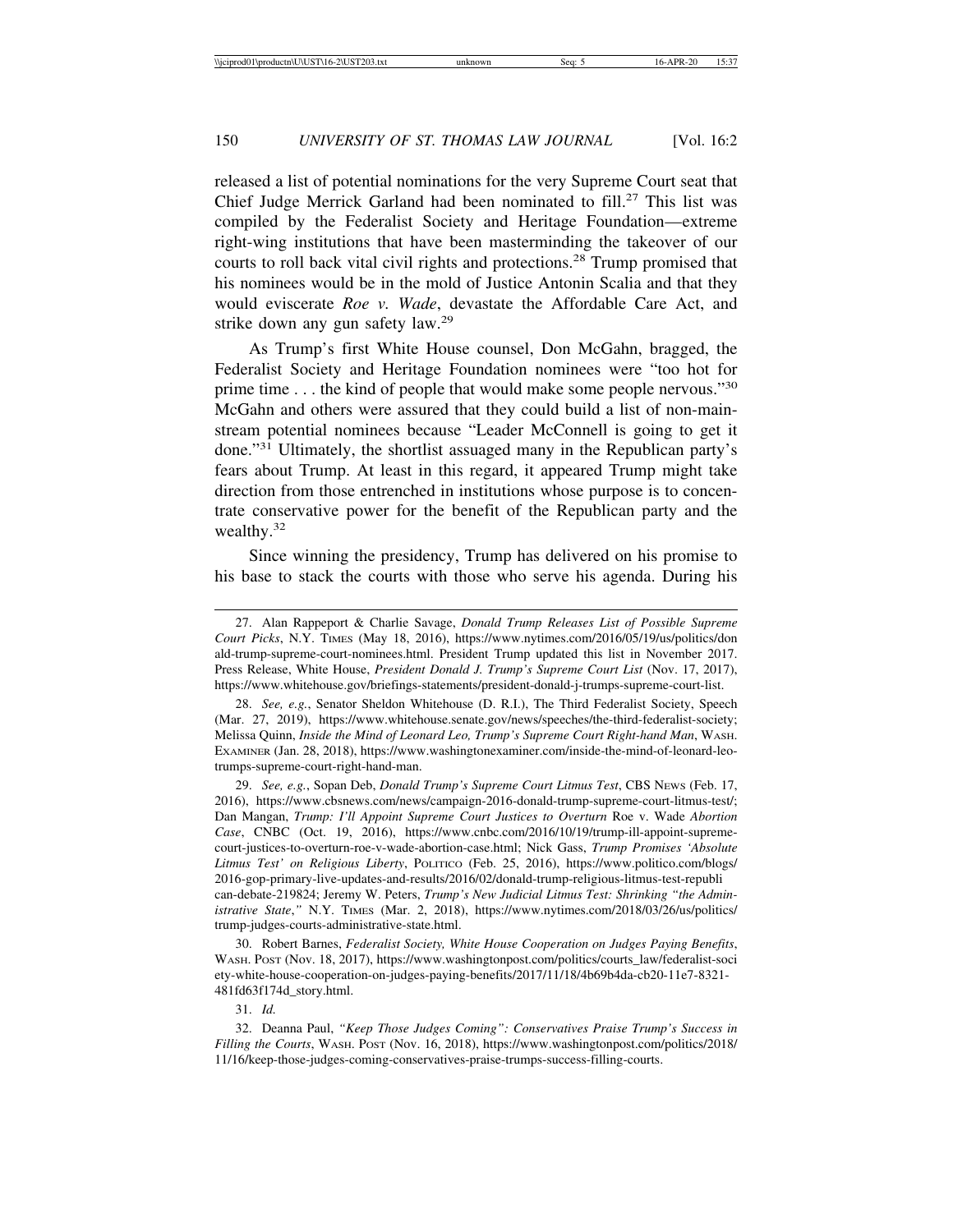time in office, by virtue of the more than 150 lifetime confirmations thus far, his impact will endure for decades.

## III. RIGGING THE JUDICIAL SELECTION AND NOMINATION PROCESS

Some of the most solemn constitutional responsibilities for the president and Senate are the selection and confirmation of judges who serve in these lifetime seats.<sup>33</sup> The process for the selection and confirmation of judges has been shaped by decades of rules, traditions, and norms. To achieve their transformation of the courts, Trump and the Senate Republicans have broken these rules, traditions, and norms surrounding the selection and confirmation process, rigging the process in their favor.

## *A. The Judicial Selection and Nominations Process*

To understand this breakdown, we will first review how this process has traditionally worked. Article III, the shortest article in our Constitution, describes the role of the judicial branch, but prescribes little guidance. It does say that judges serve "during good behavior," which has come to mean lifetime appointments.<sup>34</sup> This was intended to insulate judges from political whims and provide independence from the other two political branches of government.<sup>35</sup> Further, to ensure lifetime judges do not simply act as agents of the president, Article II, Section 2, of the Constitution provides that the president nominates individuals to serve as federal judges and the Senate provides "advice and consent" on those nominations.36 Over time, norms have developed to facilitate the process of "advice and consent," provide some predictability, and check the president's power.

Only by working together do the two political branches, the executive and legislative, appoint the 870 active Article III judgeships.<sup>37</sup> Announcements of judicial vacancies initiate the process. Senators play an instrumental role in selecting the district and circuit court judges who would serve in

- 35. THE FEDERALIST NO. 78 (Alexander Hamilton).
- 36. U.S. CONST. art. II, § 2.

<sup>33.</sup> Though the Constitution does not give members in the House of Representatives a formal role in the nomination and confirmation of judges, they do play important roles when it comes to the judiciary. The Constitution only requires us to have one Supreme Court (U.S. CONST. art. III, § 1), but Congress—both the House and Senate—establish lower courts. (U.S. CONST. art. I, § 8). They decide the number of judgeships and locations of districts. They also can pass law requiring codes of ethics, provide oversight on the courts, impeach sitting judges (discussed below), and use the power of their position to discuss the power of the courts. Representatives also have an important role in raising visibility about the importance of the courts.

<sup>34.</sup> U.S. CONST. art. III, § 1.

<sup>37.</sup> There are 870 active Article III judgeships—nine Supreme Court justices, 179 Courts of Appeals judges, 673 (663 of which are permanent) district court judges, and nine Court of International Trade judges. *See* Administrative Office of the U.S. Courts, *Authorized Judgeships*, https:// www.uscourts.gov/sites/default/files/allauth.pdf.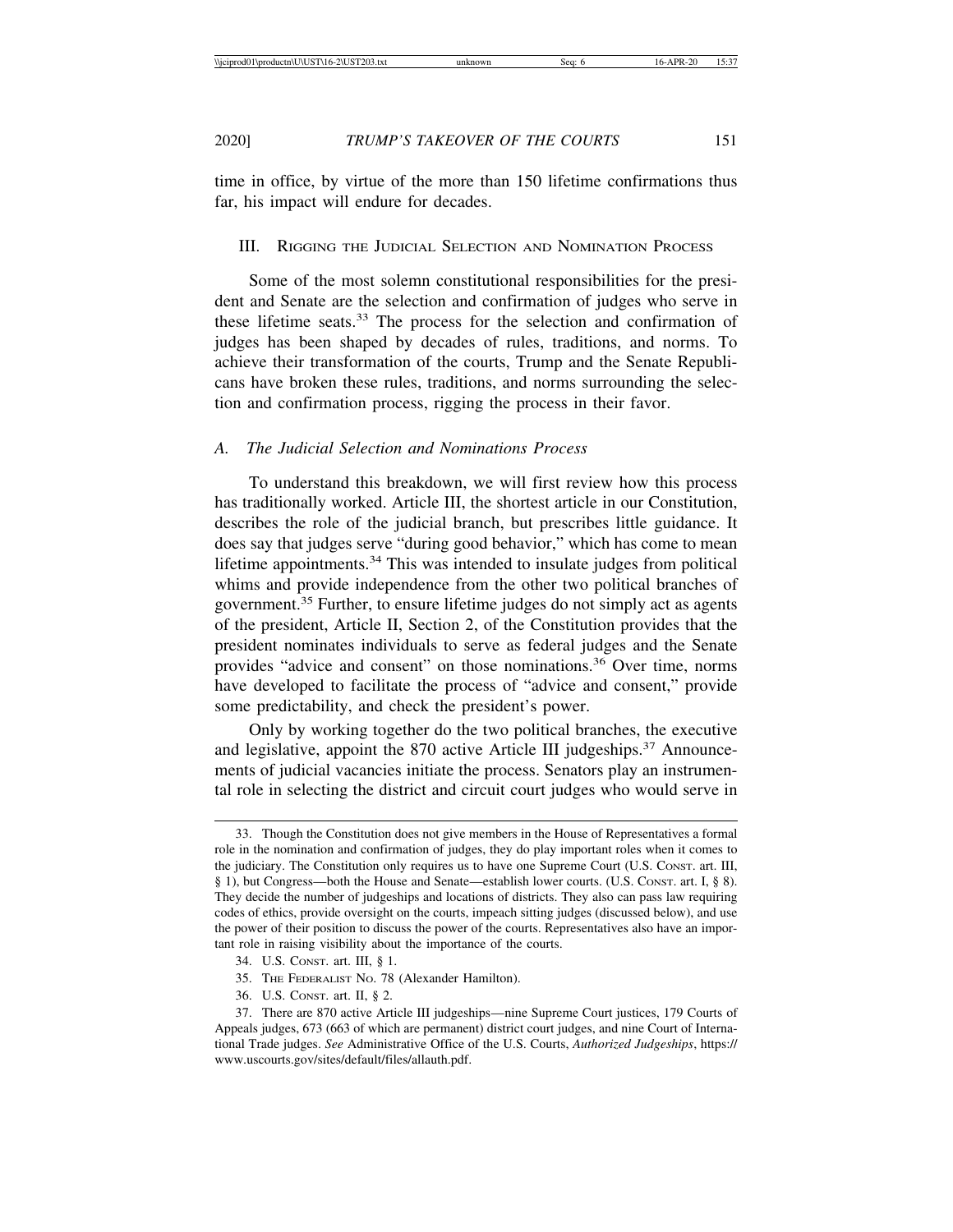their state.38 This is especially true at the district court level because the courts are entirely within the states the senators represent.<sup>39</sup> Conversely, circuit court nominees will serve several states in a region, and therefore senators who represent the states where that appellate seat is located often recommend candidates and are consulted by the White House to reach an agreement on the nomination.<sup>40</sup>

While no clear rules exist for how senators work with the White House on selecting nominees, their input has historically been considered invaluable. Senators often understand the landscape of their jurisdictions, know their legal community and needs of the bench, and are aware of issues facing the community. In addition, because the next steps of the process involve the Senate's review and consideration of nominees, this input and "advice" is critical for securing confirmation of the nominees. Upon reviewing senators' recommendations, and often after significant negotiation, the president publicly nominates an individual for a judicial vacancy.

After this formal announcement, the nomination is sent to the Senate and referred to the Senate Judiciary Committee. As part of the committee's vetting process, senators and their staff research nominees' records and review the "Senate Judiciary Questionnaire," a document that requires nominees to provide information about their work experience, memberships, affiliations, conflicts, awards, and more. $41$  In addition, the committee reviews FBI background checks and other materials, including letters of support or opposition from individuals and organizations.<sup>42</sup>

For more than a hundred years, the Senate Judiciary Committee chair has provided for home-state senators' input into the nomination. More formally, a tradition was created where the Committee chair provides "blue slips," literal blue pieces of paper, to those senators to indicate their support or opposition to the nominee. $43$  When both senators from a state return their blue slips supporting the nomination to the chair, the committee holds a hearing for the nominee. This hearing is the only public opportunity for committee members to question the nominee about their experience, temperament, candor, judgment, and judicial philosophy.44 After the committee hearing, senators can follow up with written questions that the nominee must answer.<sup>45</sup> Then, the committee either takes no action or moves for-

<sup>38.</sup> DENIS STEVEN RUTKUS AND BARRY J. MCMILLION, CONG. RESEARCH SERV., RL34405, ROLE OF HOME STATE SENATORS IN THE SELECTION OF LOWER FEDERAL COURT JUDGES 5 (2013).

<sup>39.</sup> *Id.*

<sup>40.</sup> *Id.*

<sup>41.</sup> COMMITTEE ON THE JUDICIARY, FAQ, https://judiciary.senate.gov/about/faq.

<sup>42.</sup> ELIZABETH RYBICKI, CONG. RESEARCH SERV., RL31980, SENATE CONSIDERATION OF PRESIDENTIAL NOMINATIONS: COMMITTEE AND FLOOR PROCEDURE 4–5 (2017).

<sup>43.</sup> BARRY J. MCMILLION, CONG. RESEARCH SERV., R44975, THE BLUE SLIP PROCESS FOR U.S. CIRCUIT AND DISTRICT COURT NOMINATIONS: FREQUENTLY ASKED QUESTIONS 1 (2017).

<sup>44.</sup> COMMITTEE ON THE JUDICIARY, *supra* note 41.

<sup>45.</sup> *Id.*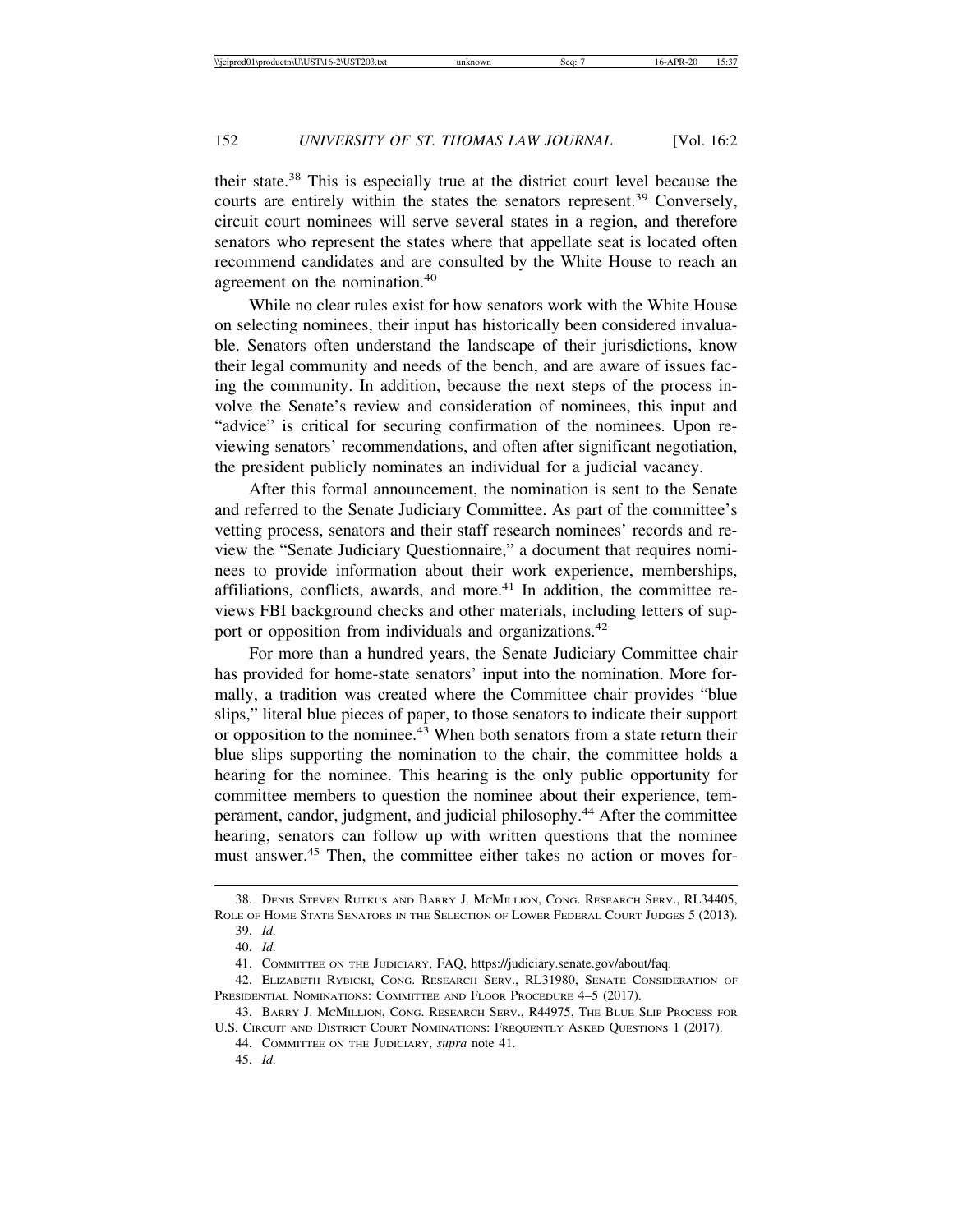ward with the nomination by "reporting out" the nomination as favorable, unfavorable, or without recommendation.<sup>46</sup>

#### *B. Breaking Norms*

In the past two years, however, the process has quickly unraveled. The Supreme Court nominations of both Neil Gorsuch and Brett Kavanaugh demonstrated the lengths to which Senator McConnell will abandon tradition and norms to rig the process. McConnell's raw naked power grab in 2016 exemplifies the extent to which he will abuse the process to take over the courts. $47$  After US Supreme Court Justice Antonin Scalia passed away, McConnell refused to let his Republican caucus, which controlled the Senate majority and thus the ability to schedule hearings and votes, consider President Obama's nominee, US Court of Appeals for the District of Columbia Circuit Chief Judge Merrick Garland. Initially, then-Senate Judiciary Committee chair, Chuck Grassley, a Republican from Iowa, considered scheduling a hearing for Garland.<sup>48</sup> Other Republican senators also expressed interest in reviewing the record of the next Supreme Court nominee,<sup>49</sup> yet McConnell quickly tamped down any defections from his caucus, taking an unprecedented and unprincipled position that no president should have her or his nominee considered during a presidential election year.<sup>50</sup> McConnell even bragged, "One of my proudest moments was when I looked at Barack Obama in the eye and . . . said 'Mr. President, you will not fill this Supreme Court vacancy.'"51 Ultimately, McConnell prevented the Senate from fulfilling its constitutional responsibility and converted the Senate confirmation process into a partisan power grab.<sup>52</sup>

In addition to putting Gorsuch in a Supreme Court seat that should have been filled by President Obama, Trump had the opportunity to fill a second Supreme Court vacancy. To confirm Kavanaugh, the Senate Republicans once again fundamentally changed the process. From the start, Kavanaugh's confirmation process was riddled with unprecedented

<sup>46.</sup> RYBICKI, *supra* note 42, at 6.

<sup>47.</sup> Dahlia Lithwick, *Republicans Stole the Supreme Court*, SLATE (Nov. 14, 2016), https:// slate.com/news-and-politics/2016/11/what-democrats-should-do-about-the-supreme-court.html.

<sup>48.</sup> Eric Bradner, *Grassley Hasn't Decided Whether to Give Obama's Supreme Court Pick a Hearing*, CNN (Feb. 16, 2016), https://www.cnn.com/2016/02/16/politics/chuck-grassley-obamaantonin-scalia-nominee-hearing/index.html.

<sup>49.</sup> *See, e.g.*, Mike Zapler, *GOP Sen. Moran Breaks with McConnell on Supreme Court*, POLITICO (Mar. 24, 2016), https://www.polotico.com/story/2016/03/jerry-moran-supreme-courtmerrick-garland-nomination-hearing-221213.

<sup>50.</sup> Karoun Demirijian, *Republicans Refuse to Budge Following Garland Nomination to Supreme Court*, WASH. POST (Mar. 16, 2016), https://www.washingtonpost.com/news/powerpost/ wp/2016/03/16/republicans-refuse-to-budge-following-garland-nomination-to-supreme-court.

<sup>51.</sup> Mike DeBonis, *Will Hillary Clinton Stick with Merrick Garland if She Wins the White House?*, WASH. POST (Aug. 16, 2016), https://www.washingtonpost.com/news/powerpost/wp/ 2016/08/16/the-forgotten-nominee-merrick-garlands-fate-rests-on-forces-beyond-his-control.

<sup>52.</sup> Lithwick, *supra* note 47.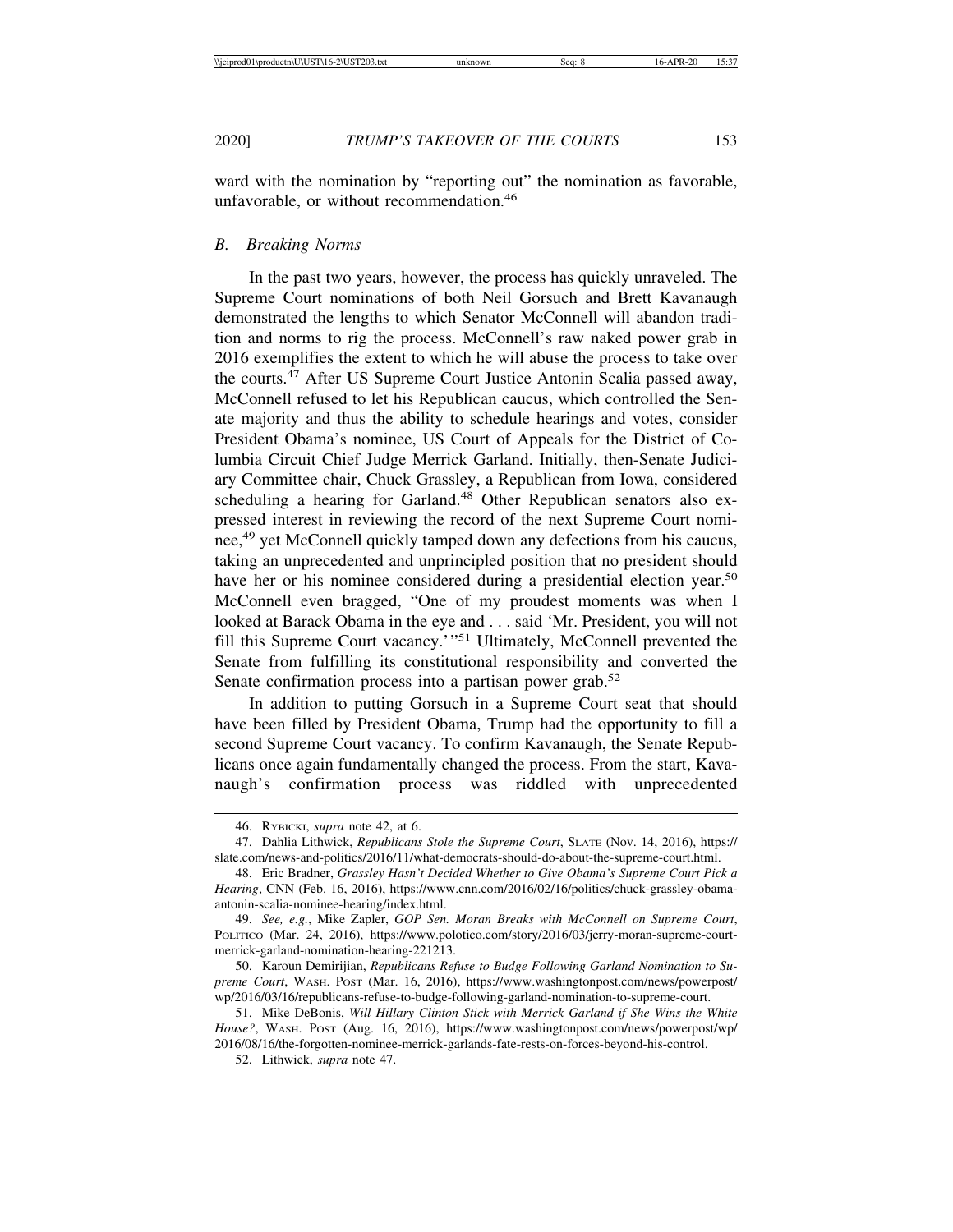breakdowns—from hiding records to a disastrous limited background investigation after multiple sexual assault allegations were made public.<sup>53</sup> Most importantly, this breakdown was not isolated to the Supreme Court; to stack the lower courts, the Senate Republicans devastated several long-standing traditions and norms.

During Obama's final years in office, in addition to holding open a Supreme Court seat, McConnell refused to fill more than one hundred lower federal court vacancies in hopes that a Republican president would do his bidding and place more conservative judges on these courts.<sup>54</sup> As soon as Trump took office, he and his then White House Counsel, Don McGahn, quickly moved to transform all federal courts by rapidly nominating individuals to seats that the Republican majority held open during Obama's final years in office. For example, on March 21, 2017, Trump nominated Amul Thapar to a Kentucky seat on the US Court of Appeals for the Sixth Circuit.55 This seat had been open since August 2013, and after years of trying to consult with the senators from Kentucky, Obama nominated Kentucky Supreme Court Justice Lisabeth Tabor Hughes to that seat in 2016.<sup>56</sup> McConnell refused to move her nomination and let it expire. Trump then nominated Thapar, who was the first judicial nominee to be confirmed after Gorsuch.<sup>57</sup>

Other seats were also quickly filled. Shortly after Thapar's confirmation, Trump nominated Kevin Newsom to an Alabama seat on the US Court of Appeals for the Eleventh Circuit. This seat had also been vacant since 2013, as the senators from Alabama could not reach an agreement with the Obama White House.58 Eventually, Obama nominated Judge Abdul Kallon to the seat, who would have been the first African American from Alabama to serve on the circuit,<sup>59</sup> but his nomination also expired. Trump instead

56. Press Release, The White House, *President Obama Nominates Judge Lisabeth Tabor Hughes to Serve on the U.S. Court of Appeals* (Mar. 17, 2016), https://obamawhitehouse.archives .gov/the-press-office/2016/03/17/president-obama-nominates-justice-lisabeth-tabor-hughes-serveunited.

59. *Id.*

<sup>53.</sup> Josh Gerstein, *Democrats Not Giving Up Kavanaugh Battle*, POLITICO (Oct. 10, 2018), https://www.politico.com/story/2018/10/10/kavanaugh-faces-drip-drip-drip-on-records-892054.

<sup>54.</sup> *Judicial Vacancy List for January 2017*, ADMIN. OFFICE OF THE U.S. COURTS, https:// www.uscourts.gov/judges-judgeships/judicial-vacancies/archive-judicial-vacancies/2017/01/vacan cies (last updated Jan. 1, 2017).

<sup>55.</sup> Press Release, The White House, *President Donald J. Trump Announces Intent to Nomi*nate Judge Amul R. Thapar for the U.S. Court of Appeals for the Sixth Circuit (Mar. 21, 2017), https://www.whitehouse.gov/presidential-actions/president-donald-j-trump-announces-intent-nomi nate-judge-amul-r-thapar-u-s-court-appeals-sixth-circuit.

<sup>57.</sup> *U.S. Senate Roll Call Votes 115th Congress–1st Session, No. 137*, U.S. SENATE, https:// www.senate.gov/legislative/LIS/roll\_call\_lists/roll\_call\_vote\_cfm.cfm?congress=115&session=1 &vote=00137 (last visited Jan. 26, 2020).

<sup>58.</sup> Kevin Faulk, *Obama Nominates Judge Abdul Kallon for U.S. 11th Circuit Court of Appeals*, AL.COM (Feb. 11, 2016), https://www.al.com/news/birmingham/2016/02/obama\_nominates \_judge\_abdul\_ka.html.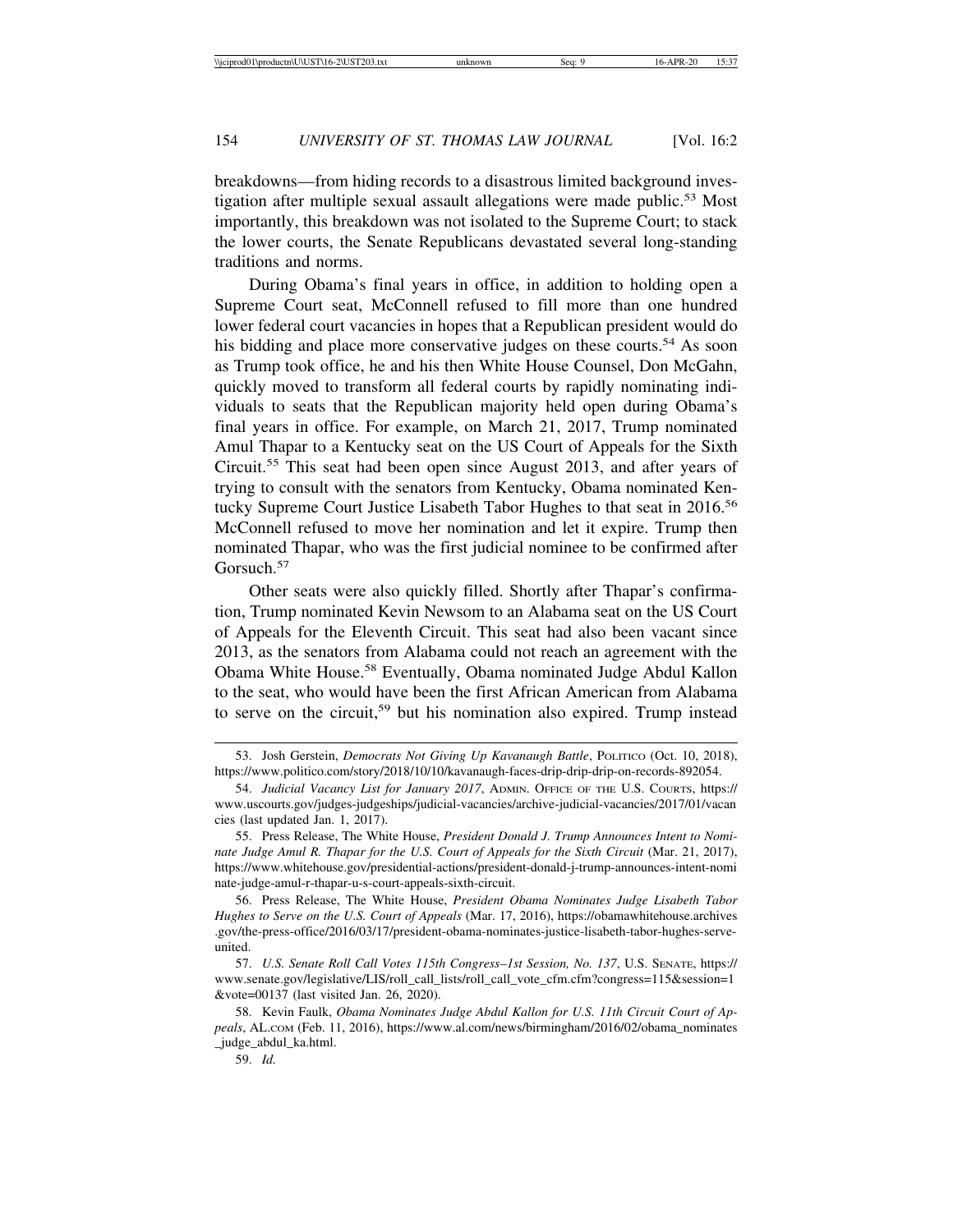nominated, and the Senate swiftly confirmed, Newsom, who is on Trump's Supreme Court shortlist,<sup>60</sup> to that seat.<sup>61</sup> Stephanos Bibas was nominated and confirmed to a seat on the US Court of Appeals for the Third Circuit, a seat to which Obama previously nominated Rebecca Haywood. Haywood would have been the first African American woman on the Third Circuit, but Republican Pennsylvania Senator Pat Toomey slowed her nomination so it would expire.<sup>62</sup> Ralph Erickson was confirmed quickly after his nomination to the US Court of Appeals for the Eighth Circuit by Trump, displacing Obama's nominee, Jennifer Puhl.<sup>63</sup>

## *C. Discarding Consultation and Blue Slips*

As discussed above, before the Trump administration, the home-state senators played a significant role in providing "advice and consent" as demonstrated in the blue slip tradition. In the more than hundred-year blue slip tradition, the Senate confirmed only three nominees over the objection of a single home-state senator.<sup>64</sup> A nominee was never confirmed over objections of two home-state senators.<sup>65</sup> However, to accomplish the Trump administration's record-setting number of circuit court confirmations, the Senate Judiciary Committee chairs discarded the blue slip tradition and pushed forward nominees who lacked the support of their home-state senators.

The first senator to devastate the tradition of respecting home-state senators' role in consultation was then-Chair Chuck Grassley. Previously, Grassley spoke and wrote extensively about his commitment to upholding the blue slip.66 He betrayed his word when he moved forward with a nominee to the US Court of Appeals for the Eighth Circuit, David Stras, despite a home-state senator's objection.67 Stras, who was nominated to a Minne-

<sup>60.</sup> The White House, *supra* note 27.

<sup>61.</sup> *U.S. Senate Roll Call Votes 115th Congress–1st Session, No. 182*, U.S. SENATE, https:// www.senate.gov/legislative/LIS/roll\_call\_lists/roll\_call\_vote\_cfm.cfm? (last\_visited Jan. 26, 2020).

<sup>62.</sup> Kadida Kenner, *Casey, Toomey Need to Right the Gender and Racial Imbalance on Pa.'s 3rd Circuit Appeals Court: Opinion*, PENNLIVE.COM (July 18, 2017), https://www.pennlive.com/ opinion/2017/07/casey\_toomey\_need\_to\_right\_the.html.

<sup>63.</sup> *U.S. Senate Roll Call Votes 115th Congress–1st Session, No. 207*, U.S. SENATE, https:// www.senate.gov/legislative/LIS/roll\_call\_lists/roll\_call\_vote\_cfm.cfm? (last visited Jan. 1, 2020).

<sup>64.</sup> MITCHEL A. SOLLENBERGER, CONG. RES. SERV., THE HISTORY OF THE BLUE SLIP IN THE SENATE COMMITTEE ON THE JUDICIARY, 1917-PRESENT (2003).

<sup>65.</sup> Christopher Kang, *10 Things You Need to Know About Blue Slips*, HUFFPOST (Sept. 13, 2017, 4:13 PM), https://www.huffpost.com/entry/10-things-you-need-to-know-about-blue-slips\_b \_59b98494e4b02c642e4a1368.

<sup>66.</sup> *See, e.g.*, Chuck Grassley, Opinion, *Working to Secure Iowa's Judicial Legacy*, DES MOINES REGISTER (Apr. 14, 2015, 11:15 PM), https://www.desmoinesregister.com/story/opinion/ columnists/iowa-view/2015/04/15/working-secure-iowas-judicial-legacy/25801515 ("I appreciate the value of the blue-slip process and also intend to honor it.").

<sup>67.</sup> *Confirmation Hearing on the Nomination of David Ryan Stras, of Minnesota, to be United States Circuit Judge for the Eighth Circuit, Vice Diana E. Murphy, Retired: Hearing*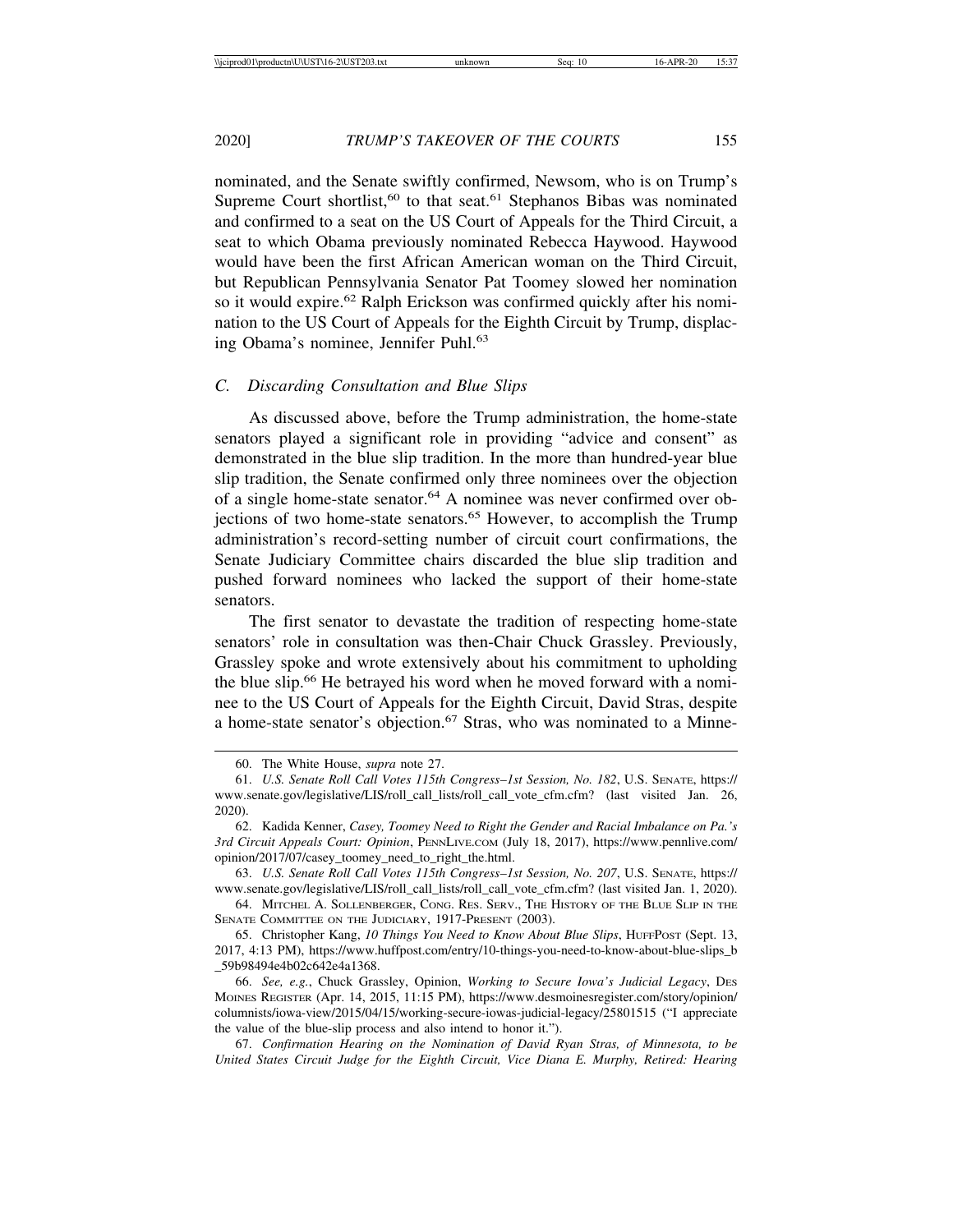sota seat on the appellate court, was on Trump's Supreme Court shortlist.<sup>68</sup> At the time of his nomination, he had neither then-Senator Al Franken nor Senator Amy Klobuchar's support. As Franken's spokesperson explained, "Rather than discuss how senators traditionally approached circuit court vacancies or talk about a range of potential candidates, the White House made clear its intention to nominate Justice Stras from the outset."69 After a few months, Klobuchar returned her blue slip to indicate her support for the nomination. With only one blue slip returned, Grassley scheduled a hearing for Stras,70 and the nomination was reported out of committee to the full Senate.71 At the time of his confirmation, Senator Tina Smith, Franken's successor, also a Democrat, was serving in the Senate. She, like her predecessor, did not support the nomination. She voted against Stras's confirmation, citing her concerns about his judicial philosophy.72 Other accounts of the Trump White House discarding the role of senators in the selection process have been well-documented.<sup>73</sup>

The lack of consultation between the White House and senators has not been limited to Democratic senators. Senator John Kennedy, a Republican from Louisiana, reluctantly returned a blue slip for Kyle Duncan, a nominee to a Louisiana seat on the US Court of Appeals for the Fifth Circuit.74 However, Kennedy wrote on his blue slip that he was "undecided."75

68. The White House, *supra* note 27.

69. Seung Min Kim, *Trump's Judges Picks Snub Democrats*, POLITICO (Aug. 11, 2017, 5:15 AM), https://www.politico.com/story/2017/08/11/senate-judges-democrats-trump-241448.

70. *Confirmation Hearing on the Nomination of David Ryan Stras*, *supra* note 67.

71. Stephen Montemayor, *Stras Clears Senate Committee Vote on Federal Appeals Court Nomination*, STAR TRIB. (Jan. 18, 2018, 6:31 PM), http://www.startribune.com/stras-clears-senatecommittee-vote-on-federal-appeals-court-nomination/469990213.

72. During his hearing, Stras was asked about the unanimous landmark civil rights decision *Brown v. Board of Education* which ended the appalling "separate but equal" doctrine that allowed for legal apartheid in the U.S. Senator Smith stated:

I may not agree with the way in which Justice Stras approaches every decision that comes before him, but I think it's important to understand how he grapples with questions of basic justice—questions where the case demands more than simply a rote application of precedent, but instead requires that judges fully appreciate the moral gravity of the questions presented. . . . Justice Stras' judicial philosophy does not leave room for that kind of decisionmaking, and I decided to vote against him.

Jennifer Brooks & Stephen Montemayor, *Senate Confirms Justice Stras to Federal Bench*, STAR TRIB. (Jan. 30, 2018, 10:00 PM), http://www.startribune.com/senate-confirms-stras-to-federalbench/471810643.

73. For example, Trump nominated Michigan Supreme Court Justice Joan Larsen, who is also on his U.S. Supreme Court shortlist, to a Michigan seat on the U.S. Court of Appeals for the Sixth Circuit in May 2017. It was reported that Senators Debbie Stabenow and Gary Peters from Michigan were not consulted, and only given notice shortly before the public announcement. Senators Peters and Stabenow eventually did return their blue slips which advanced Larsen's nomination and she was confirmed a few months later in November. Kim, *supra* note 69.

74. Bryn Stole, *Sen. John Kennedy Keeping Mum on Nomination of Conservative Kyle Duncan to 5th Circuit Judgeship*, ADVOCATE (Nov. 14, 2017, 6:04 PM), https://www.theadvocate .com/baton\_rouge/news/politics/article\_c0465f52-c98f-11e7-ae9e-d39e31680e13.html; Charlie

*Before the S. Comm. on the Judiciary*, 115th Cong. (2017), https://www.judiciary.senate.gov/ meetings/11/29/2017/nominations.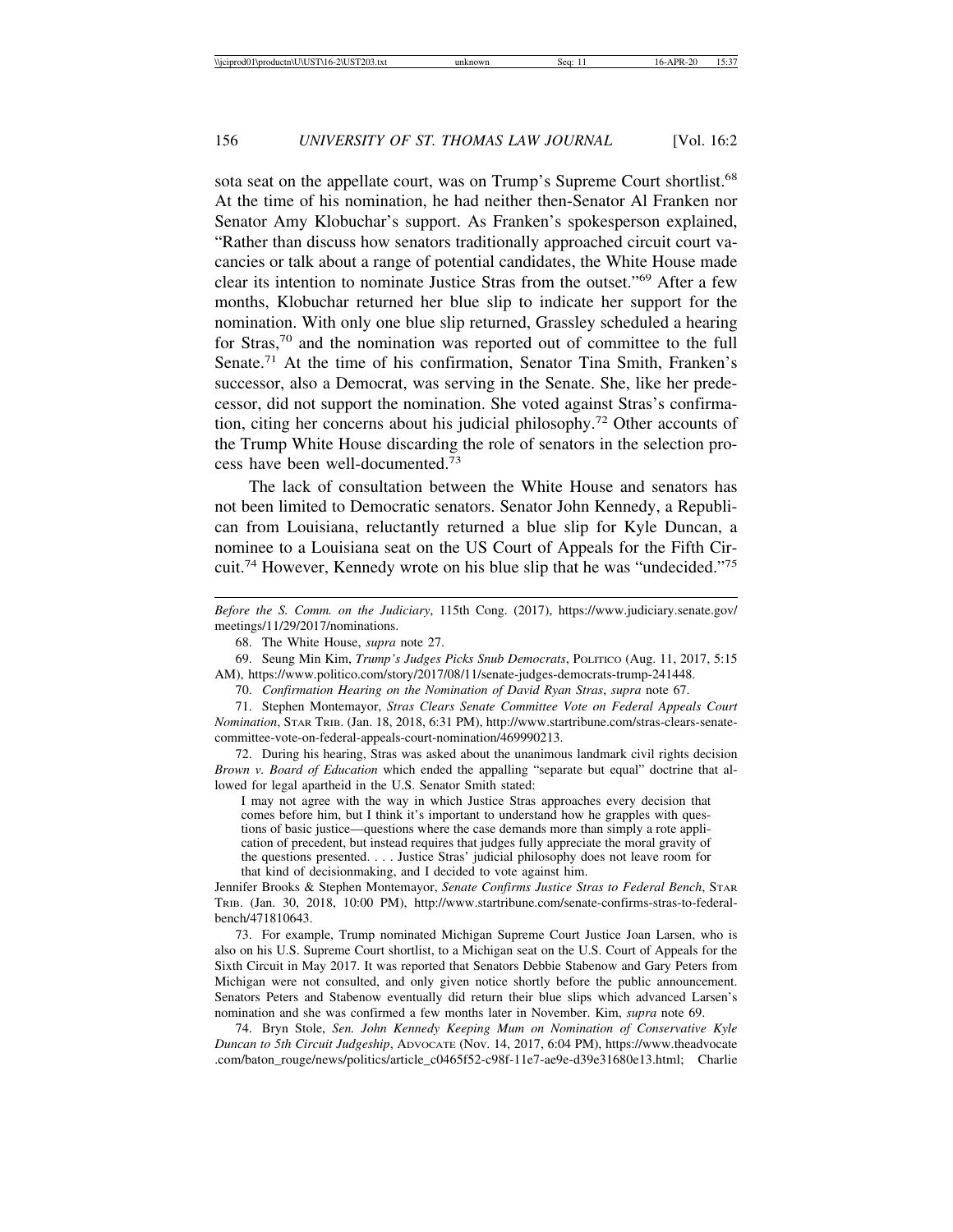Grassley insisted on scheduling a hearing at which Kennedy expressed that White House Counsel Don McGahn had not consulted with him, but, instead, was "on the scarce side in one conversation of being polite" when he told Kennedy that Duncan was to be the nominee.76 Ultimately, Kennedy did support Duncan's nomination and he was narrowly confirmed.<sup>77</sup>

In addition to advancing numerous nominees lacking support from one of their home-state senators, Grassley scheduled an unprecedented hearing over objections from both home-state senators during a Senate recess. Eric Miller was nominated to a Washington seat on the US Court of Appeals for the Ninth Circuit over strong objections of both Democratic Senators from Washington State, Patty Murray and Maria Cantwell.78 His nomination garnered significant opposition, not only for the historic nature in which it proceeded but also for his long record of arguing against tribal sovereignty.79 Still, the Senate Republican majority confirmed him in February 2019.<sup>80</sup>

Dismissing consultation and pushing through nominees over objections of home-state senators rewarded Trump with forty-three circuit court confirmations, thirteen of which occurred only as a result of destroying this tradition.<sup>81</sup> The Senate confirmed six nominees over objections of at least

75. Zoe Tillman, *A Republican Senator Is Getting in the Way of One of Trump's Biggest Successes*, BUZZFEED NEWS (Nov. 30, 2017, 12:09 PM), https://www.buzzfeednews.com/article/ zoetillman/a-republican-senator-is-getting-in-the-way-of-one-of-trumps; Seung Min Kim, *Grassley Rips up "Blue Slip" for a Pair of Trump Court Picks,* POLITICO (Nov. 16, 2017, 3:30 PM), https://www.politico.com/story/2017/11/16/chuck-grassley-trump-court-picks-245367.

76. Tillman, *supra* note 75; *John Kennedy's Opening Statement at Kyle Duncan Confirmation Hearing*, C-SPAN (Nov. 29, 2017), https://www.c-span.org/video/?c4694344/john-kennedysopening-statement-kyle-duncan-confirmation-hearing.

77. Drew Broach, *Kyle Duncan Confirmed in Tight Senate Vote for 5th Circuit Court Judgeship*, NOLA.COM (Apr. 24, 2018, 7:31 PM), https://www.nola.com/nation\_world/article\_4b2574 95-d5f0-5427-b250-a7c833cd09fd.html.

78. Agueda Pacheco-Flores, *Cantwell and Murray Object to Process for Filling Federal Appeals Court Seat*, SEATTLE TIMES (Oct. 23, 2018, 3:49 PM), https://www.seattletimes.com/seattlenews/cantwell-and-murray-object-to-process-for-filling-federal-appeals-court-seat.

79. Gene Johnson & Lisa Mascaro, *U.S. Senate Confirms Seattle Attorney to 9th Circuit over Objections from Sens. Murray and Cantwell*, SEATTLE TIMES (Feb. 26, 2019, 4:05 PM), https:// www.seattletimes.com/seattle-news/u-s-senate-confirms-seattle-attorney-to-9th-circuit-court-overmurrays-and-cantwells-objections.

80. *U.S. Senate Roll Call Votes 116th Congress–1st Session, No. 29*, U.S. SENATE, https:// www.senate.gov/legislative/LIS/roll\_call\_lists/roll\_call\_vote\_cfm.cfm? (last\_visited Jan. 26, 2020).

81. To date, the Senate Judiciary Committee chairs—Grassley and Graham—have proceeded over objection of home-state senators fourteen times—including seven times over objection of both home-state senators. Nominees who lacked one blue slip: (1) David Stras (8th Cir., Minn.) confirmed Jan. 30, 2018; (2) Michael Brennan (7th Cir., Wis.) confirmed May 10, 2018; (3) David Porter (3d Cir., Pa.) confirmed Oct. 11, 2018; (4) Chad Readler (6th Cir., Ohio) confirmed Mar. 6, 2019; (5) Eric Murphy (6th Cir., Ohio) confirmed Mar. 7, 2019; and (6) Peter Phipps (3d Cir., Pa.) confirmed July 16, 2019. Nominees who lacked two blue slips: (1) Ryan Bounds (9th Cir., Or.)

Savage, *Trump Is Rapidly Reshaping the Judiciary. Here's How.*, N.Y. Times (Nov. 11, 2017), https://www.nytimes.com/2017/11/11/us/politics/trump-judiciary-appeals-courts-conservatives .html.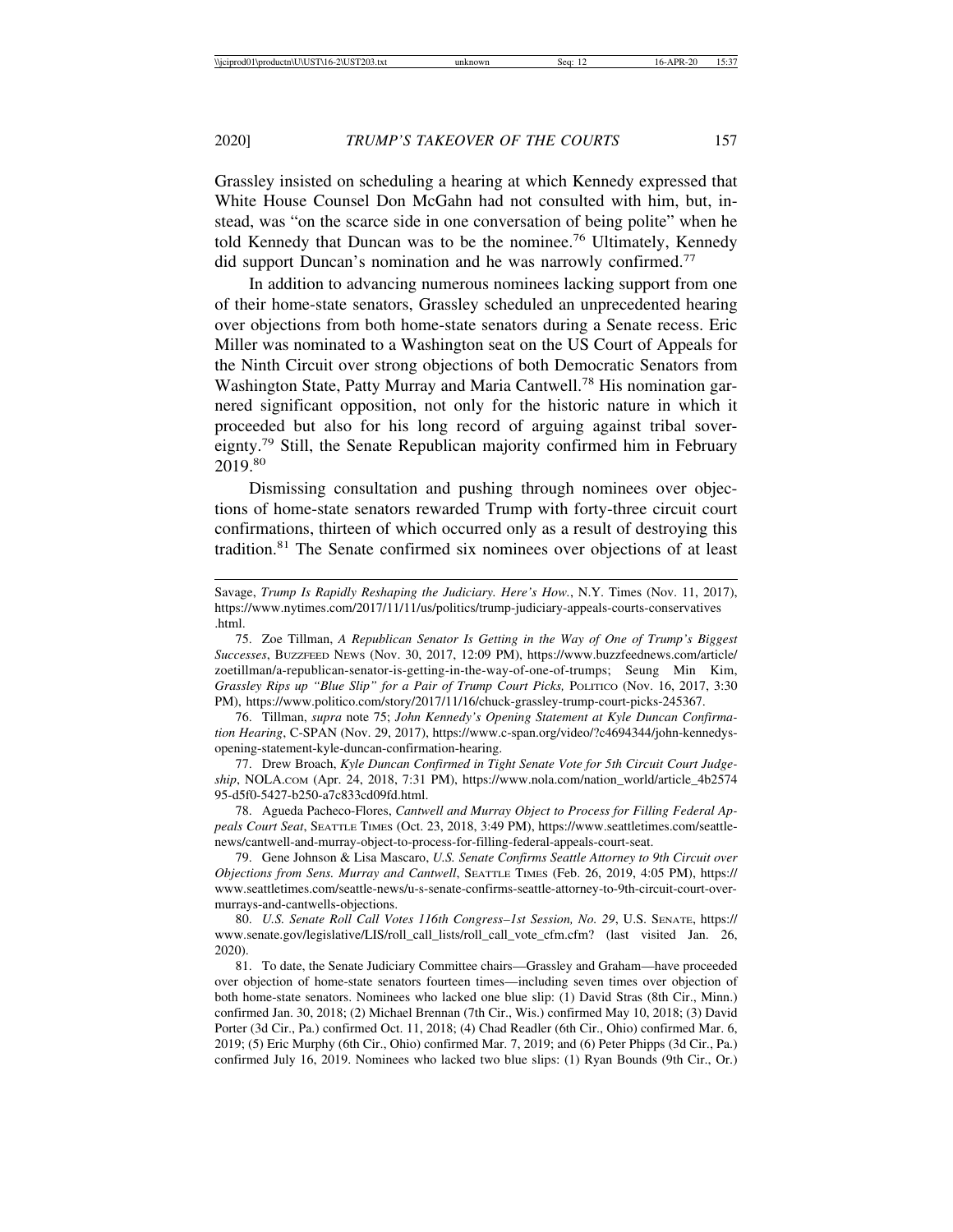one home-state senator and made history by confirming the first nominee and then an additional six more—who lacked blue slips from both homestate senators.<sup>82</sup> Six more individuals were also nominated and confirmed without senate consultation to serve on federal courts in the District of Columbia (DC).83 Because DC does not yet have statehood, and therefore no senators with voting privileges in the chamber, there are no blue slips. Nonetheless, traditionally the delegate from DC has a say in who serves on the district and circuit courts in DC.<sup>84</sup>

The most recent Senate Judiciary Committee chair, Senator Lindsay Graham, has also refused to respect the position of home-state senators for appellate positions. At the time of writing this article, Graham has not abandoned blue slips for district court nominees and has repeatedly stated he will keep that tradition in place during his tenure.<sup>85</sup> Given the damage to the process and the senate majority's efforts to render the blue slip meaningless, the previous blue slip practice of proceeding only when both homestate senators support the nomination is relegated to history. As the ranking member of the Senate Judiciary Committee, Senator Dianne Feinstein from California, noted, "what goes around, comes around,"86 and "it's hard not to see [the disregard of blue slips] coming back to bite Republicans when they're no longer in power in the Senate."<sup>87</sup>

## *D. Limiting Inquiry: Stacked and Sham Hearings*

Under the leadership of Senators Grassley and Graham, the Senate Judiciary Committee hearings have largely become a charade. Prior to Senator Grassley's tenure as chair, the practice was to have only one circuit court nominee testify at a hearing. This allowed senators time to ask nominees

withdrawn 2018; (2) Eric Miller (9th Cir., Wash.) confirmed Feb. 26, 2019; (3) Paul Matey (3d Cir., N.J.) confirmed Mar. 12, 2019; (4) Joseph Bianco (2d Cir., N.Y.) confirmed May 8, 2019; (5) Michael Park (2d Cir., N.Y.) confirmed May 9, 2019; (6) Kenneth Lee (9th Cir., Cal.) confirmed May 15, 2019; (7) Daniel Collins (9th Cir., Cal.) confirmed May 21, 2019; and (8) Daniel Bress (9th Cir., Cal.) confirmed July 9, 2019.

<sup>82.</sup> Deanna Paul, *"Damaging Precedent": Conservative Federal Judge Installed Without Consent of Home-State Senators*, WASH. POST (Feb. 28, 2019, 12:34 PM), https://www.washing tonpost.com/politics/2019/02/27/dangerous-first-conservative-judge-installed-after-vetting-byonly-two-senators.

<sup>83.</sup> Timothy Kelly (D.D.C.); Trevor McFadden (D.D.C.); Dabney Friedrich (D.D.C.); Gregory Katsas (D.C. Cir.); Neomi Rao (D.C. Cir.); Carl Nichols (D.D.C.).

<sup>84.</sup> Press Release, Eleanor Holmes Norton, *After Trump Nominee to D.C. District Court Withdraws Name, Norton Says White House Should Consult Her and Her Nominating Commission on Candidates* (Dec. 18, 2017), https://norton.house.gov/media-center/press-releases/aftertrump-nominee-to-dc-district-court-withdraws-name-norton-says.

<sup>85.</sup> Patrick L. Gregory, *Graham Holds Line on Blue Slips for District Court Nominees*, BLOOMBERG L. (Jan. 29, 2019, 4:10 PM), https://news.bloomberglaw.com/us-law-week/grahamholds-line-on-blue-slips-for-district-court-nominees.

<sup>86.</sup> Press Release, Dianne Feinstein, *Feinstein Decries Disregard of Blue Slips for Ninth Circuit* (Apr. 4, 2019), https://www.feinstein.senate.gov/public/index.cfm/press-releases?.

<sup>87.</sup> Paul, *supra* note 82.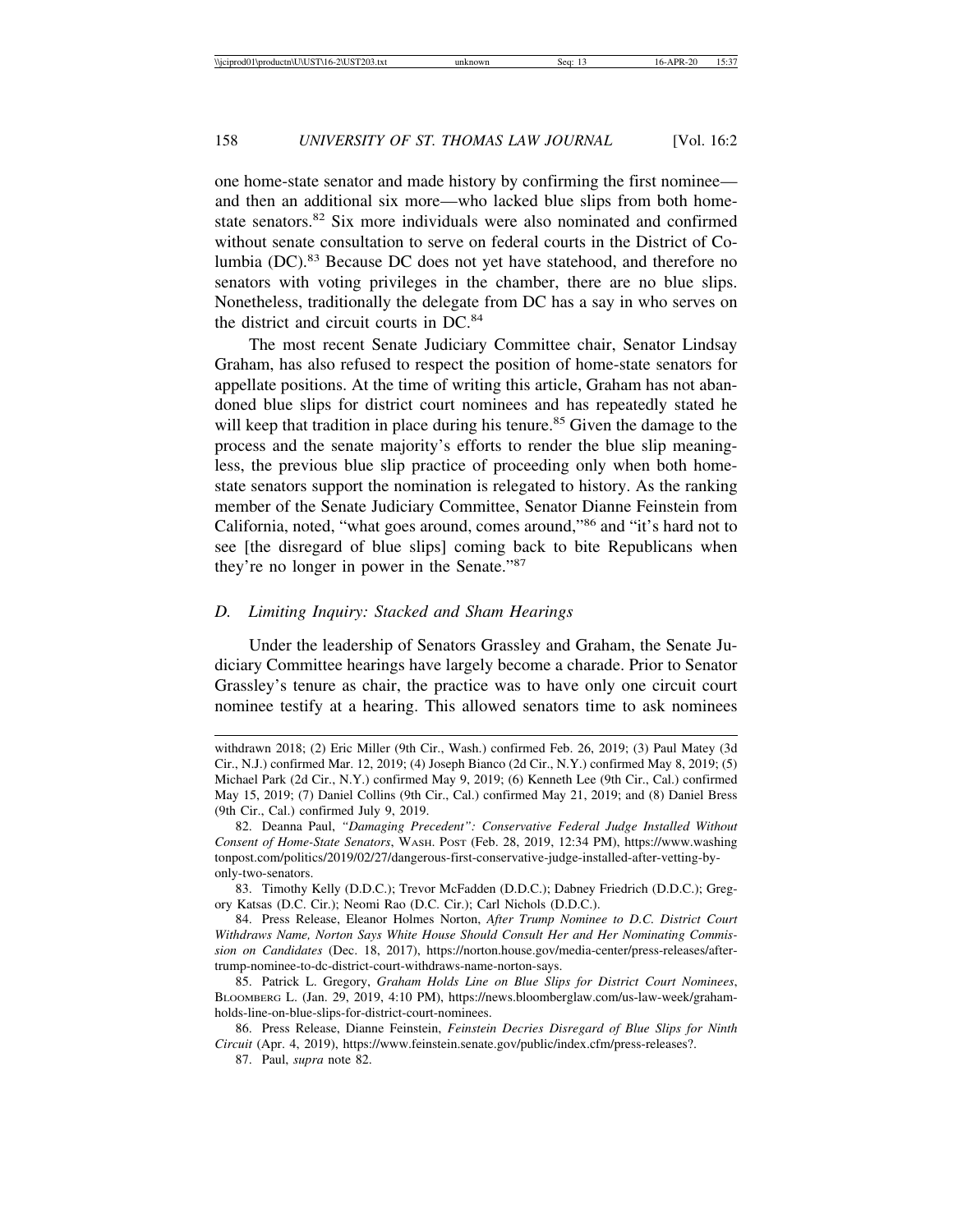important questions about their experience, judicial philosophy, integrity, and temperament. The hearing is often the only time senators talk to the nominee directly and it is the only opportunity for the public to hear from the nominee. Since Trump took office, the Senate Judiciary Committee chairs have scheduled nine hearings with more than one circuit court nominee on the panel.<sup>88</sup>

In addition to stacked hearings, for the first time in history, the Senate Judiciary Committee chair scheduled and held hearings during a Senate recess.89 Shortly after Kavanaugh's contentious confirmation to the Supreme Court, Grassley scheduled two hearings for other controversial nominees during the October senate recess.<sup>90</sup> In total, ten nominees had hearings with only one or two senators in attendance.<sup>91</sup>

#### *E. Speedy Confirmations*

Once the committee reports out a nomination, even if unfavorably, the nomination is placed on the Senate's executive calendar. The Senate majority leader is then able to schedule a vote on the nomination. In recent years,

89. Nina Totenberg, *Trump, Republicans Continue Remaking the Federal Courts – Even as Senate on Recess*, NPR (Oct. 27, 2018, 7:00 AM), https://www.npr.org/2018/10/27/660643999/ trump-republicans-continue-remaking-the-federal-courts-even-as-senate-on-recess.

<sup>88.</sup> The nine hearings include: (1) John Bush (6th Cir., Ky.) and Kevin Newsom (11th Ala.): Committee on the Judiciary, *Nominations*, U.S. SENATE (June 14, 2017), https://www.judiciary .senate.gov/meetings/06/14/2017/nominations; (2) Joan Larsen (6th Cir., Mich.) and Amy Coney Barrett (7th Cir., Ind.): Committee on the Judiciary, *Nominations*, U.S. SENATE (Sept. 8, 2017, 10:00 AM), https://www.judiciary.senate.gov/meetings/08/08/2017/nominations; (3) Don Willett (5th Cir., Tex.) and James Ho (5th Cir., Tex.): Committee on the Judiciary, *Nominations*, U.S. SENATE (Nov. 15, 2017, 10:00 AM), https://www.judiciary.senate.gov/meetings/11/15/2017/nomi nations; (4) Michael Scudder (7th Cir., Ill.) and Amy St. Eve (7th Cir., Ill.): Committee on the Judiciary, *Nominations*, U.S. SENATE (Mar. 21, 2018, 10:00 AM), https://www.judiciary.senate .gov/meetings/03/21/2018/nominations; (5) Marvin Quattlebaum (4th Cir., S.C.) and Eli Richardson (4th Cir., S.C.): Committee on the Judiciary, *Nominations*, U.S. SENATE (June 20, 2018, 10:00 AM), https://www.judiciary.senate.gov/meetings/06/20/2018/nominations.; (6) Chad Readler (6th Cir., Ohio) and Eric Murphy (6th Cir., Ohio): Committee on the Judiciary, *Nominations*, U.S. SENATE (Oct. 10, 2018, 10:00 AM), https://www.judiciary.senate.gov/meetings/10/10/2018/nomi nations; (7) Eric Miller (9th Cir., Wash.) and Bridget Bade (9th Cir., Ariz.): Committee on the Judiciary, *Nominations*, U.S. SENATE (Oct. 24, 2018, 10:00 AM), https://www.judiciary.senate .gov/meetings/10/24/2018/nominations; (8) Joseph Bianco (2d Cir., N.Y.) and Michael Park (2d Cir., N.Y.): Committee on the Judiciary, *Nominations*, U.S. SENATE (Feb. 13, 2019, 10:00 AM), https://www.judiciary.senate.gov/meetings/02/13/2019/nominations; and (9) Kenneth Lee (9th Cir., Cal.) and Daniel Collins (9th Cir., Cal.): Committee on the Judiciary, *Nominations*, U.S. SENATE (Mar. 13, 2019, 10:00 AM), https://www.judiciary.senate.gov/meetings/nominations-hear ing.

<sup>90.</sup> The two hearings were: (1) Allison Jones Rushing (4th Cir., N.C.); Corey Maze (N.D. Ala.); Rodney Smith (S.D. Fla.); Thomas Barber (M.D. Fla.); T. Kent Wetherell III (N.D. Fla.); and Wendy Berger (M.D. Fla.): Committee on the Judiciary, *Nominations*, U.S. SENATE (Oct. 17, 2018, 10:00 AM), https://www.judiciary.senate.gov/meetings/10/17/2018/nominations; and (2) Eric Miller (9th Cir., Wash.); Bridget Bade (9th Cir., Ariz.); Karin Immergut (D. Ore.); and Richard Hertling (Ct. Fed. Cl.): Committee on the Judiciary, *Nominations*, U.S. SENATE (Oct. 24, 2018, 10:00 AM), https://www.judiciary.senate.gov/meetings/10/24/2018/nominations.

<sup>91.</sup> Totenberg, *supra* note 89.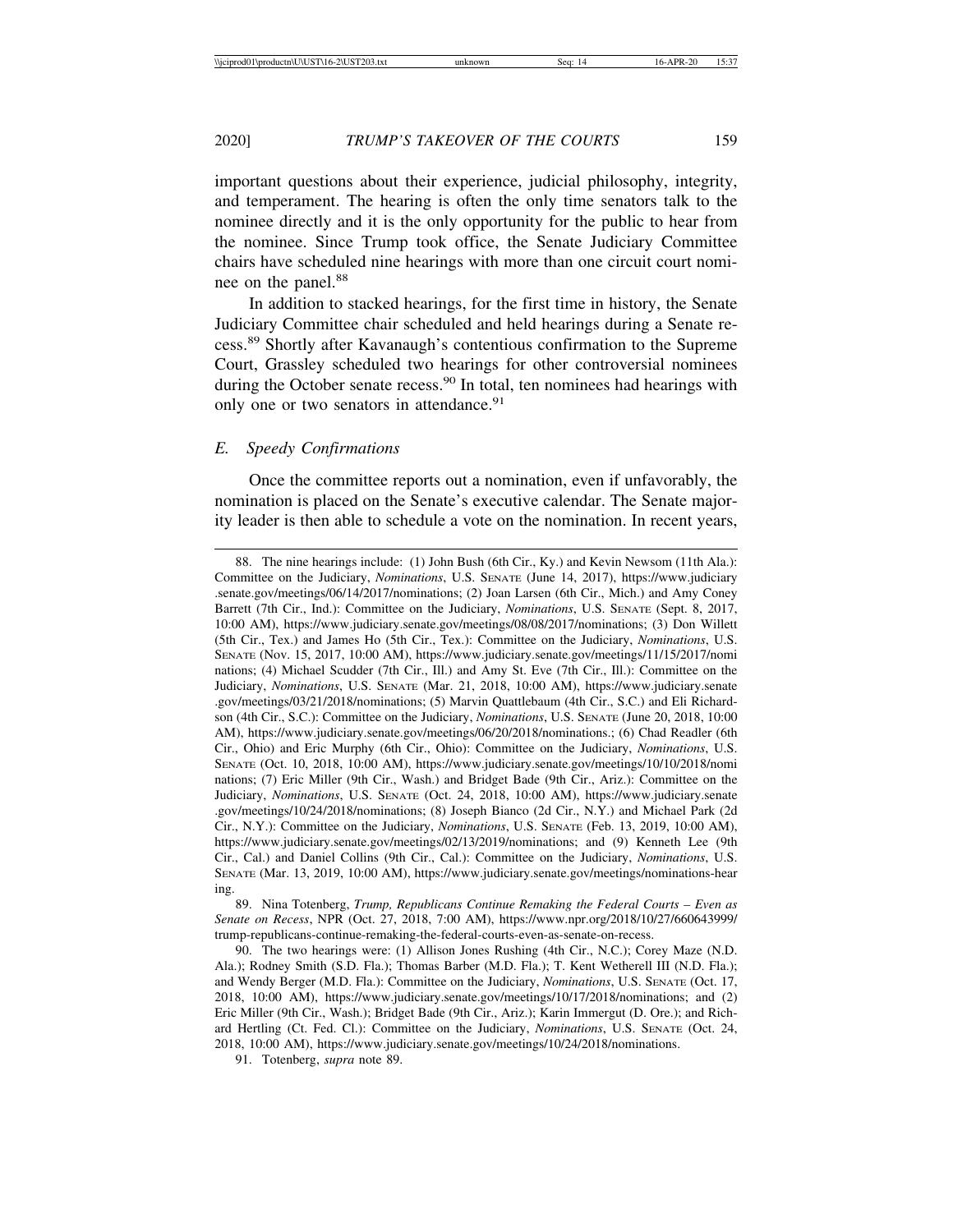to move to the final vote, cloture has been frequently invoked on nominations. Cloture ends debate in the Senate by establishing a time limit for debate.92 Until 2013, Senate rules required a vote of at least sixty senators to support cloture and proceed to ending debate on the nomination.<sup>93</sup> This changed when Republicans refused to move forward on nominees, including blocking Obama's three nominees to the US Court of Appeals for the DC Circuit.<sup>94</sup> Then-Majority Leader Harry Reid, a Democrat from Nevada, reduced the threshold to a simple majority for nominations to district and circuit court judgeships.<sup>95</sup> In 2017, to end debate on Neil Gorsuch's nomination to the Supreme Court, McConnell reduced the number of votes needed for Supreme Court nominations as well.<sup>96</sup> Once the final vote occurs, every senator can cast a vote in support or opposition of the nomination. If the nomination receives a majority of "yes" votes, the nominee is confirmed, and the president appoints her or him as a federal judge.

In the 115th Congress, the Senate could debate a nomination after cloture was invoked for thirty hours. During this time, the Senate confirmed a record number of Trump's circuit court nominees—thirty—in addition to fifty-three district court nominees.<sup>97</sup> In an attempt to fill district court vacancies quickly, McConnell unilaterally changed the number of post-cloture debate hours for district court nominees from thirty to two hours.<sup>98</sup> This led to a significant uptick in the number of district court confirmations—fortysix since the change.<sup>99</sup>

Given the troubles with vetting and other ways in which the Senate majority has short-circuited the process, the reduction of debate time is troubling. For senators who do not serve on the Judiciary Committee, this debate time is often their first opportunity to seriously review the nominee. At least twice during post-cloture debate time, nominations have failed because deeply disturbing information has come to senators' attention.

First, the nomination of Ryan Bounds to an Oregon seat on the US Court of Appeals for the Ninth Circuit failed moments before the final con-

<sup>92.</sup> ELIZABETH RYBICKI, SENATE CONSIDERATION OF PRESIDENTIAL NOMINATIONS: COMMIT-TEE AND FLOOR PROCEDURE 9 (2019).

<sup>93.</sup> VALERIE HEITSHUSEN, SENATE PROCEEDINGS ESTABLISHING MAJORITY CLOTURE FOR SU-PREME COURT NOMINATIONS: IN BRIEF, 1 (2017).

<sup>94.</sup> Jeremy W. Peters, *Obama Pick for Court Is 3rd in a Row Blocked by Republicans*, N.Y. TIMES (Nov. 18, 2013), https://www.nytimes.com/2013/11/19/us/politics/republicans-block-an other-obama-nominee-for-key-judgeship.html.

<sup>95.</sup> DENIS STEVEN RUTKUS, APPOINTMENT PROCESS FOR U.S. CIRCUIT AND DISTRICT COURT NOMINATIONS: AN OVERVIEW 5 (2016).

<sup>96.</sup> HEITSHUSEN, *supra* note 93.

<sup>97.</sup> RYBICKI, *supra* note 92, at 9–10.

<sup>98.</sup> Paul Kane, *Republicans Change Senate Rules to Speed Nominations as Leaders Trade Charges of Hypocrisy*, WASH. POST (Apr. 3, 2019, 5:59 PM), https://www.washingtonpost.com/ politics/republicans-change-senate-rules-to-speed-nominations-as-leaders-trade-charges-of-hypoc risy/2019/04/03/86ec635a-5615-11e9-aa83-504f086bf5d6\_story.html.

<sup>99.</sup> *Confirmation Listing*, ADMIN. OFF. OF THE U.S. CTS., https://www.uscourts.gov/judgesjudgeships/judicial-vacancies/confirmation-listing (last updated Jan. 17, 2020).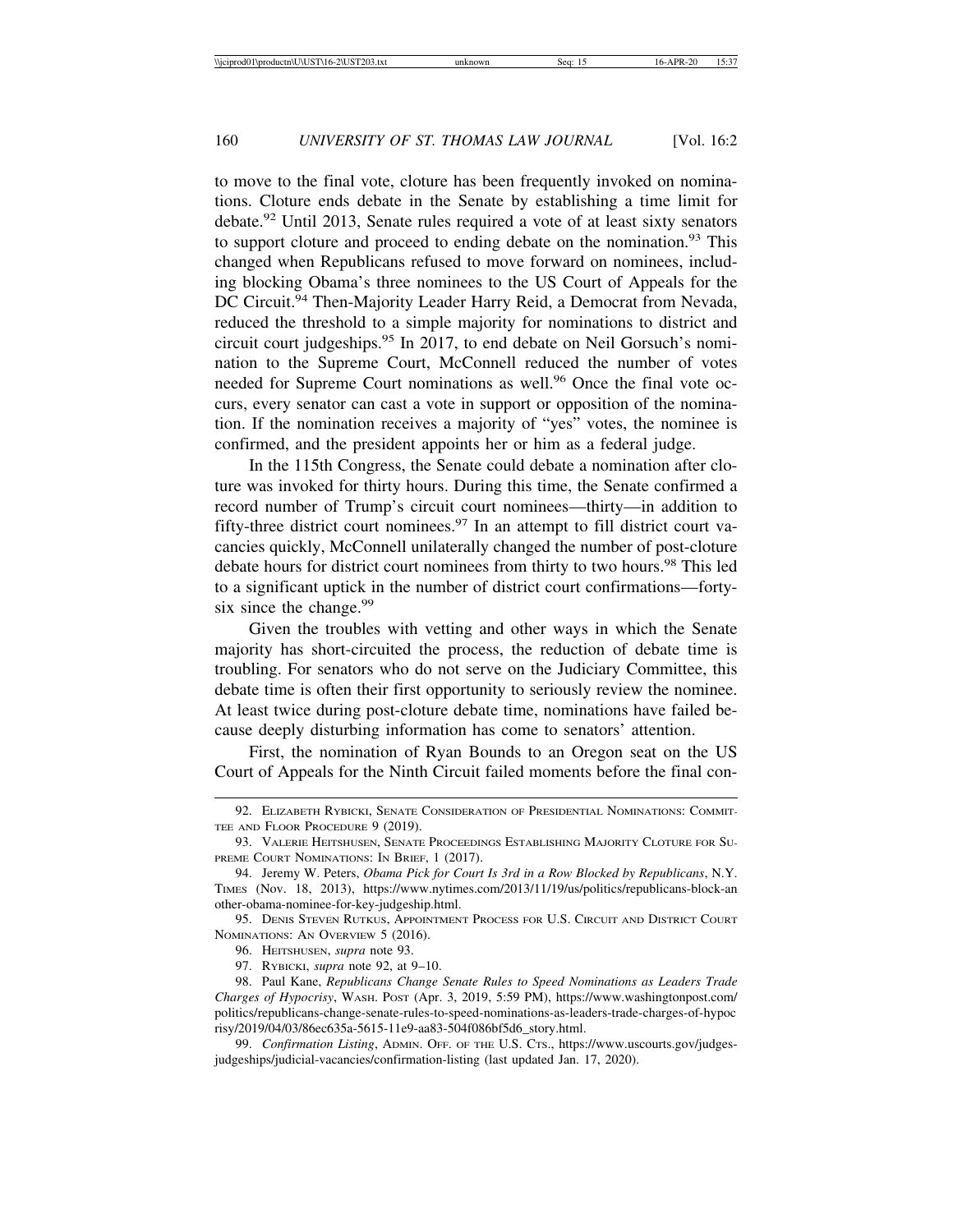firmation vote. Bounds, nominated over objections of Democratic Senators Jeff Merkley and Ron Wyden of Oregon, did not reveal controversial racist and sexist college writings to the commission that interviewed him.100 Still, his nomination proceeded and the Senate invoked cloture by a narrow vote of fifty to forty nine.101 In the last few hours of debate, his record came into focus and senators found it to be too extreme. The day after cloture was invoked, Bounds' nomination was withdrawn.<sup>102</sup>

Similarly, Thomas Farr's nomination to the US District Court for the Eastern District of North Carolina failed in the final hours of post-cloture debate. Farr vigorously defended North Carolina's voter suppression law, which the US Court of Appeals for the Fourth Circuit held "target[s] African Americans with almost surgical precision" and is "the most restrictive voting law North Carolina has seen since the era of Jim Crow."103 Additionally, his involvement in Jesse Helms' senate campaigns in 1984 and 1990 came into sharp focus in the post-cloture debate hours. Ultimately, Senator Tim Scott, a Republican from South Carolina, concluded that he could not support Farr's nomination, and the nomination failed.<sup>104</sup>

The lack of proper vetting, stacked hearings, extreme nominees, and limited time for the full Senate to consider nominations has reduced senators' ability to fulfill their constitutional responsibilities.105 Thus, by Trump and Senate Republicans' design, the Senate has confirmed more nominees without appropriate scrutiny. The next section discusses the consequences of this lower threshold for the independence and impartiality of the federal judiciary.

## IV. TAKING OVER THE COURTS

Senate Republicans have broken the rules to stack the courts with as many ideologues as possible—and as quickly as they can. This section dis-

<sup>100.</sup> Maxine Bernstein, *Democratic Senators Blast Oregon Prosecutor's Judicial Nomination on Senate Floor*, OREGONIAN/OREGONLIVE (July 27, 2018), https://www.oregonlive.com/politics/ 2018/07/democratic\_senators\_blast\_ryan.html.

<sup>101.</sup> *U.S. Senate Roll Call Votes 115th Congress–2nd Session, No. 161*, U.S. SENATE, https:// www.senate.gov/legislative/LIS/roll\_call\_lists/roll\_call\_vote\_cfm.cfm? (last visited Jan. 26, 2020).

<sup>102.</sup> Burgess Everett, *Trump Judicial Nominee Pulled over Racially Charged Writings*, POLIT-ICO (July 29, 2018, 3:01 PM), https://www.politico.com/story/2018/07/19/bounds-senate-with drawn-733414.

<sup>103.</sup> N.C. State Conference of the NAACP v. McCrory, 831 F.3d 204, 211, 219 (4th Cir. 2016).

<sup>104.</sup> Catie Edmondson, *Senator Tim Scott Sinks Thomas Farr's Judicial Nomination Amid Racial Controversy*, N.Y. TIMES (Nov. 29, 2018), https://www.nytimes.com/2018/11/29/us/polit ics/tim-scott-judicial-nominee-thomas-farr-race.html.

<sup>105.</sup> Jennifer Haberkorn, *Trump is Appointing Judges at a Record Pace. Now McConnell Wants to Move Even Faster*, L.A. TIMES (Apr. 2, 2019, 3:45 PM), https://www.latimes.com/polit ics/la-na-pol-congress-senate-nominations-rules-trump-mcconnell-20190402-story.html.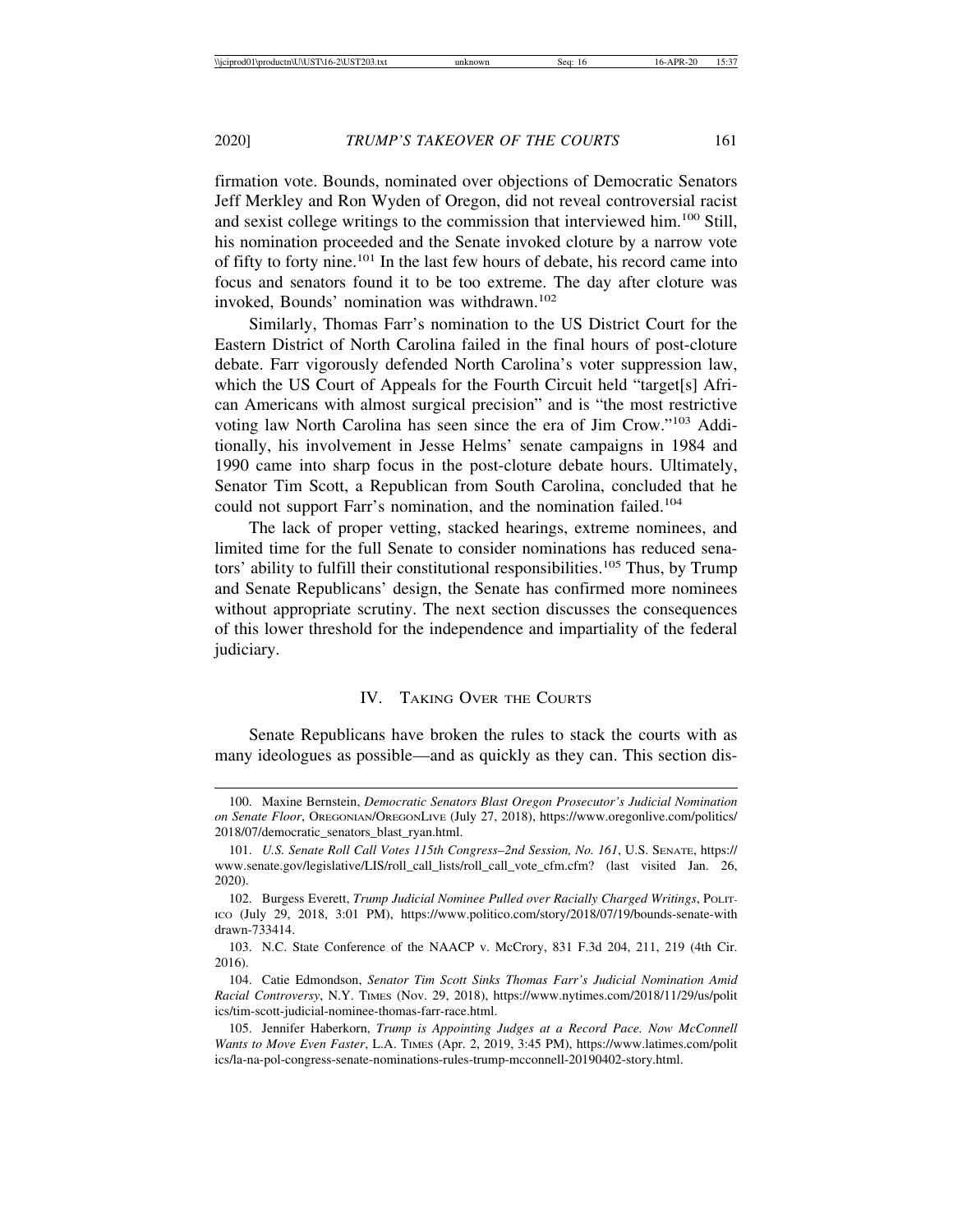cusses the extent to which most of the 152 confirmed lifetime nominees:<sup>106</sup> (1) reflect an extreme conservative ideology; (2) are primarily white and male, reflecting a stunning lack of diversity; (3) demonstrate incompetence based on lack of legal experience and troubling judicial temperament and bias; and, (4) have embarrassing and disqualifying records.

#### *A. Extreme Conservative Ideology*

The current judicial selection and nominations apparatus has been entrusted to a small circle of powerful legal conservative stalwarts, with Leonard Leo in the center.<sup>107</sup> Leo has served as an advisor to the White House and nearly every outside institution tangentially related to the nominations process, including the Federalist Society where he serves as an executive vice president.108 Leo expressed his determination to transform the courts to reflect a specific extreme conservative ideology<sup>109</sup> while advising Trump during his campaign. It is clear Leo only recommended individuals who are hostile to reproductive rights, in particular, as well as other civil rights.<sup>110</sup> Ed Whelan, a conservative activist, declared that "No one has been more dedicated to the enterprise of building a Supreme Court that will overturn *Roe v. Wade* than the Federalist Society's Leonard Leo."<sup>111</sup> Leo's commitment to dismantling hard-fought civil and human rights achievements is evidenced in those he has helped bring into the nomination process.

Unsurprisingly, most of Trump's judicial nominations are members of the far-right Federalist Society.112 Gorsuch and Kavanaugh's involvement in the Federalist Society and demonstrated records opposing civil and human rights landed both on Trump's Supreme Court shortlist.<sup>113</sup> Lower court nominees have also been selected for their demonstrated commitment to the conservative legal movement; those who have been confirmed share distinguishing characteristics—many have written briefs arguing that it was permissible to deny marriage equality in *Obergefell v. Hodges*, 114 advanced

114. Eric Murphy was the nominee for and now judge on the Sixth Circuit. *See, e.g.*, Brief for Respondent, Obergefell v. Hodges, 135 S. Ct. 2584 (2015) (No. 14-556).

<sup>106.</sup> *Judicial Confirmations for January 2019*, ADMIN. OFF. OF THE U.S. CTS., https://www.us courts.gov/judges-judgeships/judicial-vacancies/archive-judicial-vacancies/2019/01/confirmations (last updated Jan. 1, 2019); ADMIN. OFF. OF THE U.S. CTS., s*upra* note 99.

<sup>107.</sup> Robert O'Harrow Jr. & Shawn Boburg, *A Conservative Activist's Behind-the-Scenes Campaign to Remake the Nation's Courts*, WASH. POST (May 21, 2019), https://www.washington post.com/graphics/2019/investigations/leonard-leo-federalists-society-courts.

<sup>108.</sup> *Id.*

<sup>109.</sup> *Id.*

<sup>110.</sup> *Id.*

<sup>111.</sup> *Id.*

<sup>112.</sup> Senator Sheldon Whitehouse, *The Third Federalist Society* (Mar. 27, 2019) (transcript available at https://www.whitehouse.senate.gov/news/speeches/the-third-federalist-society).

<sup>113.</sup> *See* Nolan D. McCaskill, *Trump Releases Updated Short List of Potential Supreme Court Nominees*, POLITICO (NOV. 17, 2017), https://www.politico.com/story/2017/11/17/trump-supremecourt-nominees-247441.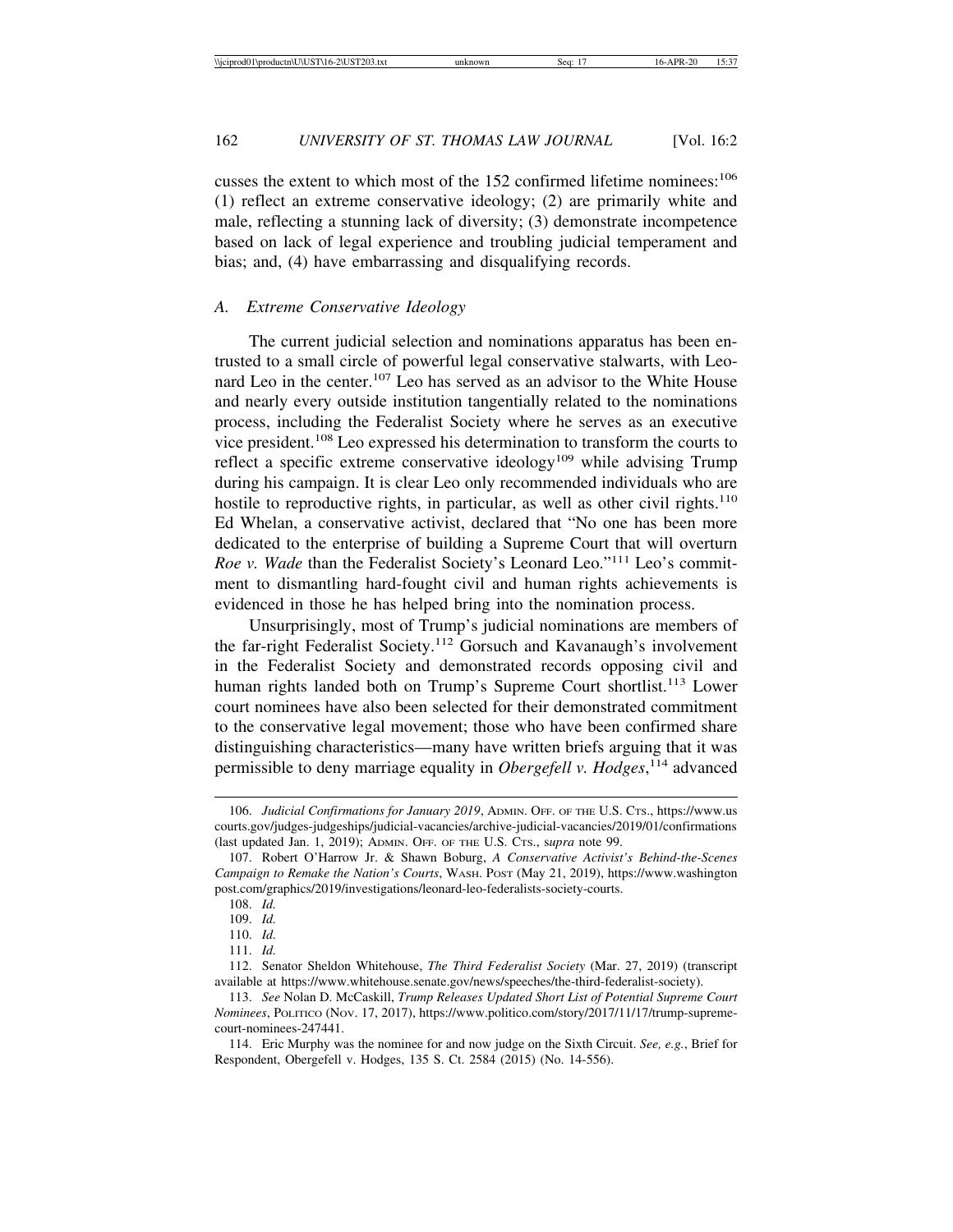legal arguments that *Roe v. Wade* is unconstitutional,<sup>115</sup> filed briefs in *U.S. v. Texas* claiming the Affordable Care Act was unconstitutional,<sup>116</sup> vigorously defended anti-educational equity causes in cases such as *Fisher v. University of Texas at Austin*, 117 and advanced arguments that people should not have access to contraceptive services through their health care coverage in *Sebelius v. Hobby Lobby Stores*. 118 Additional examples of conservative ideologues include Chad Readler, who was leading the US Department of Justice's Civil Division at the time of his nomination to an Ohio seat on the US Court of Appeals for the Sixth Circuit. Readler filed the Justice Department's brief in *Texas v. United States*, which refused to defend the Affordable Care Act and its protections for the millions of people who live with pre-existing conditions, claiming that it was unconstitutional.119 Furthermore, Eric Murphy was nominated and confirmed to the same court after serving as Ohio's solicitor general and defending numerous efforts to restrict voting rights and arguing against marriage equality in *Obergefell v. Hodges*, claiming that it would be "disruptive . . . to our constitutional democracy."120 Lastly, Michael Park was nominated and confirmed to a seat on the US Court of Appeals for the Second Circuit while defending the Trump administration's attempts to add a citizenship question to the  $2020$  census<sup>121</sup> and arguing that equal opportunity admissions programs in higher education should be dismantled.<sup>122</sup>

117. Michael Park was the nominee for and now judge on the Second Circuit. *See, e.g.*, Brief for *Amici Curiae* Current and Former Federal Civil Rights Officials in Support of Petitioner, Fisher v. Univ. of Tex. at Austin, 136 S.Ct. 2198 (2016) (No. 11-345), https://www.american bar.org/content/dam/aba/publications/supreme\_court\_preview/briefs/11-345\_petitioneramcucur rentandfmrcivilrightsofficials.authcheckdam.pdf.

118. Daniel Collins was the nominee for and now judge on the Ninth Circuit. *See, e.g.*, Brief for *Amici Curiae* Ethics and Public Policy Center in Support of Respondents in No. 13-354 and Petitioners in No. 13-356, Sebelius v. Hobby Lobby, 573 U.S. 682 (2014) (No. 13-354 & 13-356), https://www.americanbar.org/content/dam/aba/publications/supreme\_court\_preview/briefs-v3/13- 354-13-356\_eppc.authcheckdam.pdf.

119. Josh Gerstein, *Justice Department Attorney Resigns After Legal Shift on Obamacare*, POLITICO (June 12, 2018, 7:19 PM), https://www.politico.com/story/2018/06/12/obamacare-just ice-department-resign-642992.

120. Brief for Respondent, *supra* note 114, at 10.

121. *See* Motion For Leave to File Brief *Amicus Curiae* of Project on Fair Representation in Support of Defendant's Motion to Dismiss, N.Y. v. Dep't of Commerce, No. 1:18-CV-2921 (JMF) (S.D.N.Y. 2018), https://www.brennancenter.org/sites/default/files/legal-work/New-York\_ v\_Dept-of-Commerce\_Motion-for-Leave-to-File-Amicus-Brief\_Project-on-Fair-Representation .pdf.

122. *See* Brief for *Amici Curiae* Current and Former Federal Civil Rights Officials in Support of Petitioner, *supra* note 117.

<sup>115.</sup> Jeffrey Brown is now a judge for the Southern District of Texas. *See* Jeffrey Brown, *Nomination of Jeffrey Brown to the United States District Court for the Southern District of Texas: Questions for the Record*, 3–4 (April 17, 2019), https://www.judiciary.senate.gov/imo/ media/doc/Brown%20Responses%20to%20QFRs3.pdf.

<sup>116.</sup> Chad Redler was the nominee for and now judge on the Sixth Circuit. *See, e.g.*, Federal Defendants' Memorandum in Response to Plaintiffs' Application for Preliminary Injunction, No. 4:18-cv-00167-O (June 7, 2018), https://www.afj.org/wp-content/uploads/2018/06/Texas-v-USA-CA.pdf.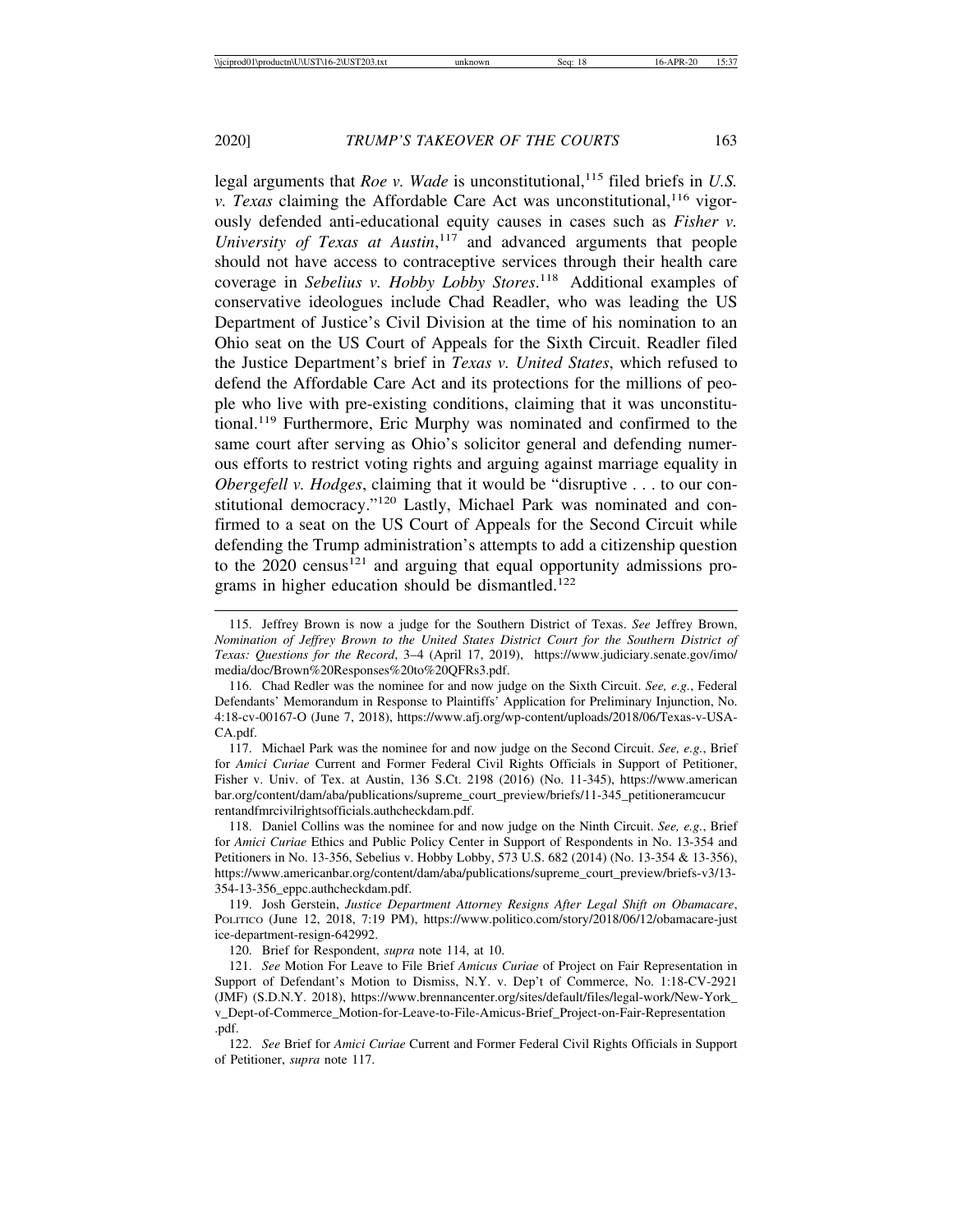Many nominees proudly tout their loyalty to the conservative agenda. Don Willett was confirmed to the Fifth Circuit after serving as a Texas Supreme Court justice and proudly claiming:

I've built a record that is widely described—well, universally described—as the most conservative of anybody on the [Texas] Supreme Court. I've garnered support from every corner of the conservative movement. There's no ideological daylight to the right of me. . . . I'm universally regarded to be the most conservative member of the court, which is a label that I accept with, frankly, gladness and gusto. $123$ 

Another nominee, Halil "Sul" Ozerden, the nominee for the US Court of Appeals for the Fifth Circuit, also tried to demonstrate his ties to the Republican party during his hearing. Ozerden received significant opposition from ultra conservative organizations,<sup>124</sup> including The First Liberty Institute, a far-right organization that was founded as part of the Free Market Foundation and specializes in defending clients such as Chick-fil-A, which they say has been targeted for "blatant religious discrimination."<sup>125</sup> During the hearing, Texas Republican Senator Ted Cruz exposed that nominees receive Republicans' support only when they have a reliable record that openly demonstrates that they have met the "test" outlined by President Trump during his presidential campaign.<sup>126</sup> As Cruz stated, "Trump promised the American people he would nominate judges in the mold of Justice Scalia and Justice Thomas."<sup>127</sup> And while on the campaign trail Trump clearly enunciated litmus tests for judges he would appoint, Cruz's Senate test also demands potential jurists' loyalty to advancing conservative political causes. He presented the First Liberty Institute's five standards for their opposition to Ozerden in front of the Committee:

He is not a conservative. He has never been affiliated with the conservative movement. He has never volunteered his time to advance conservative causes. He has never been active in conservative legal circles and he has never written any decisions that have advanced conservative principles.<sup>128</sup>

Ozerden responded to the question about what he did for the cause prior to his service as a district court judge by saying:

<sup>123.</sup> Arlington Voice, *Justice Don Willet - Arlington Voice - 2012 TCGOP Straw Poll*, YOU-TUBE (Feb. 6, 2012), https://www.youtube.com/watch?v=ImznoCBCrnE.

<sup>124.</sup> Marianne Levine, *Republican Senators May Sink Another Trump Judicial Nominee*, PO-LITICO (July 16, 2019), https://www.politico.com/story/2019/07/16/trump-judicial-nominee-1417561.

<sup>125.</sup> *Chick-fil-A*, FIRST LIBERTY INSTITUTE, https://firstliberty.org/cases/chick-fil-a.

<sup>126.</sup> *Nomination of Halil Suleyman Ozerden Questions from Senator Whitehouse*, COMMITTEE ON THE JUDICIARY 1 (July 24, 2019), https://www.judiciary.senate.gov/imo/media/doc/Ozerden %20Responses%20to%20QFRs.pdf.

<sup>127.</sup> *Id.*

<sup>128.</sup> *Id.*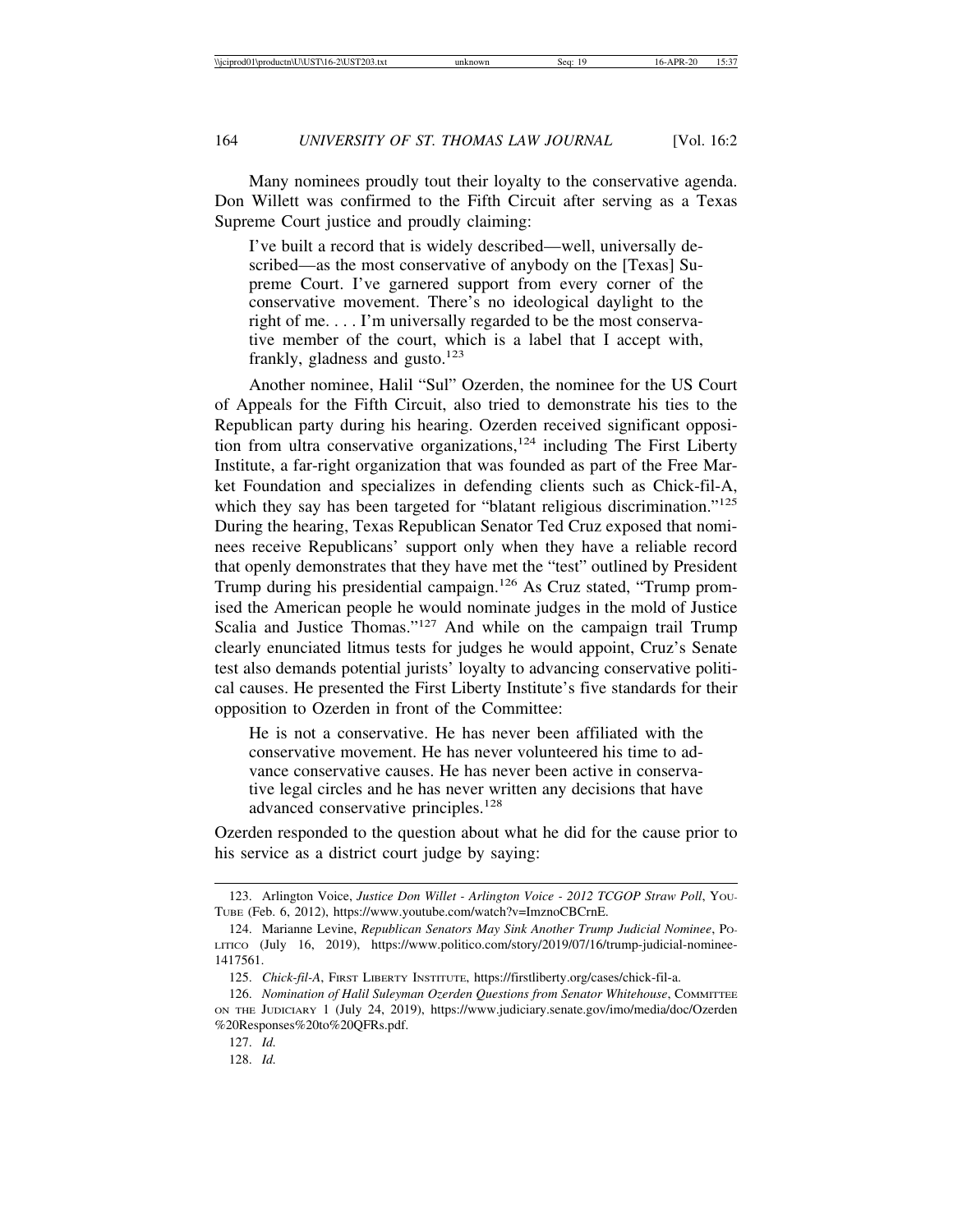During the time I was in practice, I did participate in supporting different candidates in different campaigns. . . . I was a board member of the County Republican Club, things like that, during my time in private practice. . . . And so, once I'm in public service, I can't engage in that type of activity. . . . I understand the concerns you've raised and I certainly respect these organizations you've mentioned and the work they do, but I think if you look at the totality of my record, it misunderstands my record.<sup>129</sup>

He went on to insinuate he would have issued decisions touting his conservative credentials had he presided over the cases that would have been more controversial, saying:

I think is important to keep in mind is as a sitting District Court judge, I don't get to pick and choose my cases. I can only take the cases that are filed in front of me. And I don't sit in the state capital which tends to be where most of these kinds of cases I think you're referring to are filed.<sup>130</sup>

By demanding Ozerden demonstrate conservative loyalty, Cruz unveils that he and Senate Republicans are not selecting umpires who will "call balls and strikes;"131 nor are they calling for a test of professional competence, fairness, integrity, or temperament. Rather, the standard applied to judicial nominees seeking Republican support is proof of commitment to advancing the conservative cause to serve in the independent judicial branch of government.

Other Trump nominees have said and/or written offensive and blatantly false information that goes even beyond party loyalty. Wendy Vitter was nominated and confirmed to the US District Court for the Eastern District of Louisiana. At a 2013 panel, she urged people to share disinformation about contraception, including a pamphlet containing dangerous lies such as contraceptive pills cause incest, infidelity, and violent death for women taking the pill.<sup>132</sup> Vitter also spoke at a protest outside of a Planned Parenthood facility and claimed that "Planned Parenthood . . . kill[s] over 150,000 females a year."133 She was also one of the first nominees who refused to state that the landmark civil rights case ending legal apartheid in education in the United States, *Brown v. Board of Education*, was correctly

<sup>129.</sup> *Id.* at 6.

<sup>130.</sup> *Id.*

<sup>131.</sup> *9/12/05: John Roberts' Baseball Analogy*, ABC NEWS (Sept. 14, 2016), https://abcnews .go.com/Archives/video/sept-12-2005-john-roberts-baseball-analogy-10628259.

<sup>132.</sup> Louisiana Right to Life, *Abortion Hurts Women's Health Panel*, YOUTUBE (Nov. 14, 2013), https://www.youtube.com/watch?v=Q6zJzlRr\_EA. *See also*, Breast Cancer Prevention Institute*, The Pill Kills: The Life Threatening Medical Consequences of Oral Contraceptives or Estrogen-Progestin Combination Drugs* (2012), https://web.archive.org/web/20150923205536/ http:/www.bcpinstitute.org/PDF/bcpi-pill-kills-brochure.pdf.

<sup>133.</sup> Lindsey Frechou, *Hundreds Protest Future Abortion Clinic*, CLARION HERALD (May 22, 2013), https://clarionherald.org/2013/05/22/hundreds-protest-planned-parenthood-abortion-clinic.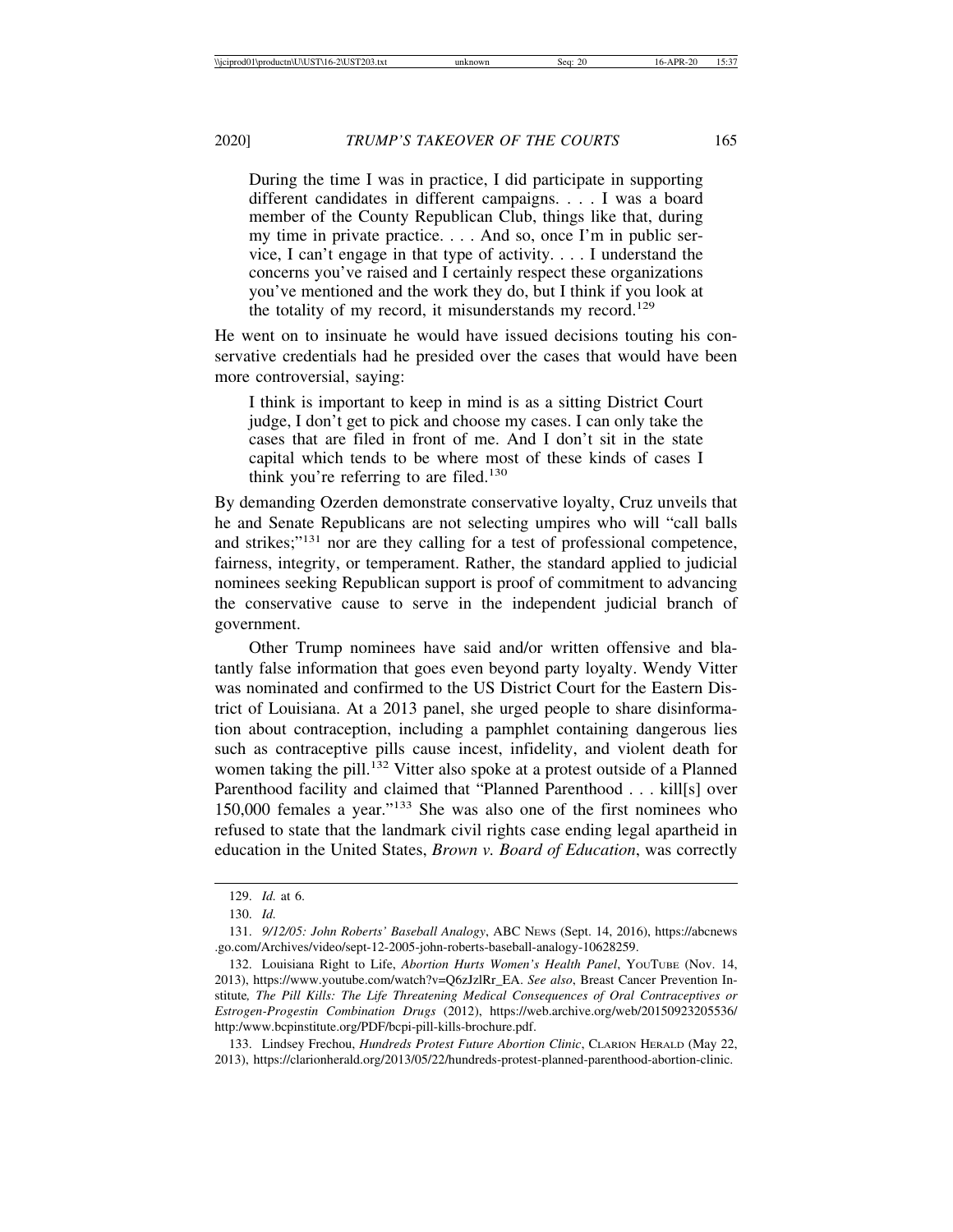decided.134 Since then, dozens of other nominees have failed to state that *Brown* was correctly decided.<sup>135</sup> This raises alarming questions about nominees' adherence to precedent if placed on the bench and whether they believe that the question of legal segregation is open for debate.<sup>136</sup>

Numerous nominees have controversial and offensive writings, some from their time as college and law students and others well into their professional careers. Ryan Bounds's offensive writings ended up costing him a seat on the US Court of Appeals for the Ninth Circuit. For others, however, the writings were but minor obstacles in their path to confirmation. For example, Neomi Rao, confirmed to the US Court of Appeals for the DC Circuit, wrote numerous offensive articles—complaining about the "hysteria over date rape" and blaming women for drinking before someone rapes her because "if she drinks to the point where she can no longer choose, well, getting to that point was part of her choice."<sup>137</sup> She scoffed at public leaders who discuss race and discrimination, saying, "Race may be a hot, money-making issue."138 These and other demeaning statements demonstrating her hostility to the LGBTQ community and environmental protections have tracked well into her legal career, including as head of the Office of Management and Budget.<sup>139</sup>

136. Lulu Garcia-Navarro, *Trump Judicial Nominees and "Brown v. Board of Education"*, NPR (May 19, 2019), https://www.npr.org/2019/05/19/724747911/trump-judicial-nominees-andbrown-v-board-of-education.

137. Neomi Rao, *Shades of Gray*, YALE HERALD (Oct. 14, 1994).

138. Neomi Rao, *The Hottest Duo in Academe*, WKLY. STANDARD (Apr. 22, 1996), https:// www.washingtonexaminer.com/weekly-standard/the-hottest-duo-in-academe.

139. *See* Letter from The Lead. Conf. on Civil and Human Rights to the U.S. Senate, Oppose the Confirmation of Neomi Rao to the U.S. Court of Appeals for the District of Columbia Circuit (Feb. 1, 2019), https://civilrights.org/resource/oppose-the-confirmation-of-neomi-rao-to-the-u-scourt-of-appeals-for-the-district-of-columbia-circuit. For example, Rao claimed the Yale Bisexual, Gay, and Lesbian Co-op was "spreading myths about AIDS and 'raising awareness' about homophobia/heterosexism. If you didn't know better, you'd think that Yale was the most difficult place in the world to be gay, rather than one of the easiest." *Id.* at 5. She also wrote that:

The multiculturalists are not simply after political reform. Underneath their touchy-feely talk of tolerance, they seek to undermine American culture. They argue that culture, society and politics have been defined – and presumably defiled – by white, male heterosexuals hostile to their way of life. For example, homosexuals want to redefine marriage and parenthood; feminists in women's studies programs want to replace so-called male rationality with more sensitive responses common to womyn.

*Id.* at 5–6. Rao also stated that "multiculturalism fans the flames of minority resentment against everybody else, including other minorities," *id.* at 3. Rao also said a Yale environmental organization had a "dangerous orthodoxy" and that "[t]he three major environmental bogeymen, the greenhouse effect, the depleting ozone layer, and the dangers of acid rain, are all cited in [the organization's] manual though all three theories have come under serious scientific attack." *Id.* at 7 (alteration in original). She talked about "eco-insanity on college campuses." *Id.*

<sup>134.</sup> Mahita Gajanan, *Trump Judicial Nominee Won't Say if She Supports* Brown v. Board of Education, TIME (Apr. 12, 2018), https://time.com/5237672/wendy-vitter-brown-v-board-segrega tion.

<sup>135.</sup> Press Release, The Lead. Conf. on Civil and Human Rights, Senators Must Oppose Judicial Nominees Who Decline to Affirm *Brown v. Board of Education* (May 13, 2019), https:// civilrights.org/2019/05/13/senators-must-oppose-judicial-nominees-who-decline-to-affirm-brownv-board-of-education.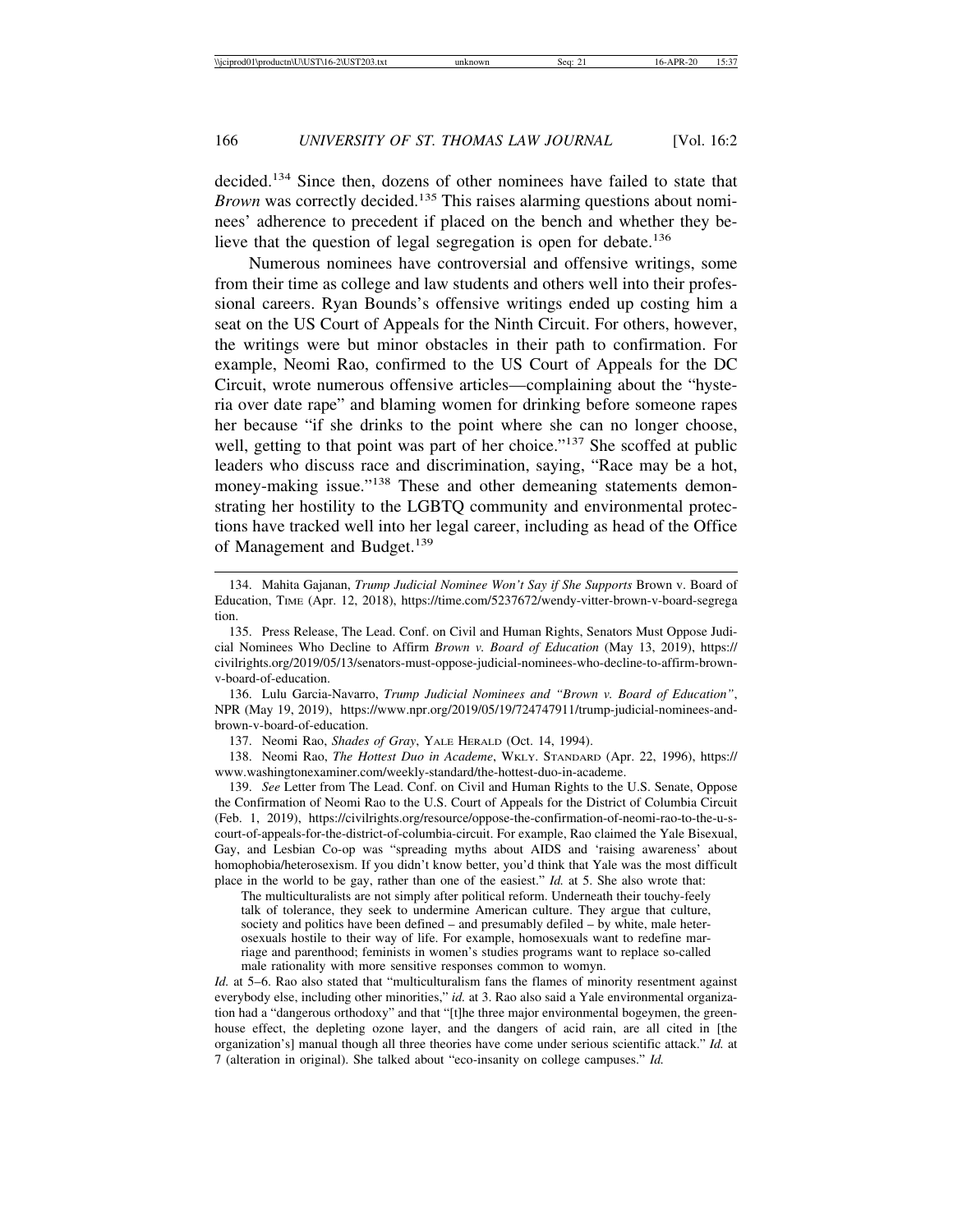Another nominee was disgraced, and his nomination withdrawn, after video footage of his inflammatory comments were made public. Jeffrey Mateer, nominee to the US District Court for the Eastern District of Texas, formerly served as general counsel to the First Liberty Institute prior to his position in the Texas Attorney General's office. While giving a speech, Mateer said that transgender children were evidence of "Satan's plan."<sup>140</sup> He also expressed regret about the passage of laws prohibiting dangerous and dehumanizing conversion therapy.141 After these speeches were covered by media outlets, the Trump administration and the Senate did not proceed with Mateer's nomination.<sup>142</sup>

A colleague of Mateer's from the First Liberty Institute, Matthew Kacsmaryk, however, was confirmed to the US District Court for the Northern District of Texas. With a similar background to Mateer, Kacsmaryk's career is dedicated to anti-reproductive rights and anti-LGBTQ equality causes. He wrote about the "Long War Ahead" that needed to be waged against LGBTO persons.<sup>143</sup> He lamented the Supreme Court's recognition of marriage equality, saying that it has been "weaponize[d]" by a bill, the Equality Act, which would prohibit discrimination on the basis of sex in housing, employment, credit, education, and other areas that enable people to fully engage in public life.<sup>144</sup>

Trump's nominees possess disturbing, extreme records reflective of a far-right ideology. Their statements and work demonstrate hostility toward reproductive rights, racial justice, health care, disability rights, immigrant rights, rights of working people, voting rights, LGBTQ equality rights, and environmental protections. Even though civil and human rights organizations have repeatedly sounded the alarm, most of these nominees have been confirmed. The concerns raised during the nominations process have, unfortunately, been realized as those judges issue devastating rulings in their new positions.<sup>145</sup>

<sup>140.</sup> Chris Massie & Andrew Kaczynski, *Trump Judicial Nominee Said Transgender Children are Part of "Satan's Plan", Defended "Conversion Therapy*,*"* CNN (Sept. 20, 2017), https://www .cnn.com/2017/09/20/politics/kfile-jeff-mateer-lgbt-remarks/index.html.

<sup>141.</sup> *Id.*

<sup>142.</sup> Josh Gerstein & Seung Min Kim, *Two Trump Judge Nominees Out After Criticism*, PO-LITICO (Dec. 13, 2017), https://www.politico.com/story/2017/12/13/brett-talley-trump-nomineewithdraws-295322.

<sup>143.</sup> Matthew Kacsmaryk, *The Inequality Act: Weaponizing Same-Sex Marriage*, PUB. DIS-COURSE (Sept. 4, 2015), https://www.thepublicdiscourse.com/2015/09/15612.

<sup>144.</sup> *Id.*

<sup>145.</sup> *See, e.g.*, People For the American Way, *Confirmed Judges, Confirmed Fears: The Continued Harm Done by Trump Federal Judges* (2019), http://files.pfaw.org/uploads/2019/04/Con firmed-Judges-Confirmed-Fears-summary.pdf.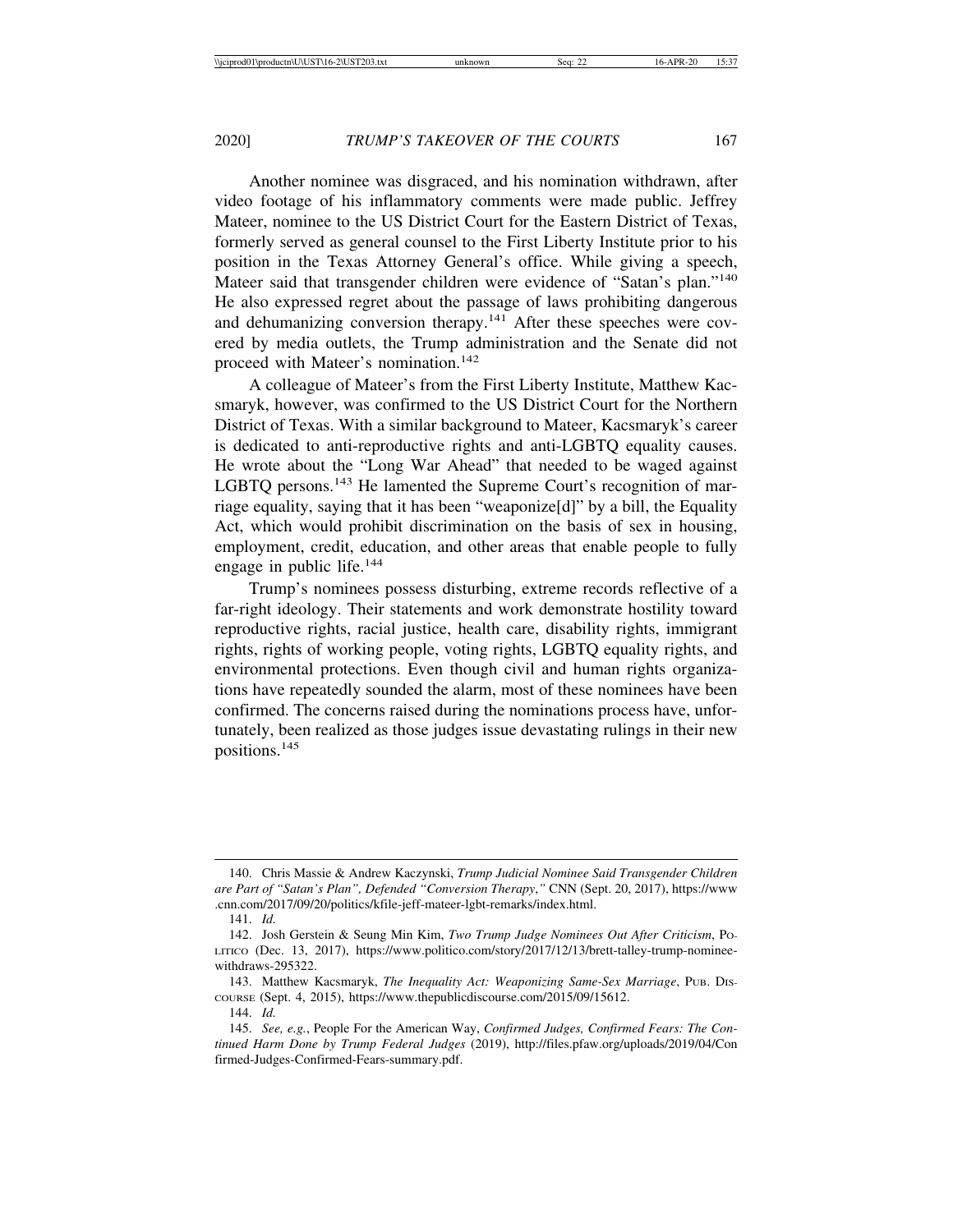#### *B. Astonishing Lack of Representation and Diversity*

Our courts rely on the public's trust, and for this reason, representation matters greatly. As Oregon Supreme Court Justice Virginia L. Linder stated,

Diversity on the bench matters. It matters to real people, with real disputes, who need our court system to resolve those disputes. A diverse bench matters . . . because it helps ensure that—win, lose or draw—all who walk through the courthouse doors will be treated with dignity and will be fully and fairly heard. Diversity on the bench, in short, is fundamental to the promise of equal iustice for all. $146$ 

The numbers speak for themselves: more than 85 percent of Trump's nominees are white, and nearly 70 percent are white men.<sup>147</sup> Only three  $(2)$ percent) nominees are women of color, and none are Latina.<sup>148</sup> Not a single African American or Latinx nominee has been confirmed to the circuit courts.149 Only one LGBTQ Trump nominee has been confirmed by the Senate.<sup>150</sup> The Trump administration's default nominee is young, white, and male—and this is not a coincidence. Instead, it is a manifestation of the far-right legal community from which these nominees are selected.

This lack of representation in the judicial nominees from the current presidential administration starkly contrasts previous administrations. President Jimmy Carter was the first president to address the significant lack of diversity on the federal courts. Carter made representation a priority because he understood that the integrity of the courts depends on having judges reflective and representative of the communities they serve. He encouraged the creation of selection commissions, which would move away from a system where senators themselves picked nominees. He noted that senators selected nominees who looked like them—overwhelmingly white and male.151 Carter advocated for commissions comprised of members from various communities, gender identities, races, ethnicities, and professional

<sup>146.</sup> Virginia L. Linder, *Forward* to *Diversity Counts: Why States Should Measure the Diversity of Their Judges and How They Can Do It*, 4–5 (2017), https://www.lambdalegal.org/sites/ default/files/legal-docs/downloads/20170607\_diversity-counts.pdf.

<sup>147.</sup> *See Diversity on the Bench*, FED. JUD. CTR., https://www.fjc.gov/node/7491 (last visited Oct. 26, 2019).

<sup>148.</sup> One of the three women, Karen Scholer (N.D. Tex.), was originally nominated by President Obama on March 15, 2016 but her nomination expired and Trump re-nominated her on September 7, 2017. *See id.*

<sup>149.</sup> *See id.*

<sup>150.</sup> Chris Johnson, *Mary Rowland is First LGBT Trump Judicial Nominee Confirmed by Senate*, WASH. BLADE (Aug. 5, 2019), https://www.washingtonblade.com/2019/08/05/mary-row land-is-first-lgbt-trump-judicial-nominee-confirmed-by-senate.

<sup>151.</sup> Mark Joseph Stern, *Carter's Quiet Revolution*, SLATE (July 14, 2019, 7:00 PM), https:// slate.com/news-and-politics/2019/07/jimmy-carter-diversity-judges-donald-trump-court-nominees .html.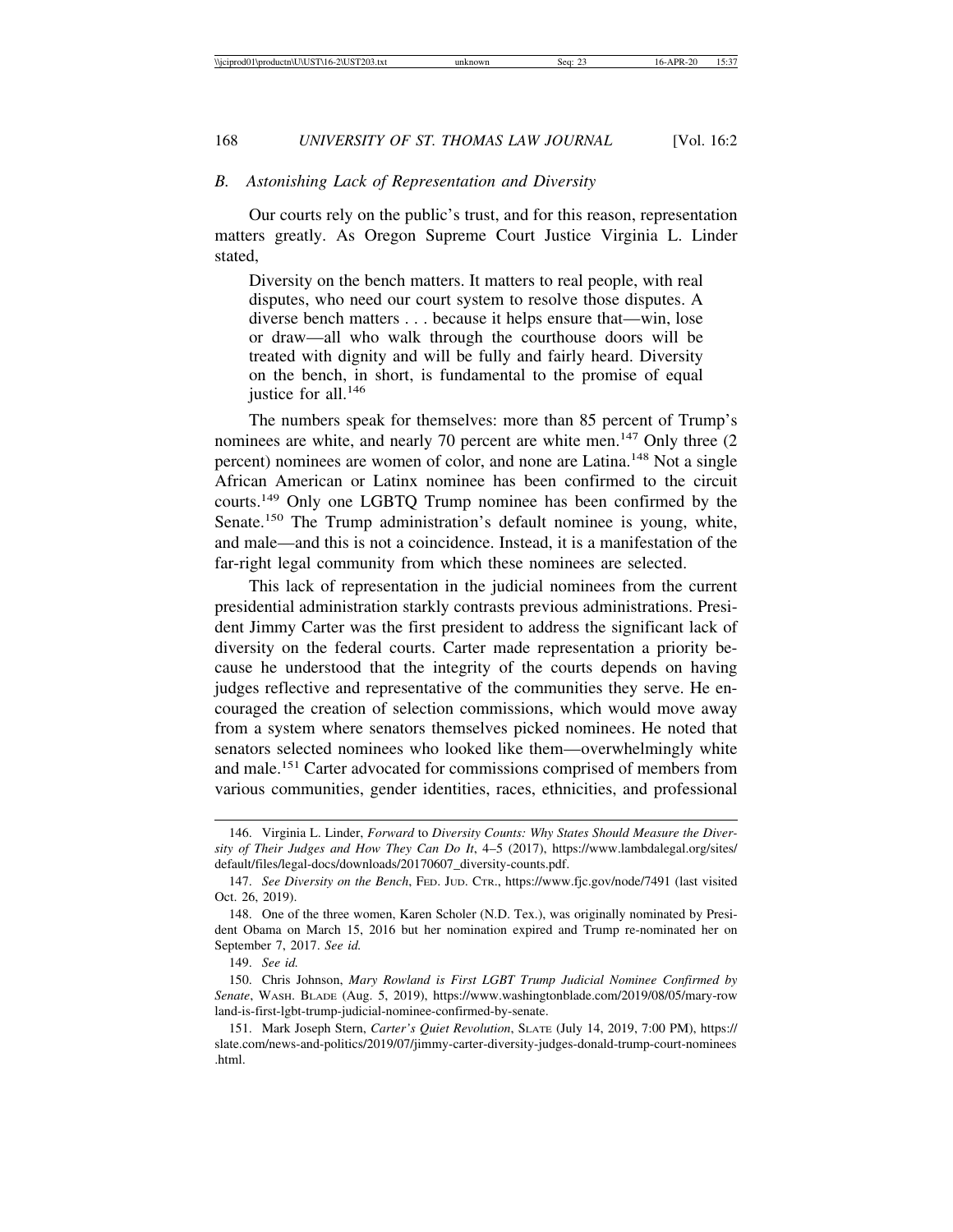backgrounds.152 Most presidents since Carter have nominated more diverse individuals. President Obama made great strides to diversify the bench demographically and professionally.<sup>153</sup>

Certainly, prior to Trump's presidency, there was still great progress to be made. This is especially acute in the circuit courts where there are only six active judges who are women of color out of 179 active total judgeships.<sup>154</sup> The cumulative impact of the Trump administration has been to de-diversify the federal bench.155 For example, the Eighth Circuit has eleven active judges—only one of these judges is a woman and only one is a person of color.156 Of the eleven judges, four judges were appointed by Trump and all were white men. Obama nominated Jennifer Puhl to one of these seats, but the Senate failed to move on her nomination. Trump then nominated, and the Senate confirmed, Ralph Erickson to that seat.<sup>157</sup> The US Court of Appeals for the Seventh Circuit now has no active judges of color.158 Out of the eleven active judges on the bench, Trump appointed four of them, again all white.159 Similarly, the US Court of Appeals for the Third Circuit has fourteen active judges, and only two are women. Obama nominated Rebecca Haywood to a Pennsylvania seat in the Third Circuit. Had she been confirmed, she would have been the first African American woman to serve on the court.<sup>160</sup> Instead, Trump nominated and the Senate confirmed four white men to the Third Circuit. Additionally, the Fifth Circuit, has seventeen active judges, but, even as a jurisdiction with a significant Latinx population, there is not a single active Latinx judge on the court.161

156. *See Diversity on the Bench*, *supra* note 147.

159. *See id.*

<sup>152.</sup> *Id.*

<sup>153.</sup> For example, President Obama nominated more African American women than any other president. Out of the sixty-two African Americans confirmed to lifetime positions, twenty-six were women. Donna Owens, *Obama's Legacy on Judicial Appointments, By the Numbers*, NBC NEWS (Jan. 19, 2017), https://www.nbcnews.com/storyline/president-obama-the-legacy/obama-slegacy-judicial-appointments-numbers-n709306.

<sup>154.</sup> *See Diversity on the Bench*, *supra* note 147.

<sup>155.</sup> Hailey Fuchs, *Democrats Question Absence of Black or Hispanic Nominees Among Trump's 41 Circuit Court Judges*, WASH. POST (July 9, 2019, 5:17 PM), https://www.washington post.com/politics/democrats-question-absence-of-black-or-hispanic-nominee-among-trumps-41 circuit-court-judges/2019/07/08/e8a50d06-98e9-11e9-a027-c571fd3d394d\_story.html.

<sup>157.</sup> Patrick Springer, *U.S. Senate Confirms Fargo Trial Judge to Federal Appeals Court*, WEST FARGO PIONEER (Sept. 28, 2017), https://www.westfargopioneer.com/news/4335200-ussenate-confirms-fargo-trial-judge-federal-appeals-court.

<sup>158.</sup> *See Diversity on the Bench*, *supra* note 147.

<sup>160.</sup> Hailey Fuchs, *Democrats Question Absence of Black or Hispanic Nominees Among Trump's 41 Circuit Court Judges*, WASH. POST (July 8, 2019, 5:17 PM), https://www.washington post.com/politics/democrats-question-absence-of-black-or-hispanic-nominee-among-trumps-41 circuit-court-judges/2019/07/08/e8a50d06-98e9-11e9-a027-c571fd3d394d\_story.html.

<sup>161.</sup> *See Biographical Directory of Article III Federal Judges, 1789-present*, FED. JUD. CTR., https://www.fjc.gov/node/7491 (last visited Oct. 18, 2019).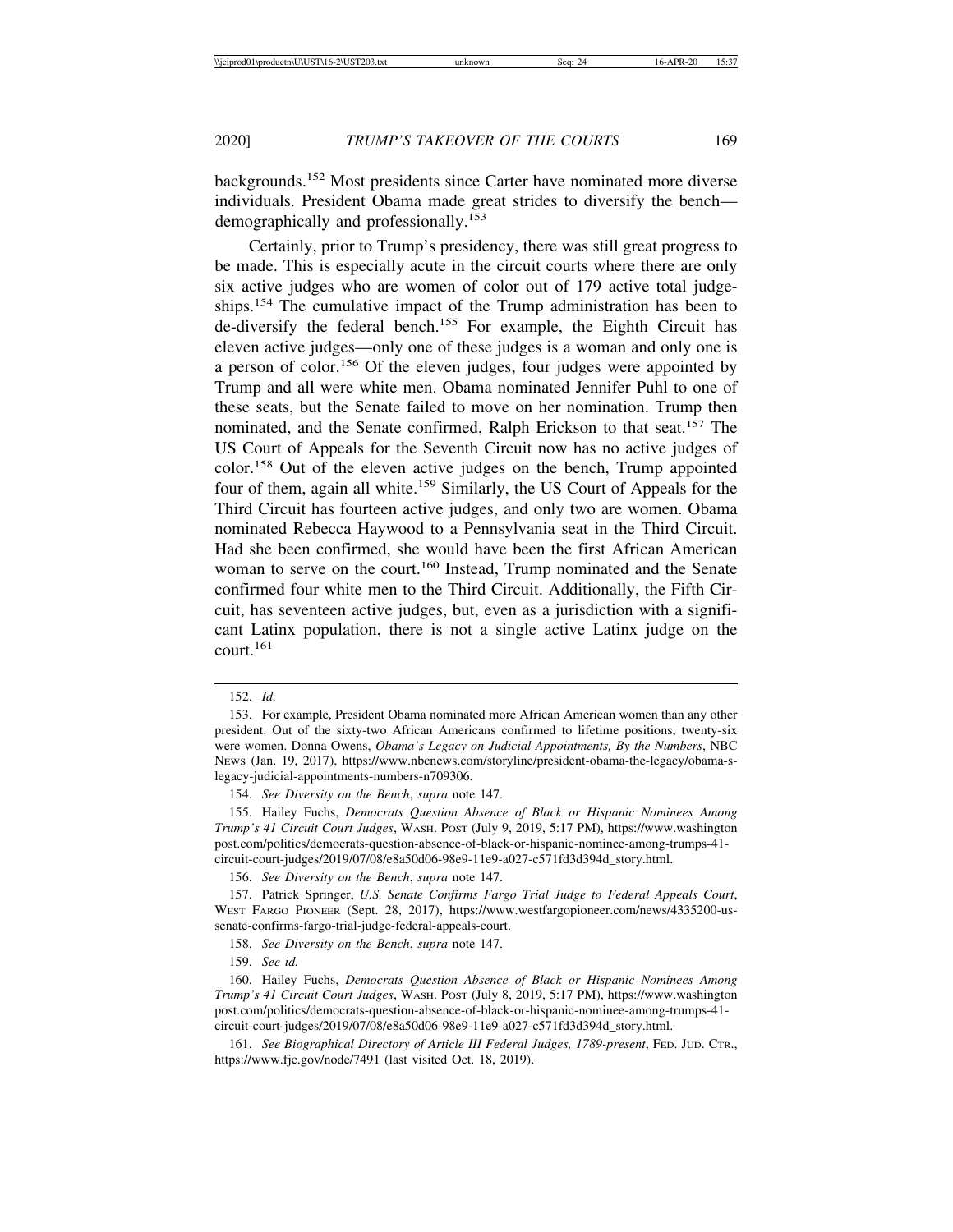Given that these judges will serve for decades to come, the impact not only immediately changes the representation of communities on the bench but does so for future generations as well. The disturbing lack of diversity is compounded by concerns of the kinds of nominees who have been nominated as some, for example, have written support for the  $KKK^{162}$  and dozens have refused to state that the Supreme Court's unanimous landmark civil rights decision, *Brown v. Board of Education*, was correctly decided<sup>163</sup>

## *C. Incompetence*

There are many ways in which Trump nominees are not qualified for a lifetime position. Perhaps the most basic threshold, however, is professional competence, which encompasses legal experience, judicial temperament, and bias, all of which are explored in this subsection.

#### *1. Lack of Experience*

The Trump administration places little value on experience, especially for district court nominees—as many lack trial experience. This was in the spotlight at the hearing for Matthew Petersen, nominated by President Trump in September 2017 to serve in the US District Court for the District of Columbia. Under questioning by Senator John Kennedy, Petersen acknowledged he had never handled a trial case, civil or criminal, in any court; he had never argued a motion; and he could not answer basic questions about standards and procedures frequently involved in trials.164 After a video of this embarrassing exchange spread on the internet, he withdrew from consideration.<sup>165</sup>

Brett Talley, who was thirty-six at the time of his nomination to the US District Court for the Middle District of Alabama, had only been a member of the federal bar for ten years and his experience was unrelated to what would be required of a federal judge.<sup>166</sup> Much of his post-law school

<sup>162.</sup> Mark Joseph Stern, *Trump Judicial Nominee Brett Talley Appears to Have Defended "the First KKK" in Message Board Post*, SLATE (Nov. 15, 2017, 3:34 PM), https://slate.com/ news-and-politics/2017/11/trump-nominee-brett-talley-appears-to-have-defended-the-first-kkk .html.

<sup>163.</sup> Laura Meckler & Robert Barnes, *Trump Judicial Nominees Decline to Endorse* Brown v. Board *Under Senate Questioning*, WASH. POST (May 16, 2019, 6:28 PM), https://www.washing tonpost.com/local/education/trump-judicial-nominees-decline-to-endorse-brown-v-board-undersenate-questioning/2019/05/16/d5409d58-7732-11e9-b7ae-390de4259661\_story.html.

<sup>164.</sup> Jonah Engel Bromwich & Niraj Chokshi, *Trump Judicial Nominee Attracts Scorn After Flopping in Hearing*, N.Y. TIMES, Dec. 16, 2017, at A13.

<sup>165.</sup> Charlie Savage, *Poor Vetting Sinks Trump's Nominees for Federal Judge*, N.Y. TIMES, Dec. 19, 2017, at A1.

<sup>166.</sup> Questionnaire from Brett Joseph Talley, Deputy Assistant Attorney General, U.S. Dep't of Justice, to U.S. Senate Comm. on the Judiciary (2017), https://www.judiciary.senate.gov/imo/ media/doc/Talley%20SJQ.pdf.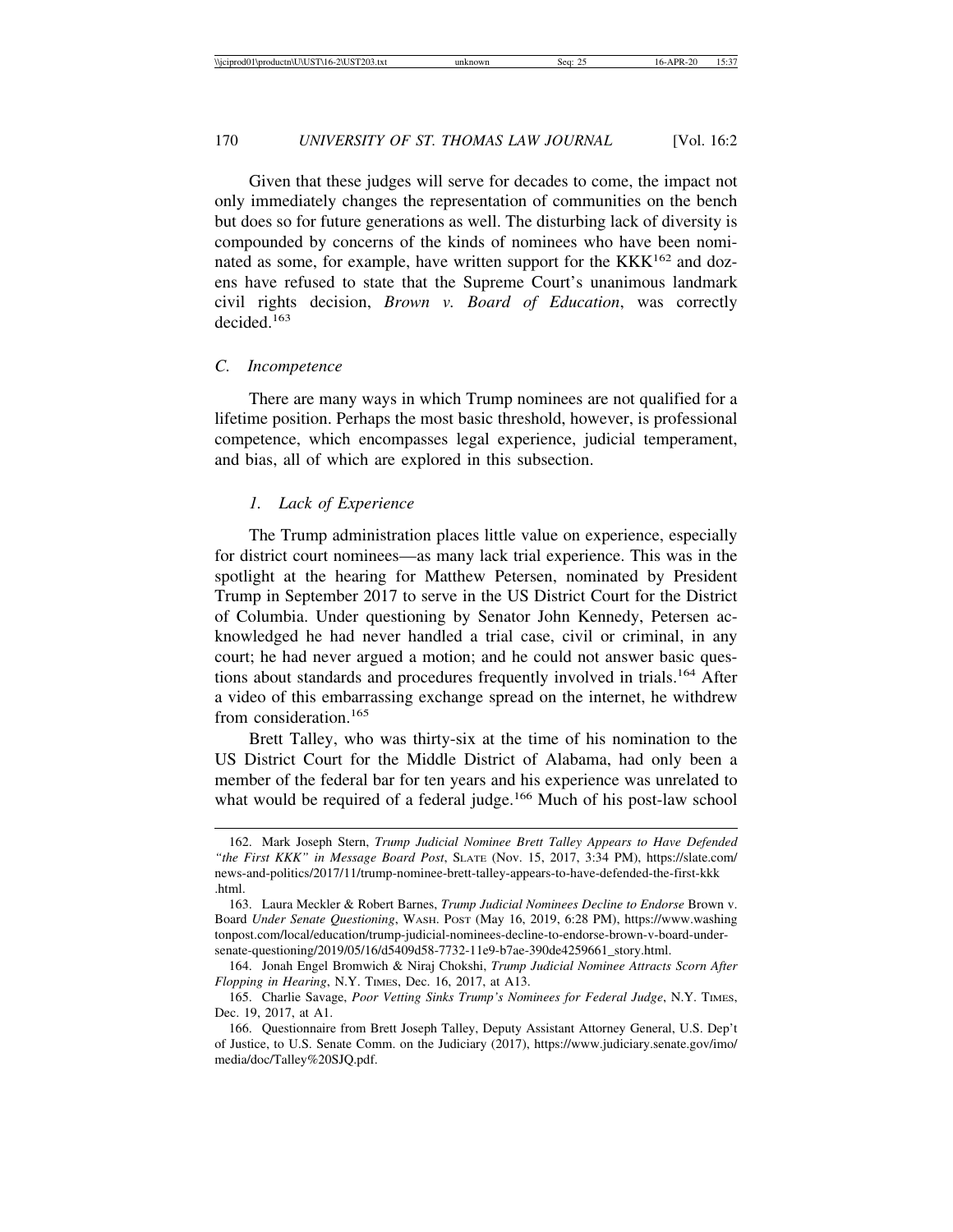career was as a ghost hunter.<sup>167</sup> His ghost hunting experience likely also helped inform his many horror novels.<sup>168</sup> He also served as a political speechwriter<sup>169</sup> and wrote politically motivated articles, such as "Democrats, the Party Who Cried Racist."170 The ABA Standing Committee on the Federal Judiciary<sup>171</sup> noted in their letter defending Talley's "not qualified" rating that "he does not have the requisite trial experience or its equivalent."172 Ultimately, his nomination failed—though likely for other reasons as will be discussed below.173 Holly Teeter's nomination to the US

169. Questionnaire from Brett Joseph Talley, Deputy Assistant Attorney General, U.S. Dep't of Justice, to U.S. Senate Comm. on the Judiciary (2017), https://www.judiciary.senate.gov/imo/ media/doc/Talley%20SJQ.pdf.

170. Brett Talley, *Democrats, the Party Who Cried Racist*, CNN (Nov. 24, 2016, 6:49 AM), https://www.cnn.com/2016/12/01/opinions/democrats-the-party-who-cried-racist-talley/index .html.

171. *See About Us: The American Bar Association's Standing Committee on the Federal Judiciary*, AM. BAR ASS'N (Oct. 9, 2018), https://www.americanbar.org/groups/committees/federal\_ judiciary/about\_us (following a confidential review of the nominee's competence, temperament, and integrity, the Standing Committee rates Article III nominees); AM. BAR ASS'N, STANDING COMMITTEE ON THE FEDERAL JUDICIARY: WHAT IT IS AND HOW IT WORKS 3 (2017), https://www .americanbar.org/content/dam/aba/uncategorized/GAO/Backgrounder.pdf ("The Committee believes that a nominee to the federal bench ordinarily should have at least twelve years' experience in the practice of law."); Maya Sen, *How Judicial Qualification Ratings May Disadvantage Minority and Female Candidates*, J.L. & CTS. 33 (2014) (criticizing the standard of needing twelve years' experience as limiting lawyers, particularly women and people of color); AM. BAR ASS'N STANDING COMM. ON THE FED. JUDICIARY, RATINGS OF ARTICLE III AND ARTICLE IV JUDICIAL NOMINEES: 115TH CONGRESS (2018) (explaining that the Standing Committee's ratings should provide some insight for the Senate to consider when evaluating a nomination. To date, Trump has nominated seven individuals who have received unanimous or majority "not qualified" ratings three unanimously and four by a majority of the Committee); AM. BAR ASS'N STANDING COMM. ON THE FED. JUDICIARY, RATINGS OF ARTICLE III AND ARTICLE IV JUDICIAL NOMINEES: 116TH CONGRESS (2019). *But see* Patrick L. Gregory, *Trump Picks More "Not Qualified" Judges*, BLOOMBERG L. (Dec. 19, 2018, 12:11 PM), https://news.bloomberglaw.com/us-law-week/trumppicks-more-not-qualified-judges-1 (explaining that four nominees were given this rating since at least the Reagan administration); Adam Liptak, *White House Ends Bar Association's Role in Vetting Judges*, N.Y. TIMES (Mar. 31, 2017), https://www.nytimes.com/2017/03/31/us/politics/ white-house-american-bar-association-judges.html (arguing that this major deviation may be attributed to the fact that the Trump administration has broken from tradition and does not allow the Standing Committee to conduct their confidential review while the administration is vetting potential nominees).

172. Letter from Pamela A. Bresnahan, Chair, ABA Standing Comm. on the Fed. Judiciary, to Charles E. Grassley, Chairman, Senate Comm. on the Judiciary & Dianne Feinstein, Ranking Member, Senate Comm. on the Judiciary (Nov. 7, 2017), https://www.americanbar.org/content/ dam/aba/uncategorized/GAO/TalleyratinglettertoGrassleyandFeinstein.pdf.

173. Josh Gerstein & Seung Min Kim, *Two Trump Judge Nominees Out After Criticism*, PO-LITICO (Dec. 13, 2017), https://www.politico.com/story/2017/12/13/brett-talley-trump-nomineewithdraws-295322.

<sup>167.</sup> *See* Robert O'Harrow Jr., *Law Clerk by Day, Ghost Hunter by Night, Now Trump's Judiciary Nominee*, WASH. POST (Nov. 17, 2017), https://www.washingtonpost.com/investigations/ law-clerk-by-day-ghost-hunter-by-night-now-trumps-judiciary-nominee/2017/11/17/518b66a8 ca51-11e7-b244-2d22ac912500\_story.html.

<sup>168.</sup> *E.g.*, BRETT J. TALLEY, THAT WHICH SHOULD NOT BE (Elizabeth Reuter ed. 2011); BRETT J. TALLEY, HE WHO WALKS IN SHADOW (Michael R. Collings ed. 2015); BRETT J. TALLEY, THE FIDDLE IS THE DEVIL'S INSTRUMENT: AND OTHER FORBIDDEN KNOWLEDGE (Aaron J. French ed. 2017).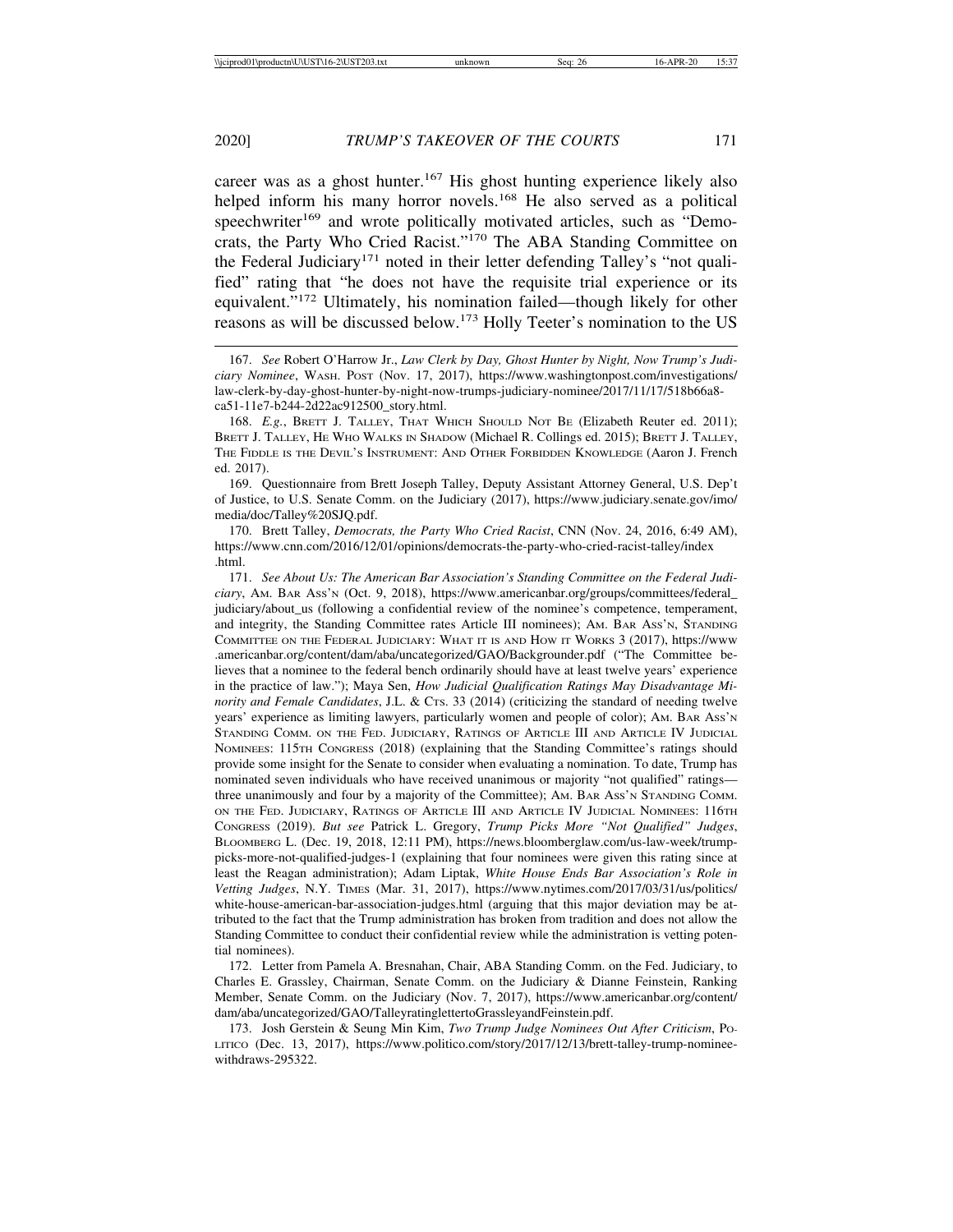District Court for the District of Nebraska was also questioned due to a lack of sufficient trial experience.174 Regardless, the Senate confirmed Teeter to the seat.175 Justin Walker, nominated to the US District Court for the Western District of Kentucky, is thirty-seven years old, has never tried a case, and has taken only one deposition for a state court case.<sup>176</sup>

Another nominee, Jonathan Kobes, nominated to the US Court of Appeals for the Eighth Circuit, lacked the "requisite experience" and, per the ABA Standing Committee, possessed no "evidence of his ability to fulfill the scholarly writing required of a United States Circuit Court judge."<sup>177</sup> Kobes was nominated to the seat to which President Obama nominated Jennifer Puhl, whose nomination expired. Kobes, who served as Senator Rounds's chief counsel, replaced Puhl as the nominee. Kobes was the last nominee to be confirmed in the 115th Congress, and his nomination nearly failed. Vice President Pence was brought in to break the tie in both the cloture vote and the final vote.<sup>178</sup> This was the first time in history a judge was confirmed by such a tie-breaking vote.<sup>179</sup>

Charles Goodwin, a nominee for and now judge of the US District Court for the Western District of Oklahoma, was questioned about his perceived "weak" work ethic.180 Peers noted Goodwin's "frequent absence from the courthouse until mid-afternoon," and "[i]naccessibility issues" which "generated concerns about the timely and efficient administration of justice."<sup>181</sup>

This lack of experience in nominees under any other administration would have been an anomaly. For the Trump administration, this is routine.

177. Letter from Paul T. Moxley, Chair, ABA Standing Comm. on the Fed. Judiciary, to Charles E. Grassley, Chairman, Senate Comm. on the Judiciary & Dianne Feinstein, Ranking Member, Senate Comm. on the Judiciary (Sept. 14, 2019), https://www.americanbar.org/content/ dam/aba/administrative/government\_affairs\_office/2019-07-30NQ-rating-Justin-R-Walker.pdf.

181. *Id.*

<sup>174.</sup> Letter from Pamela A. Bresnahan, Chair, ABA Standing Comm. on the Fed. Judiciary, to Charles E. Grassley, Chairman, Senate Comm. on the Judiciary & Dianne Feinstein, Ranking Member, Senate Comm. on the Judiciary (Nov. 7, 2017), https://www.americanbar.org/content/ dam/aba/uncategorized/GAO/TeetereratingxplanatorylettertoGrassleyandFeinstein.pdf.

<sup>175. 164</sup> CONG. REC. S5590 (daily ed. Aug. 1, 2018) (executive nominations confirmed by the Senate August 1, 2018).

<sup>176.</sup> Letter from Paul T. Moxley, Chair, ABA Standing Comm. on the Fed. Judiciary, to Lindsey Graham, Chairman, Senate Comm. on the Judiciary & Dianne Feinstein, Ranking Member, Senate Comm. on the Judiciary (July 30, 2019), https://www.americanbar.org/content/dam/ aba/administrative/government\_affairs\_office/2019-07-30NQ-rating-Justin-R-Walker.pdf.

<sup>178. 164</sup> CONG. REC. S7210 (2018) (Roll Vote No. 251); 164 CONG. REC. S7405 (2018) (Roll Vote No. 258).

<sup>179.</sup> Jason Silverstein, *Federal Judge Becomes First in U.S. History Confirmed by Tiebreaker in the Senate*, CBS NEWS (Dec. 11, 2018, 7:23 PM), https://www.cbsnews.com/news/jonathankobes-becomes-first-federal-judge-in-u-s-history-confirmed-by-tiebreaker-in-the-senate.

<sup>180.</sup> Letter from Pamela A. Bresnahan, Chair, ABA Standing Comm. on the Fed. Judiciary, to Charles E. Grassley, Chairman, Senate Comm. on the Judiciary & Dianne Feinstein, Ranking Member, Senate Comm. on the Judiciary (Dec. 12, 2017), https://www.americanbar.org/content/ dam/aba/uncategorized/GAO/Goodwinletterofexplanation12122017.pdf.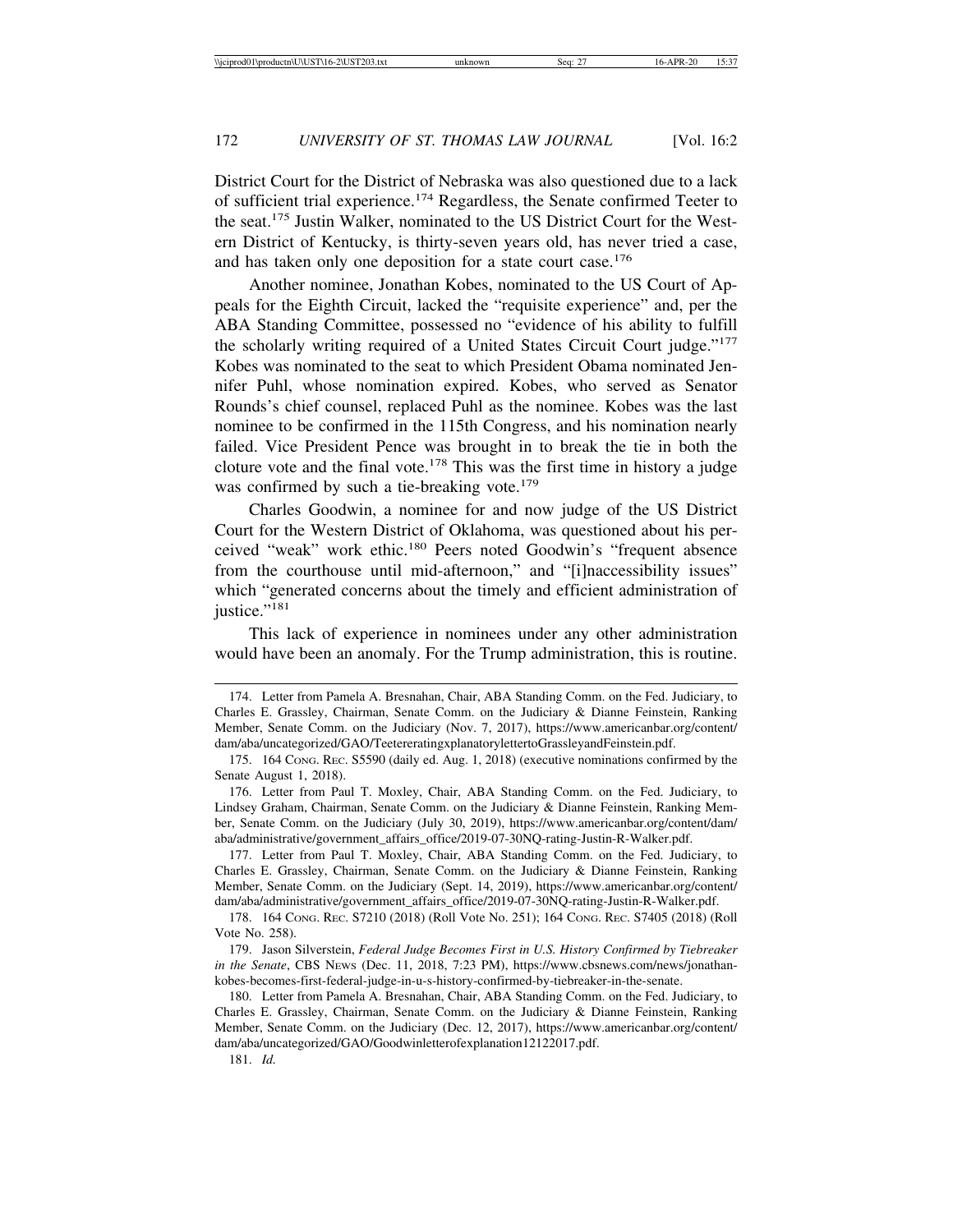#### *2. Judicial Temperament and Bias*

Given Trump's own temperament, it might be unsurprising that poor judicial temperament and bias also manifest in several of his nominations. Kavanaugh's vindictive testimony in front of the Senate Judiciary Committee, after the courageous testimony of Dr. Christine Blasey Ford, demonstrated an astounding lack of judicial temperament.<sup>182</sup> After lying to the committee and in interviews,<sup>183</sup> Kavanaugh lashed out and blamed those who opposed his nomination and personally attacked senators who questioned him.184 But Kavanaugh does not stand alone amongst Trump nominees for lifetime positions who have concerning temperament and judgment. For example, John Bush, a nominee and now judge on the Sixth Circuit, used a pseudonym and wrote more than 400 posts on the blog, "Elephants in the Bluegrass."185 His posts called to "gag" Speaker Pelosi referencing her as "Mama Pelosi"186—and writing that the "two greatest tragedies in our country—slavery and abortion—relied on similar reasoning and activist justices at the U.S. Supreme Court."187 Bush also promoted fake news sources that President Obama was not born in the United States.188 The revelation shocked some senators, but Bush was still narrowly confirmed in a party-line vote.<sup>189</sup>

Brett Talley, mentioned earlier for his lack of legal experience, failed to disclose his more than 16,000 posts on a University of Alabama message board.190 He wrote about controversial topics—even defending the early KKK.191 He also failed to disclose on his Senate Judiciary Committee Questionnaire that his wife was then serving as the chief of staff to the

184. Erica Werner & Karoun Demirjian, *Kavanaugh's Temperament, Credibility Under Scrutiny as Senate Heads Toward Vote*, WASH. POST (Oct. 2, 2018), https://www.washingtonpost.com/ politics/mcconnell-vows-kavanaugh-vote-here-on-this-floor-this-week/2018/10/02/d47f4ff4-c567- 11e8-b1ed-1d2d65b86d0c\_story.html.

185. Zoe Tillman, *One of Trump's Judicial Nominees Blogged Under a Pen Name that Ted Cruz was a "Sore Loser*,*"* BUZZFEED NEWS (May 19, 2017), https://www.buzzfeednews.com/ article/zoetillman/one-of-trumps-judicial-nominees-blogged-under-a-pen-name.

186. G. Morris, *Thanks, Mama Pelosi, for that 700 Point Stock Market Plunge!*, ELEPHANTS IN THE BLUEGRASS (Sept. 29, 2008, 3:51 PM), https://elephantsinthebluegrass.blogspot.com/2008/09/ thanks-mama-pelosi-for-that-700-point.html.

187. G. Morris, *The Legacy from Dr. King's Dream that Liberals Ignore*, ELEPHANTS IN THE BLUEGRASS (Jan. 23, 2008, 1:13 PM), https://elephantsinthebluegrass.blogspot.com/2008/01/lega cy-from-dr-kings-dream-that.html.

188. G. Morris, *"Brother's Keeper" – As In, Keep that Anti-Obama Reporter in Jail!*, ELE-PHANTS IN THE BLUEGRASS BLOG (Oct. 7, 2008, 12:16 PM), https://elephantsinthebluegrass.blog spot.com/2008/10/brothers-keeper-as-in-keep-that-anti.html.

189. 163 CONG. REC. S4121 (2017) (Roll Vote No. 164).

190. Stern, *supra* note 162.

191. *Id.*

<sup>182.</sup> Sheryl Gay Stolberg, *A New Front in the Kavanaugh Wars: Temperament and Honesty*, N.Y. TIMES, Oct. 2, 2018, at A1.

<sup>183.</sup> Mari Uyehara, *All of Brett Kavanaugh's Lies*, GQ (Oct. 1, 2018), https://www.gq.com/ story/all-of-brett-kavanaughs-lies.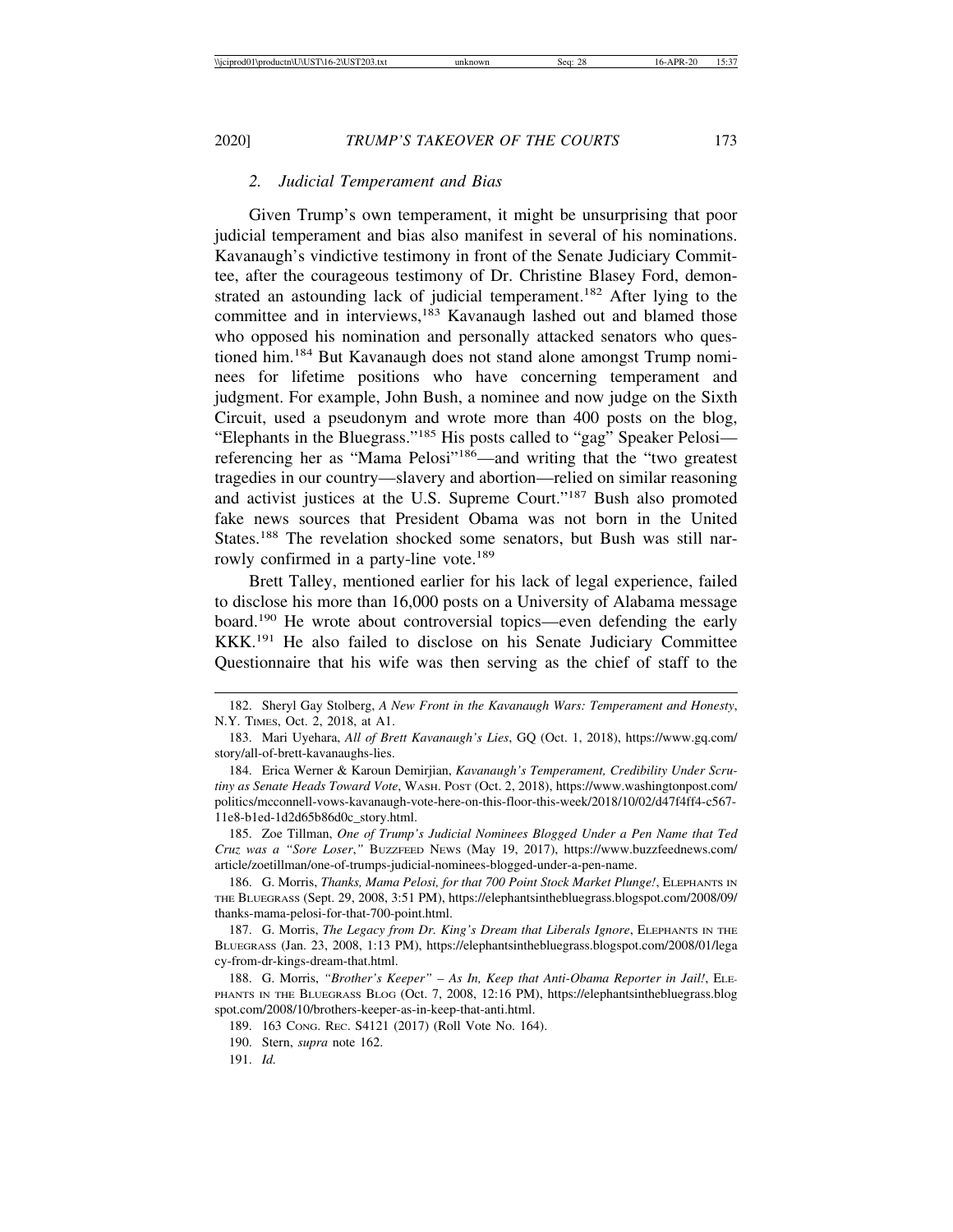White House counsel—a potential conflict of interest.<sup>192</sup> Though Talley was reported out of committee by a party-line vote,<sup>193</sup> his nomination failed when it ultimately became too embarrassing for the White House and Senate majority to proceed with Talley's candidacy.<sup>194</sup>

L. Steven Grasz, a nominee and now judge on the US Court of Appeals for the Eighth Circuit, was questioned about his inability to separate his personal beliefs from his duties as a judge. The ABA Standing Committee noted that it would be hard for Grasz to relinquish his deeply held personal beliefs.195 In an article he wrote, "Chief Justice Roberts will go down in history not as the disinterested umpire he promised to be, or the advocate of judicial restraint his supporters believed him to be, but rather as the one who ushered in the ultimate transfer of limitless power to the federal government."196 When questioned, "Grasz explained his exaggeration as a reaction to his sense of betrayal by a Supreme Court justice whom he had publicly supported."197 He also made statements about the "moral bankruptcy which is the legacy of *Roe v. Wade*," which "raises questions of ability to assess issues neutrally and free of bias."198 The ABA Standing Committee also noted that his peers said, "Grasz had been inappropriately aggressive and that his conduct towards opposing counsel could be difficult, bordering on incivility."199 Due to this, many individuals refused to talk to the ABA Standing Committee for fear of retribution from Grasz and his allies.200 Further, Grasz omitted from his Senate Judiciary Committee questionnaire an incident where he used confidential information to improperly influence the selection of Nebraska's non-partisan Judicial Nominating Committee.<sup>201</sup> This "again substantiated peers' concerns that Mr. Grasz' judgment may be overcome by his political and ideological allegiances."<sup>202</sup> Ultimately, Senate Republicans disregarded these various concerns and

- 199. *Id.* at 6.
- 200. *Id.* at 5.
- 201. PAMELA A. BRESNAHAN ET AL*.*, *supra* note 195, at 13.
- 202. *Id.* at 17.

<sup>192.</sup> Kristine Phillips, *The Judicial Nominee Who's Never Tried a Case is Also Married to a Trump Administration Lawyer*, WASH. POST (Nov. 13, 2017), https://www.washingtonpost.com/ news/politics/wp/2017/11/13/that-judicial-nominee-whos-never-tried-a-case-is-also-married-to-atrump-administration-lawyer.

<sup>193.</sup> *Results of Executive Business Meeting*, SENATE JUDICIARY COMMITTEE (Nov. 9, 2017), https://www.judiciary.senate.gov/imo/media/doc/11-9-17%20Results%20of%20Executive%20 Business%20Meeting.pdf.

<sup>194.</sup> Jennifer Bendery, *Controversial Judicial Nominee Brett Talley Withdraws Nomination*, HUFFPOST (Dec. 13, 2017), https://www.huffpost.com/entry/brett-talley-trump-withdraw-judicialnominee\_n\_5a317b65e4b07ff75affd3c4.

<sup>195.</sup> *See* PAMELA A. BRESNAHAN ET AL., AM. B. ASS'N STANDING COMM. ON THE FED. JUDICI-ARY, SUPPLEMENTAL STATEMENT CONCERNING THE NOMINATION OF LEONARD STEVEN GRASZ FOR THE UNITED STATES COURT OF APPEALS FOR THE EIGHTH CIRCUIT 16 (2017), https://www.ameri canbar.org/content/dam/aba/uncategorized/GAO/GraszSupplementalStatement111317.pdf.

<sup>196.</sup> *Id.* at 15.

<sup>197.</sup> *Id.*

<sup>198.</sup> *Id.* at 14.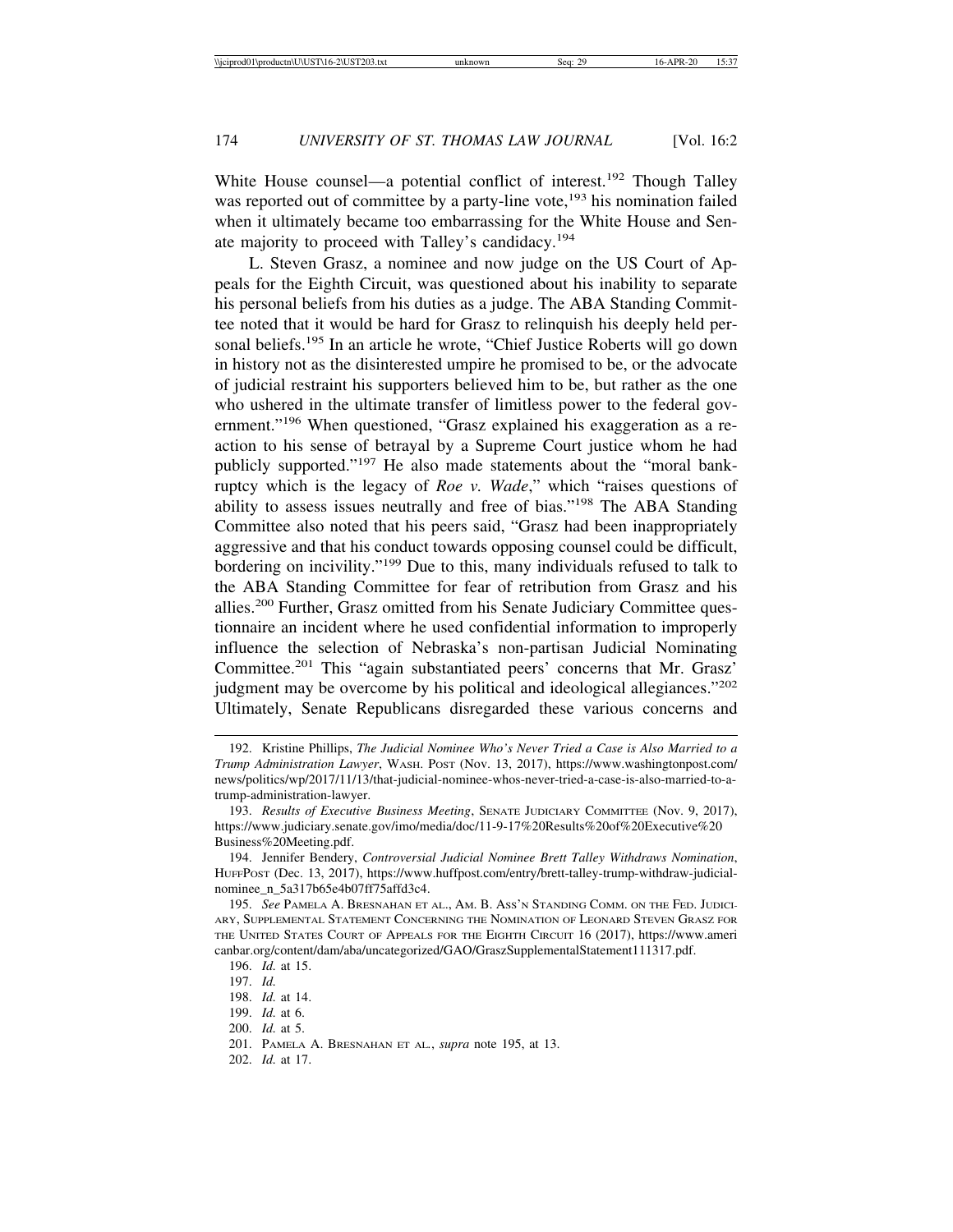voted to confirm Grasz to the Nebraska seat on the Eighth Circuit in December 2017 by a narrow vote of fifty to forty-eight. $203$ 

#### *3. Hidden Records and Omissions*

The importance of thoroughly vetting lifetime nominees cannot be overstated. Once confirmed, the only recourse is impeachment, which is incredibly difficult and rare.<sup>204</sup> The public and senators rely upon the White House counsel's office, the Department of Justice, and the senators' selection advisors and staff to review potential nominees' records and backgrounds to ascertain their truthfulness, experience, reputation, potential conflicts of interest, history with the justice system, temperament, and integrity. While this leaves some discretion, the ability for potential nominees to be forthright and truthful is a basic standard all individuals considering lifetime positions should meet.

Despite this, as the instances described above demonstrate, numerous nominees have failed to share information pertinent to their nomination.<sup>205</sup> The most high-profile attempt to hide a nominee's record involved Justice Kavanaugh's nomination to the Supreme Court. Records from his time as staff secretary and in the White House counsel's office during the George W. Bush administration were obscured. The unprecedented jettisoning of the review and release of records by the non-partisan National Archives meant that the only records the Senate and the public saw were those vetted by President Bush's personal lawyer. That lawyer only released approximately 10 percent of the records to the Senate, a smaller percentage of which was available for review by the public.<sup>206</sup> This obstruction prompted some senators to file a lawsuit to seek relevant documents.<sup>207</sup>

As mentioned earlier, Brett Talley, the failed nominee for the US District Court for the Middle District of Alabama, also failed to disclose information pertinent to service on the federal bench. He omitted from his questionnaire thousands of blog posts and comments he wrote on topics

<sup>203. 163</sup> CONG. REC. S7978 (daily ed. Dec. 12, 2017) (executive nominations confirmed by the Senate December 12, 2017).

<sup>204.</sup> *See generally*, Jared P. Cole & TODD GARVEY, CONG. RES. SERV., R44260, IMPEACH-MENT AND REMOVAL 4 (2015) (removing a judge from office requires the House of Representatives to initiate impeachment proceedings against the judge and two-thirds of the Senate must vote to convict the judge. This is an exceedingly rare occurrence—the Senate has convicted only eight of the fifteen federal judges impeached by the House of Representatives).

<sup>205.</sup> *See,* Paul Gordon, *Trump's Judicial Nominees are Hiding Their Records*, PEOPLE FOR THE AMERICAN WAY BLOG (Mar. 15, 2018), http://www.pfaw.org/blog-posts/trumps-judicialnominees-are-hiding-their-records.

<sup>206.</sup> Amanda Marcotte, *What's Brett Kavanaugh Hiding? Republicans are Clearly Worried About Nominee's Hidden Records*, SLATE (Sept. 4, 2018), https://www.salon.com/2018/09/04/ whats-brett-kavanaugh-hiding-republicans-are-clearly-worried-about-nominees-hidden-records.

<sup>207.</sup> Rebecca Morin, *Democratic Senators File FOIA Lawsuit over Kavanaugh Records*, PO-LITICO (Sept. 17, 2018, 4:22 PM), https://www.politico.com/story/2018/09/17/senators-lawsuitkavanaugh-documents-826152.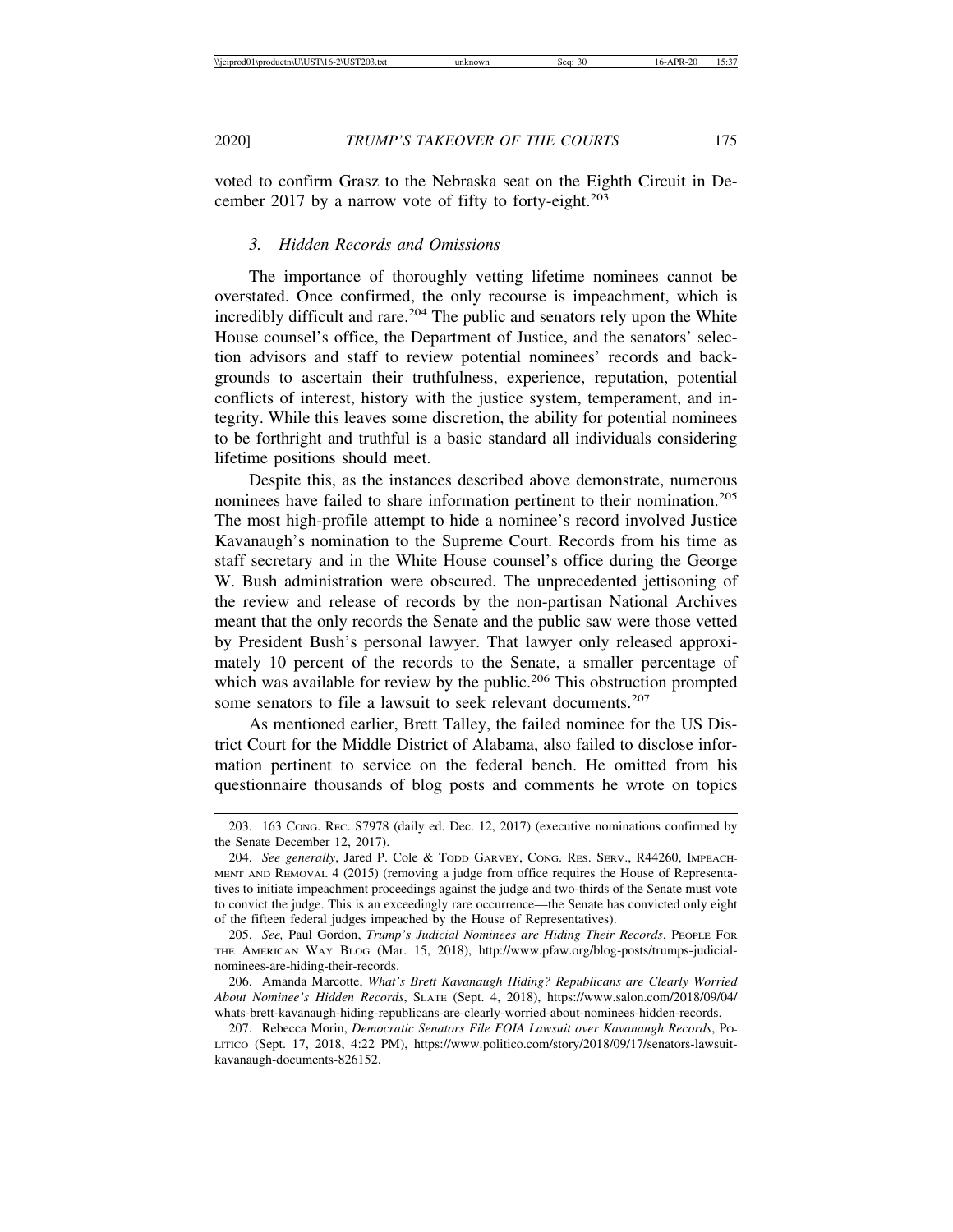such as the KKK, immigration, abortion, and gun safety.<sup>208</sup> Ironically, at the time of his nomination, and for months after, Talley worked in the Department of Justice's Office of Legal Policy vetting nominees with the purpose of ensuring a thorough review of their background and disclosure of such important information.<sup>209</sup> Many others hid from the Senate Judiciary Committee their private Twitter accounts. This included prolific tweeter, US Court of Appeals for the Fifth Circuit nominee and current judge, Don Willett, whose distasteful tweets were the focus of his hearing.<sup>210</sup> Other nominees failed to list their private Twitter accounts, including Judges John Nalbandian, Jonathan Kobes, and Thomas Kleeh.<sup>211</sup>

### V. CONCLUSION

The Trump administration and Senate Republican's efforts to accomplish through the courts what they cannot legislatively are not coincidental—indeed, they are part and parcel to the larger agenda to roll back decades of progress on civil and human rights.

Trump, himself, is fixated on the federal courts. Judges have frustrated his business and his political agenda. He clearly seeks to remake the courts with those judges he believes will advance his financial and political agenda. He barreled into the presidency while the Senate majority leader broke the rules to hold open a Supreme Court and more than one hundred lower court seats. It was the perfect storm: The small extreme conservative legal community could influence not only litigation strategy, but also the judges who would later decide the cases. It is not an accident that the attorney, Chad Readler, who argued that the Affordable Care Act is unconstitutional is now serving on a court one step below the Supreme Court. By confirming judges like Readler who have demonstrated records of hostility to many of our fundamental civil and human rights, Trump and Senate Republicans can achieve policy change through our courts.

But Trump did not do this alone. Senate Republicans had to fundamentally destroy the norms and guardrails that have long facilitated the nomination and confirmation processes to remake the courts. By disregarding the

<sup>208.</sup> Zoe Tillman, *A Trump Judicial Nominee Appears To Have Written About Politics On A Sports Website And Didn't Disclose It*, BUZZFEED NEWS (Nov. 13, 2017), https://www.buzzfeed news.com/article/zoetillman/a-trump-judicial-nominee-appears-to-have-written-about.

<sup>209.</sup> Press Release, Office of Senator Richard Blumenthal, Senators File Suit for Hidden Kavanaugh Documents (Sept. 17, 2018) (on file with author); Stephanie Mencimer, *Trump Judicial Pick Who Blogged Favorably About the KKK Had to Withdraw. Now He's at the Justice Department*, MOTHER JONES (July 2, 2018), https://www.motherjones.com/politics/2018/07/trump-judici al-pick-who-blogged-favorably-about-the-kkk-had-to-withdraw-now-hes-at-the-justice-depart ment.

<sup>210.</sup> Zoe Tillman, *Some of Trump's Judicial Nominees Have Private Twitter Accounts They Aren't Sharing with the Public*, BUZZFEED NEWS (Oct. 19, 2018), https://www.buzzfeednews.com/ article/zoetillman/trump-judicial-nominees-private-twitter-accounts.

<sup>211.</sup> *Id.*